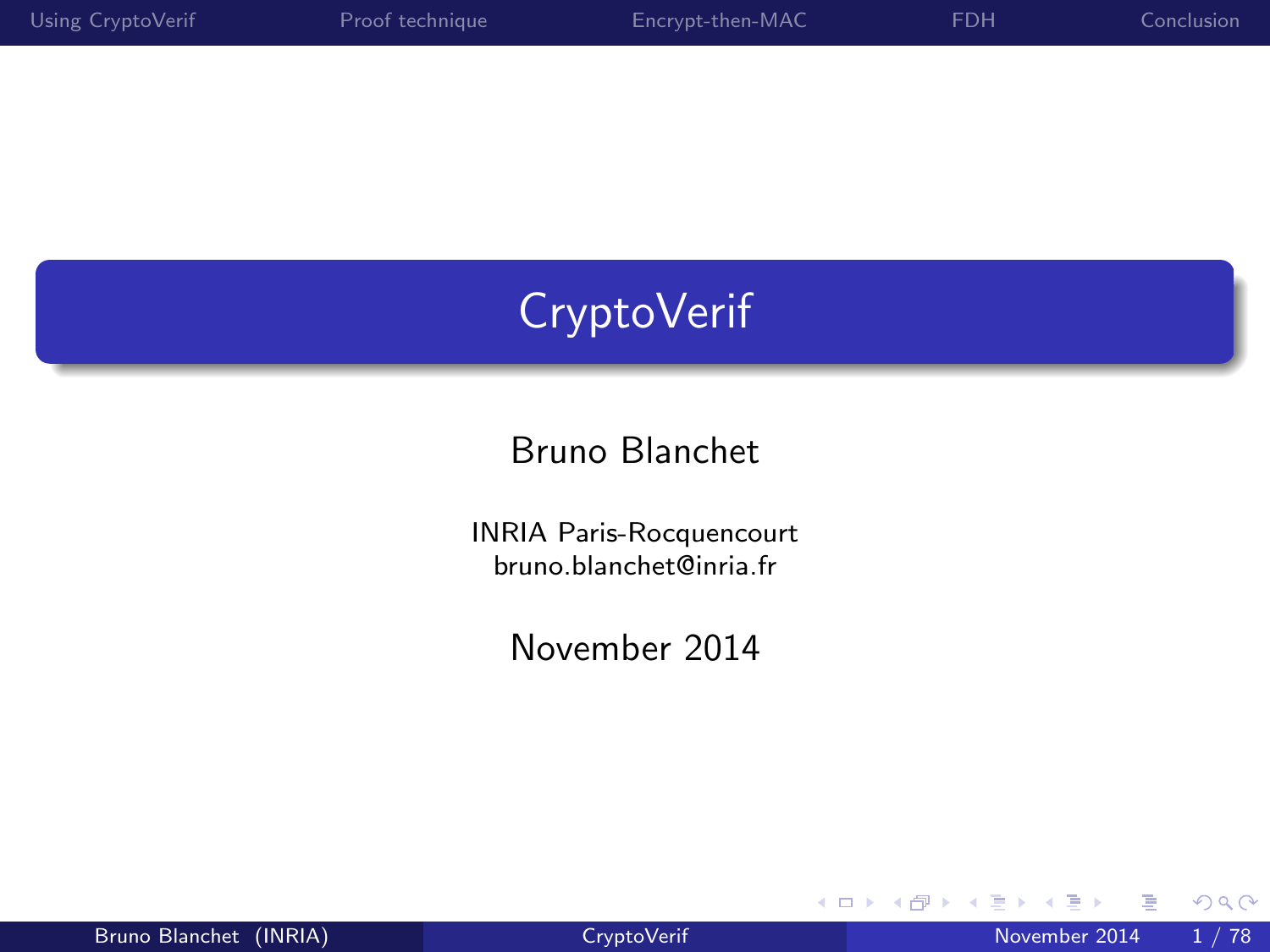### Input and output of the tool

### **1** Prepare the input file containing

- the specification of the protocol to study (initial game),
- the security assumptions on the cryptographic primitives,
- the security properties to prove.
- 2 Run CryptoVerif
- **3** CryptoVerif outputs
	- the sequence of games that leads to the proof,
	- a succinct explanation of the transformations performed between games,
	- an upper bound of the probability of success of an attack.

<span id="page-1-0"></span>4 0 8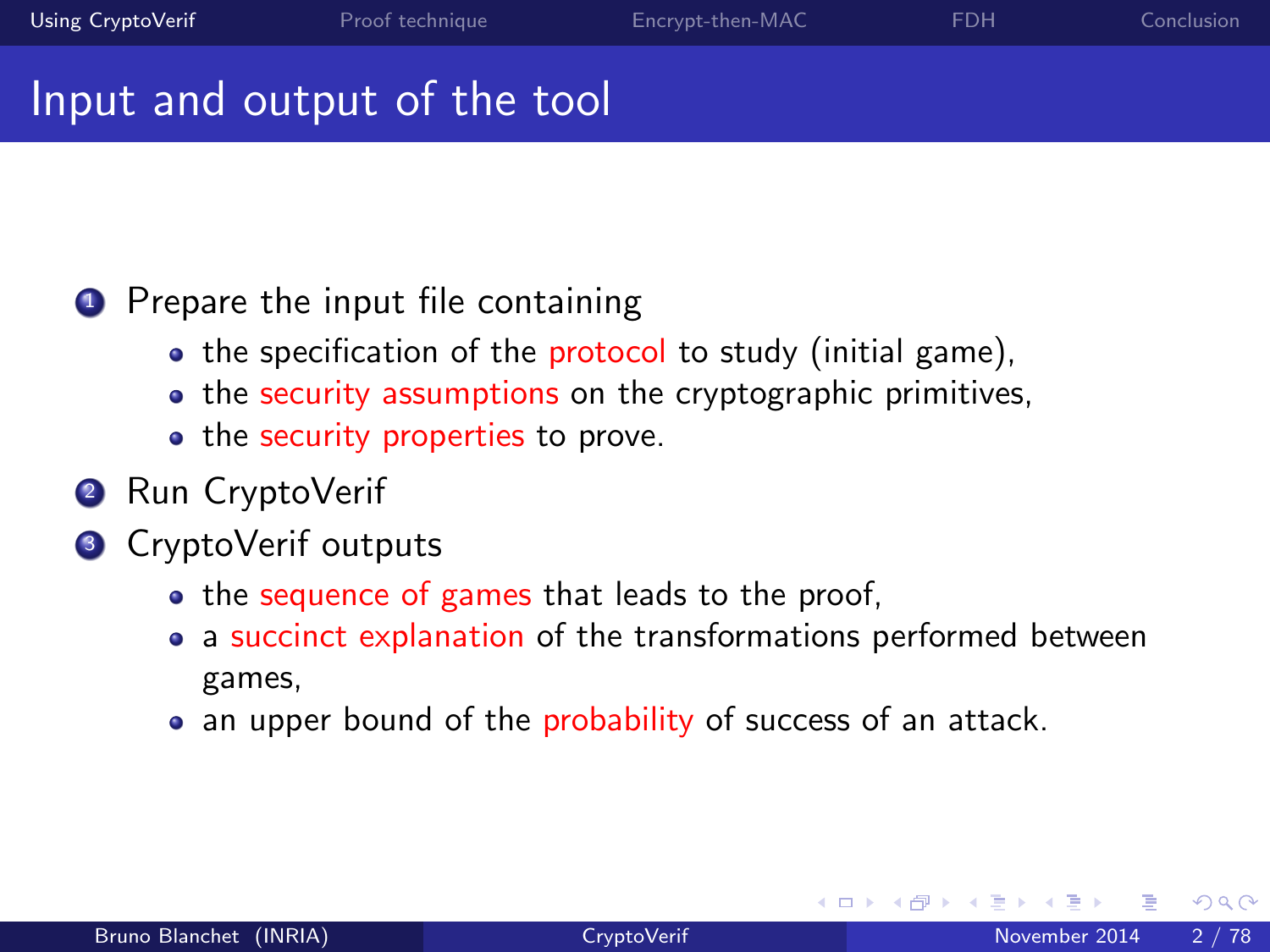<span id="page-2-0"></span>**∢ ロ ▶ ィ 何** 

### Process calculus for games: terms

Terms represent computations on messages (bitstrings).

 $M ::=$  terms  $x, y, z, x[M_1, \ldots, M_n]$  variable<br> $f(M_1, \ldots, M_n)$  function function application

Function symbols f correspond to functions computable by deterministic Turing machines that always terminate.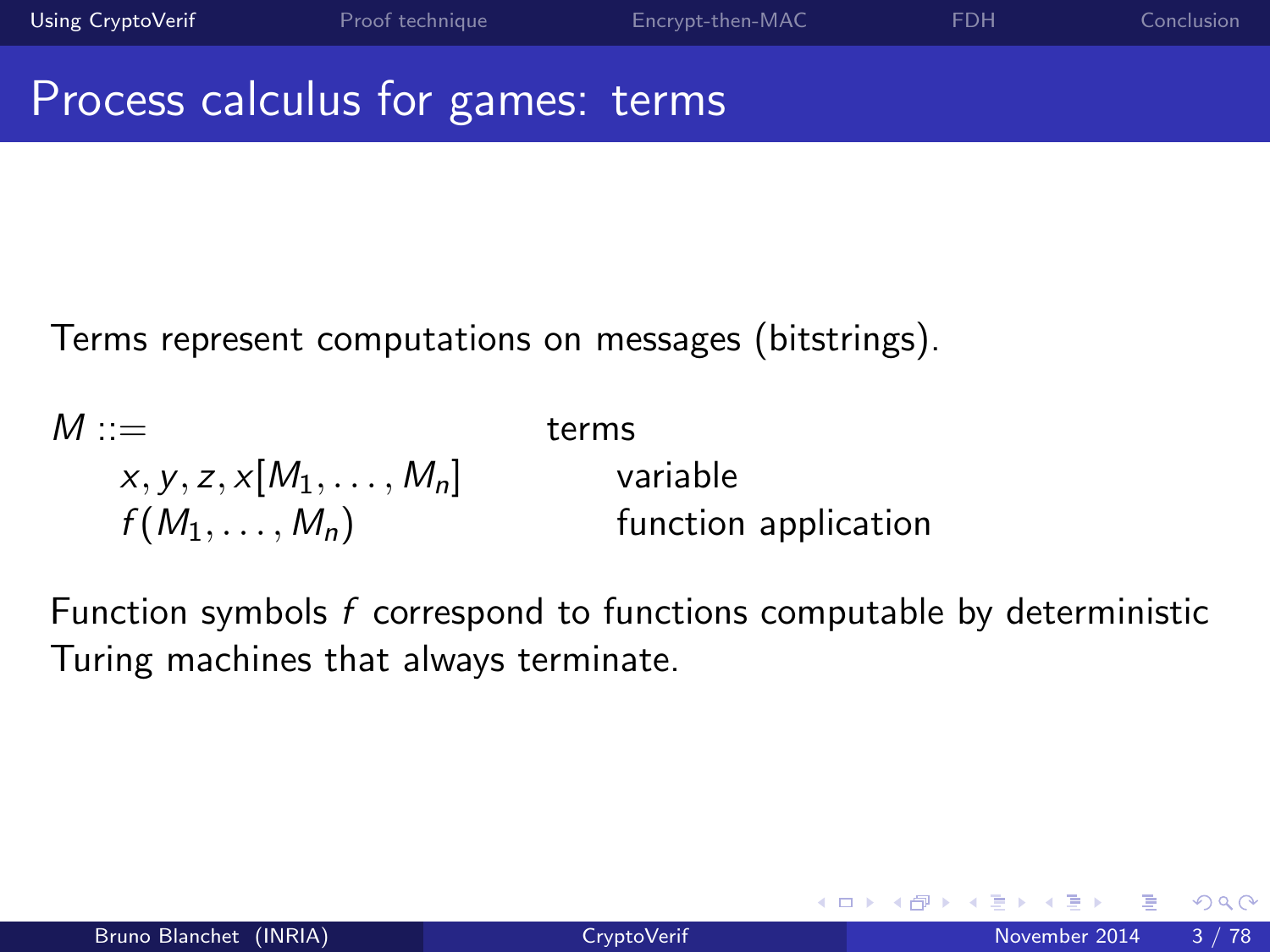## Process calculus for games: processes

| $Q ::=$                                                                    | input process                                                                                                 |  |  |  |
|----------------------------------------------------------------------------|---------------------------------------------------------------------------------------------------------------|--|--|--|
| 0                                                                          | end                                                                                                           |  |  |  |
| $Q \mid Q'$                                                                | parallel composition                                                                                          |  |  |  |
| $1^{i \leq N} Q$                                                           | replication N times                                                                                           |  |  |  |
| newChannel $c; Q$                                                          | restriction for channels                                                                                      |  |  |  |
| $c(x_1 : T_1, \ldots, x_m : T_m)$ ; P                                      | input                                                                                                         |  |  |  |
| $P ::=$                                                                    | output process                                                                                                |  |  |  |
| yield                                                                      | end                                                                                                           |  |  |  |
| $\overline{c}\langle M_1,\ldots,M_m\rangle; Q$                             | output                                                                                                        |  |  |  |
| event $e(M_1,\ldots,M_m)$ ; P                                              | event                                                                                                         |  |  |  |
| new $x : T : P$                                                            | random number generation (uniform)                                                                            |  |  |  |
| let $x: T = M$ in P                                                        | assignment                                                                                                    |  |  |  |
| if M then P else $P'$                                                      | conditional                                                                                                   |  |  |  |
| find $j \leq N$ such that defined $(x[j], \ldots) \wedge M$ then P else P' |                                                                                                               |  |  |  |
|                                                                            | array lookup and a state of the state of the state of the state of the state of the state of the state of the |  |  |  |
| Bruno Blanchet (INRIA)                                                     | CrvptoVerif<br>4/78<br>November 2014                                                                          |  |  |  |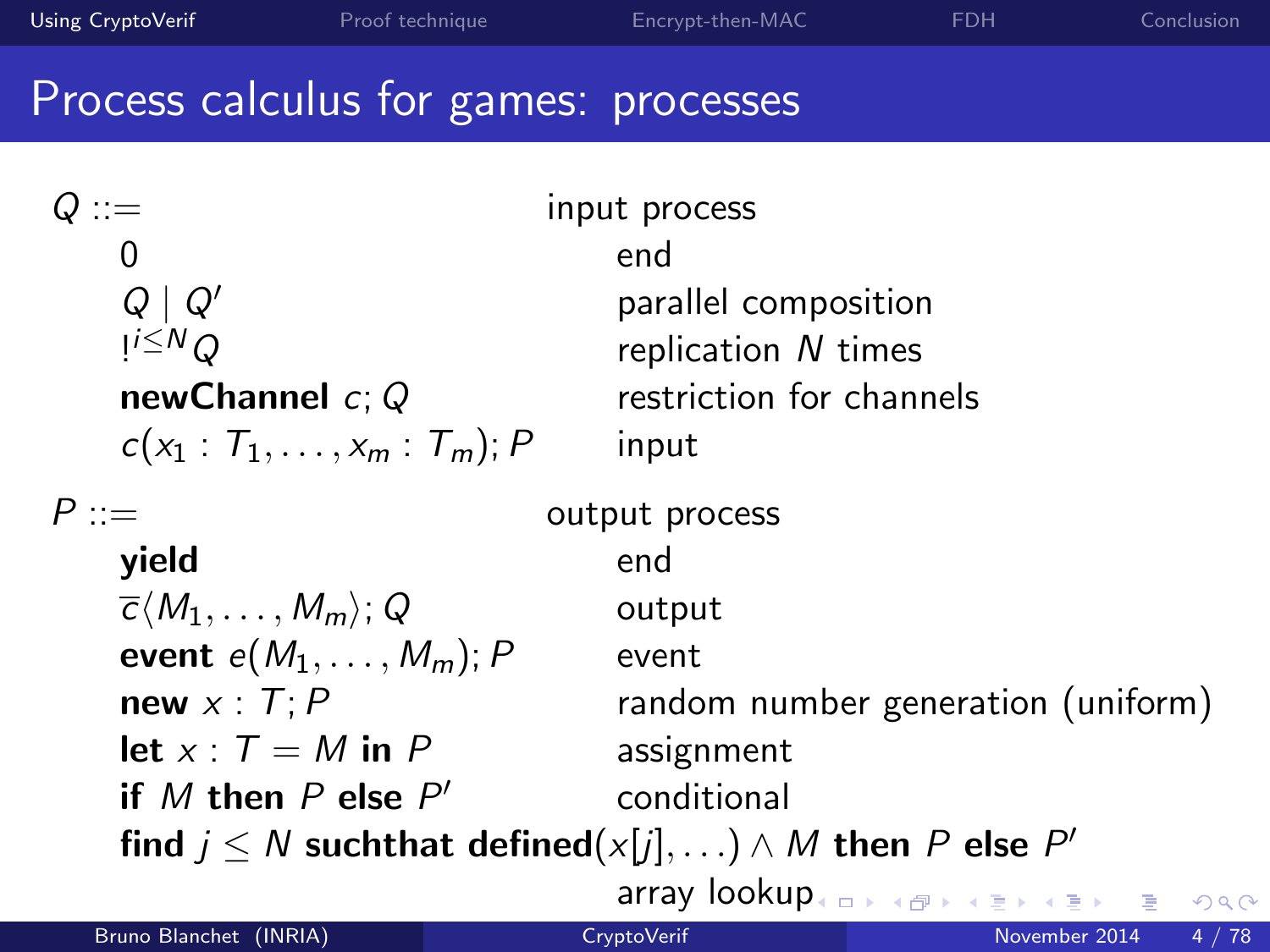# Example: 1. symmetric encryption

We consider a probabilistic, length-revealing encryption scheme.

### Definition (Symmetric encryption scheme SE)

- (Randomized) key generation function kgen.
- (Randomized) encryption function  $enc(m, k, r')$  takes as input a message  $m$ , a key  $k$ , and random coins  $r'$ .
- Decryption function  $dec(c, k)$  such that

 $dec(enc(m, kgen(r), r'), kgen(r)) = i<sub>⊥</sub>(m)$ 

The decryption returns a bitstring or  $\perp$ :

- $\bullet \perp$  when decryption fails,
- the cleartext when decryption succeeds.

The injection  $i_{\perp}$  maps a bitstring to the same bitstring in bitstring  $\cup \{\perp\}$ .

ィロ ▶ イ母 ▶ イヨ ▶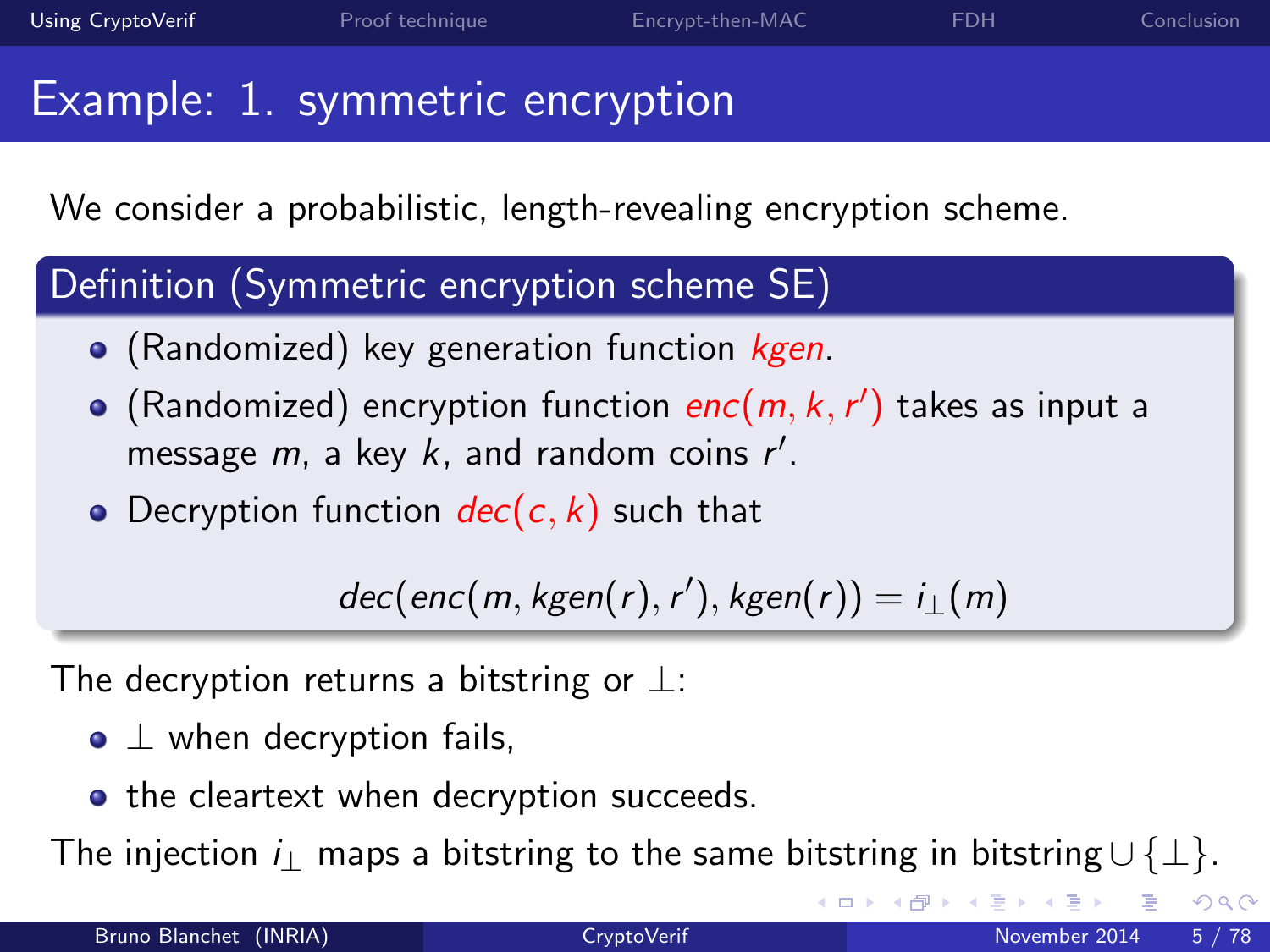## Example: 2. MAC

### Definition (Message Authentication Code scheme MAC)

- (Randomized) key generation function *mkgen*.
- MAC function  $mac(m, k)$  takes as input a message m and a key k.
- Verification function verify $(m, k, t)$  such that

verify(m, k, mac(m, k)) = true.

A MAC is essentially a keyed hash function.

A MAC guarantees the integrity and authenticity of the message because only someone who knows the secret key can build the MAC.

4 0 8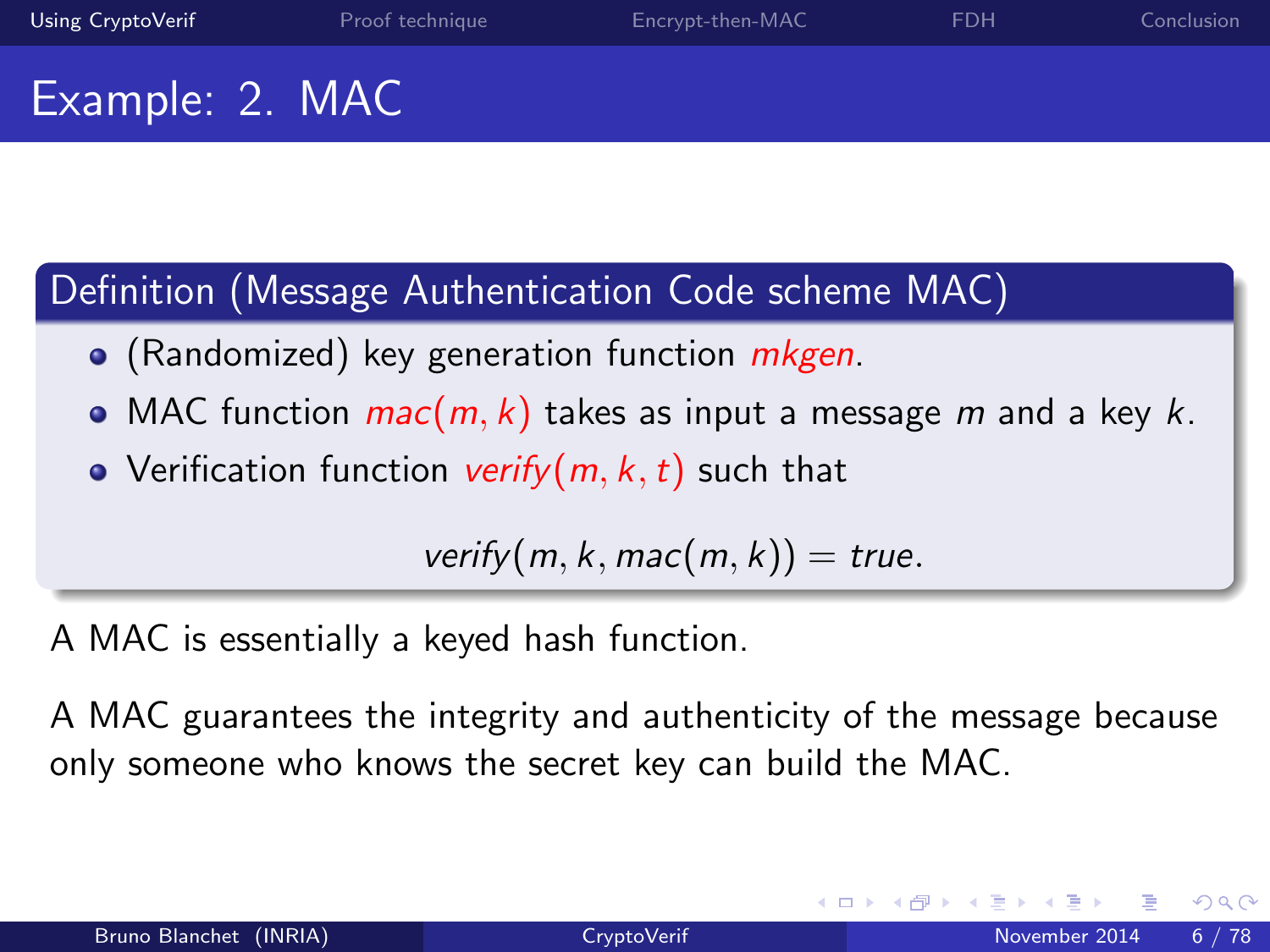<span id="page-6-0"></span>4 0 8

## Example: 3. encrypt-then-MAC

We define an authenticated encryption scheme by the encrypt-then-MAC construction:

$$
enc'(m, (k, mk), r'') = e, mac(e, mk)
$$
 where  $e = enc(m, k, r'').$ 

A basic example of protocol using encrypt-then-MAC:

- $\bullet$  A and B initially share an encryption key k and a MAC key mk.
- A sends to  $B$  a fresh key  $k'$  encrypted under authenticated encryption, implemented as encrypt-then-MAC.

$$
A \rightarrow B : e = enc(k', k, r''), mac(e, mk) \qquad k' \text{ fresh}
$$

 $k'$  should remain secret.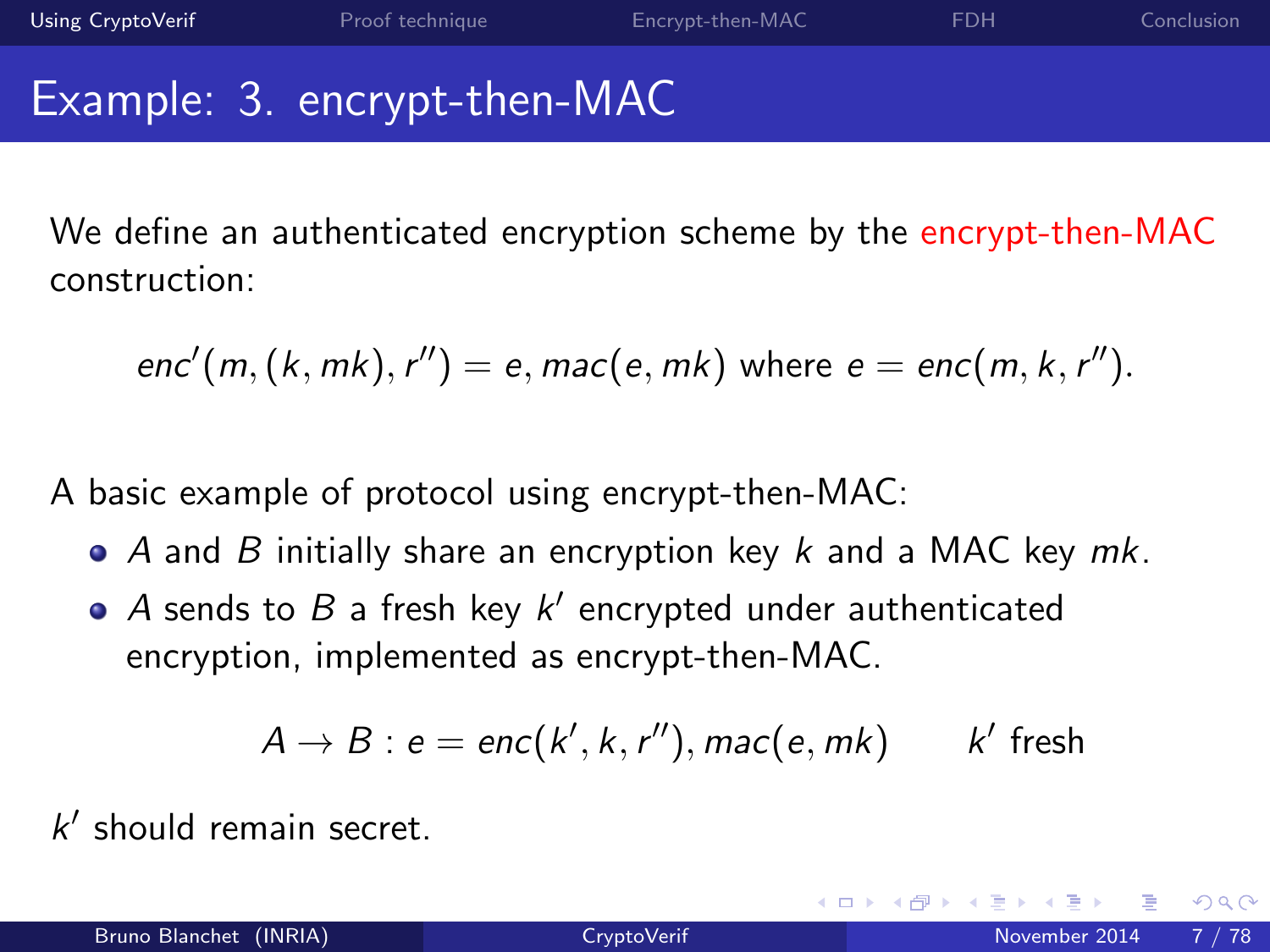### Example: initialization

$$
A \rightarrow B : e = enc(k', k, r''), mac(e, mk) \qquad k' \text{ fresh}
$$

$$
Q_0 = start(); \text{new } r : key = \text{key} = \text{kgen}(r) \text{ in}
$$
\n
$$
\text{new } r' : m \text{key} = \text{key} = m \text{kgen}(r') \text{ in } \overline{c} \langle \rangle; (Q_A \mid Q_B)
$$

Initialization of keys:

 $\bullet$  The process  $Q_0$  waits for a message on channel start to start running. The adversary triggers this process.

 $\bullet$   $Q_0$  generates encryption and MAC keys, k and mk respectively, using the key generation algorithms kgen and mkgen.

<span id="page-7-0"></span> $\bullet$   $Q_0$  returns control to the adversary by the output  $\overline{c}\langle\rangle$ .  $Q_A$  a[n](#page-8-0)[d](#page-1-0)  $Q_B$  $Q_B$  represent the actions of A and B [\(s](#page-8-0)[e](#page-15-0)[e](#page-7-0) ne[x](#page-1-0)[t](#page-15-0) [s](#page-16-0)[li](#page-0-0)de[s\)](#page-16-0)[.](#page-0-0)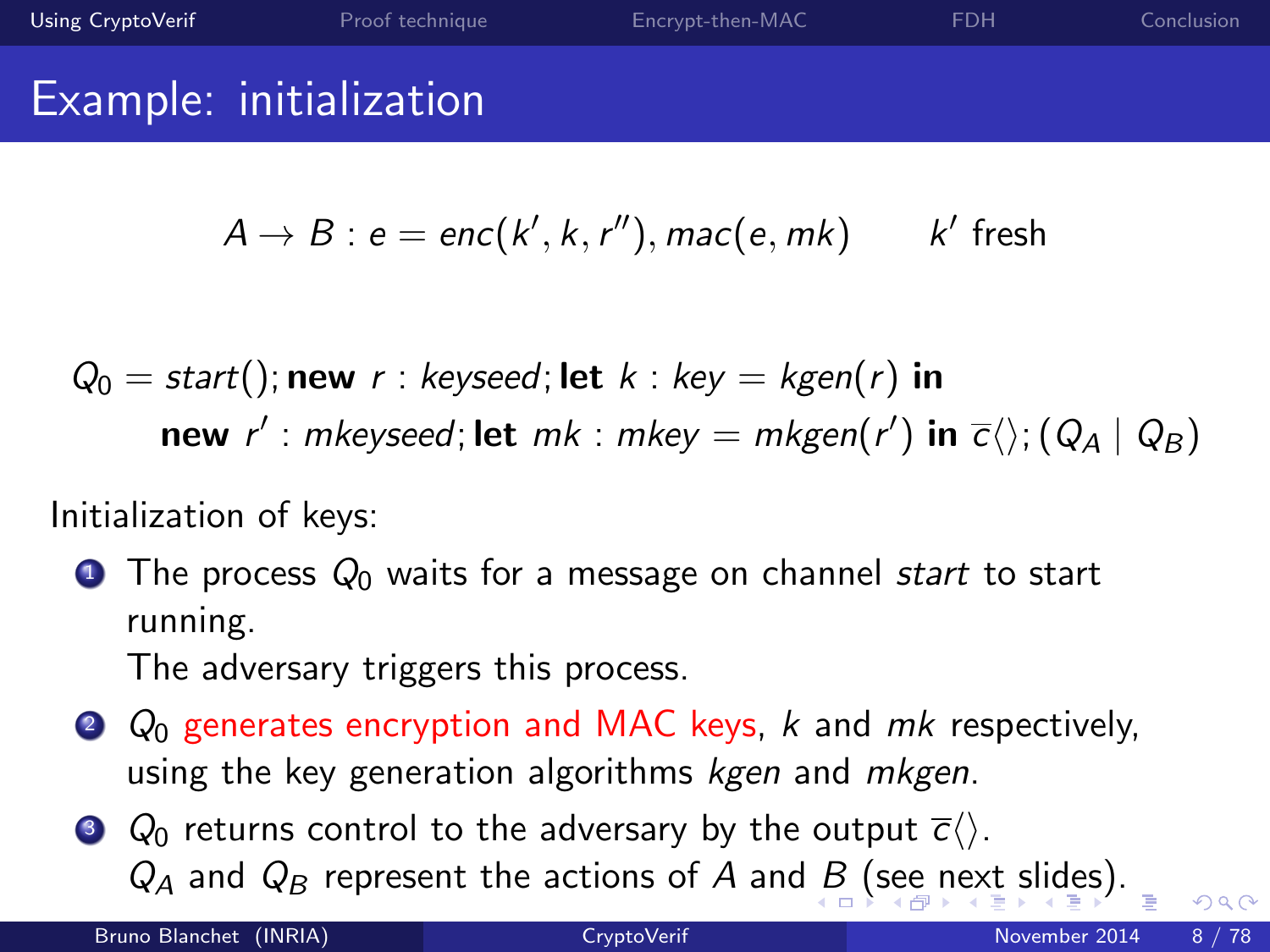## Example: role of A

$$
A \rightarrow B : e = enc(k', k, r''), mac(e, mk) \qquad k' \text{ fresh}
$$

$$
Q_A = \frac{1}{2} \epsilon_1 \epsilon_2 \epsilon_3 \epsilon_4 \epsilon_5
$$
  
let  $e : \text{ bitstring} = \text{enc}(k2b(k'), k, r'')$  in  $\overline{c_A}(e, mac(e, mk))$ 

Role of A:

- **1**  $i \leq n$  represents *n* copies, indexed by  $i \in [1, n]$ The protocol can be run  $n$  times (polynomial in the security parameter).
- **2** The process is triggered when a message is sent on  $c_A$  by the adversary.
- **3** The process chooses a fresh key  $k'$  and sends the message on channel  $c_A$ . 4 0 8

<span id="page-8-0"></span>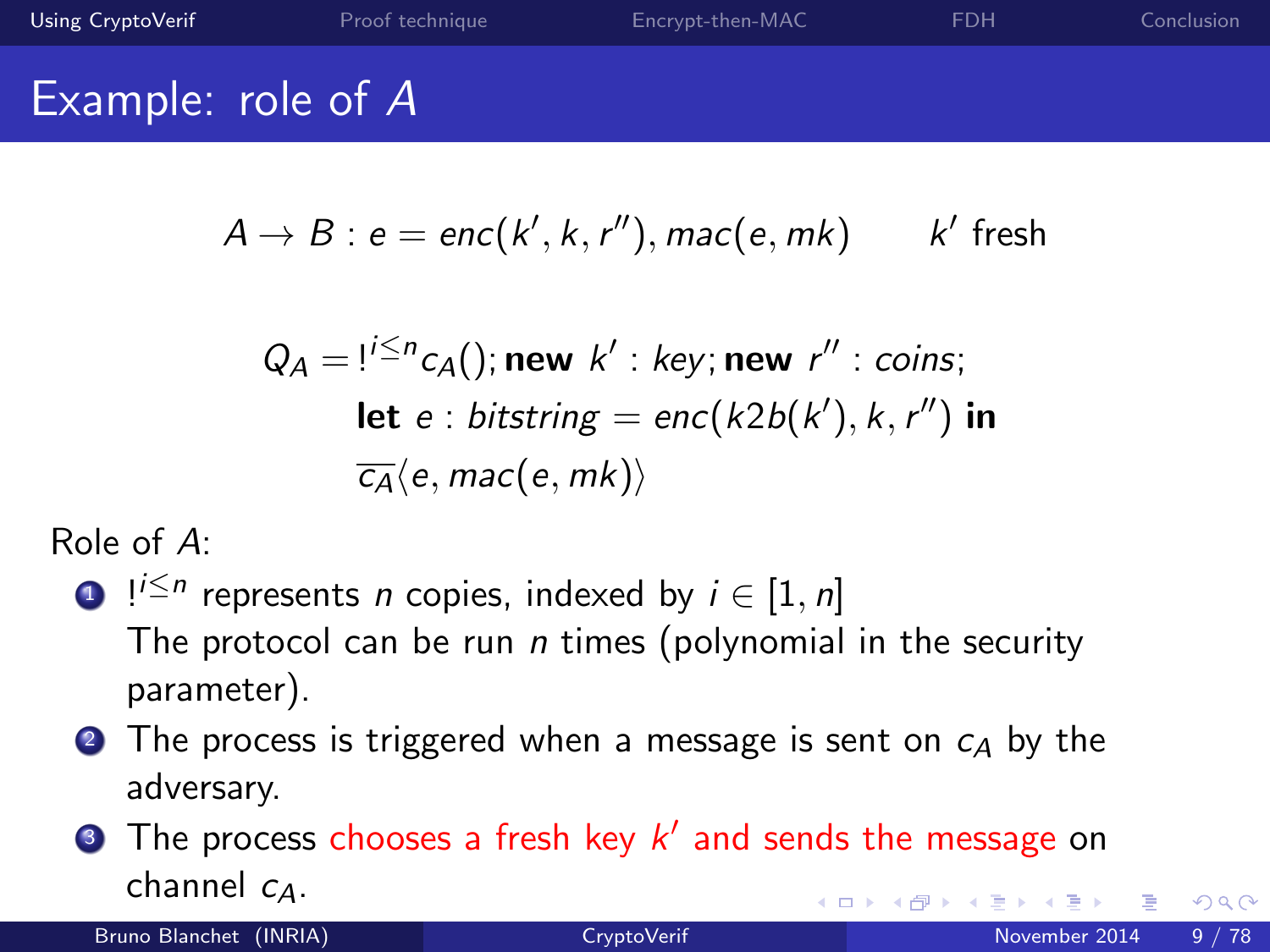$$
A \rightarrow B : e = enc(k', k, r''), mac(e, mk) \qquad k' \text{ fresh}
$$

$$
Q_B = I^{i' \le n} c_B(e' : bitstring, ma : macstring);
$$
  
**if** verify( $e', mk, ma$ ) **then**  
**let**  $i_{\perp}(k2b(k'')) = dec(e', k)$  **in**  $\overline{c_B}\langle$ 

Role of  $B^1$ 

- $\bullet$  n copies, as for  $Q_A$ .
- **2** The process  $Q_B$  waits for the message on channel  $c_B$ .
- It verifies the MAC, decrypts, and stores the key in  $k''$ .

4 0 8

 $QQ$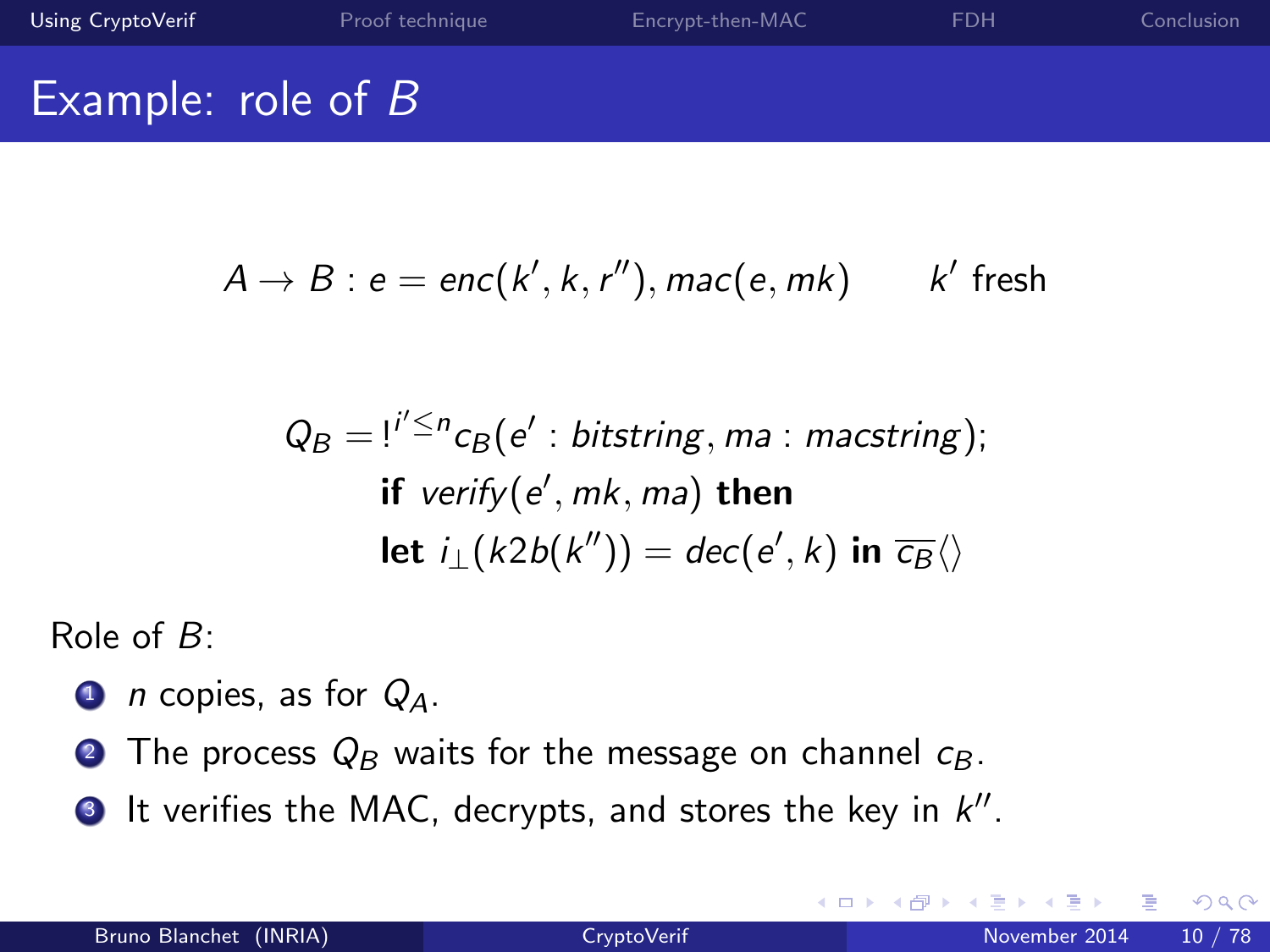## Example: summary of the initial game

$$
A \rightarrow B : e = enc(k', k, r''), mac(e, mk) \qquad k' \text{ fresh}
$$

$$
Q_0 = start(); \text{new } r : key = \text{key} = \text{kgen}(r) \text{ in}
$$
\n
$$
\text{new } r' : m \text{key} = d; \text{let } m \text{key} = m \text{kgen}(r') \text{ in } \overline{c} \langle \rangle; (Q_A \mid Q_B)
$$

$$
Q_A = I^{i \le n} c_A();
$$
 **new** k': key; **new** r" : coins;  
**let** e : bitstring = enc(k2b(k'), k, r") **in**  

$$
\overline{c_A} \langle e, mac(e, mk) \rangle
$$

$$
Q_B = I^{i' \le n} c_B(e' : bitstring, ma : macstring);
$$
  
**if** verify( $e', mk, ma$ ) **then**  
**let**  $i_{\perp}(k2b(k'')) = dec(e', k)$  **in**  $\overline{c_B}\langle$ 

 $\mathcal{A}$ ≃ э

**4 ロ ▶ 4 何 ▶**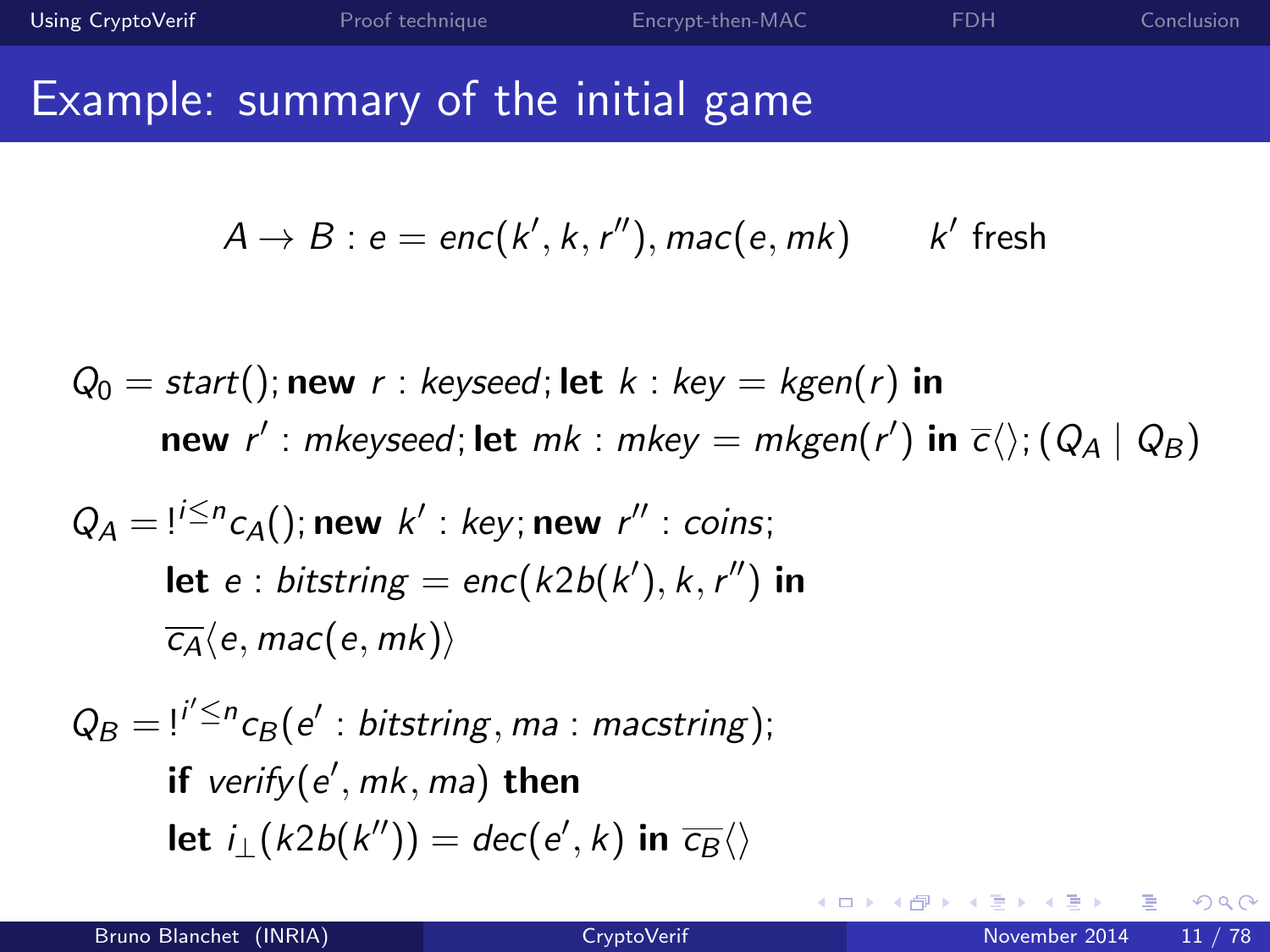4 0 8

## Security assumptions on primitives

The most frequent cryptographic primitives are already specified in a library. The user can use them without redefining them.

In the example:

**•** The MAC is UF-CMA (unforgeable under chosen message attacks). An adversary that has access to the MAC and verification oracles has a negligible probability of forging a MAC (for a message on which the MAC oracle has not been called).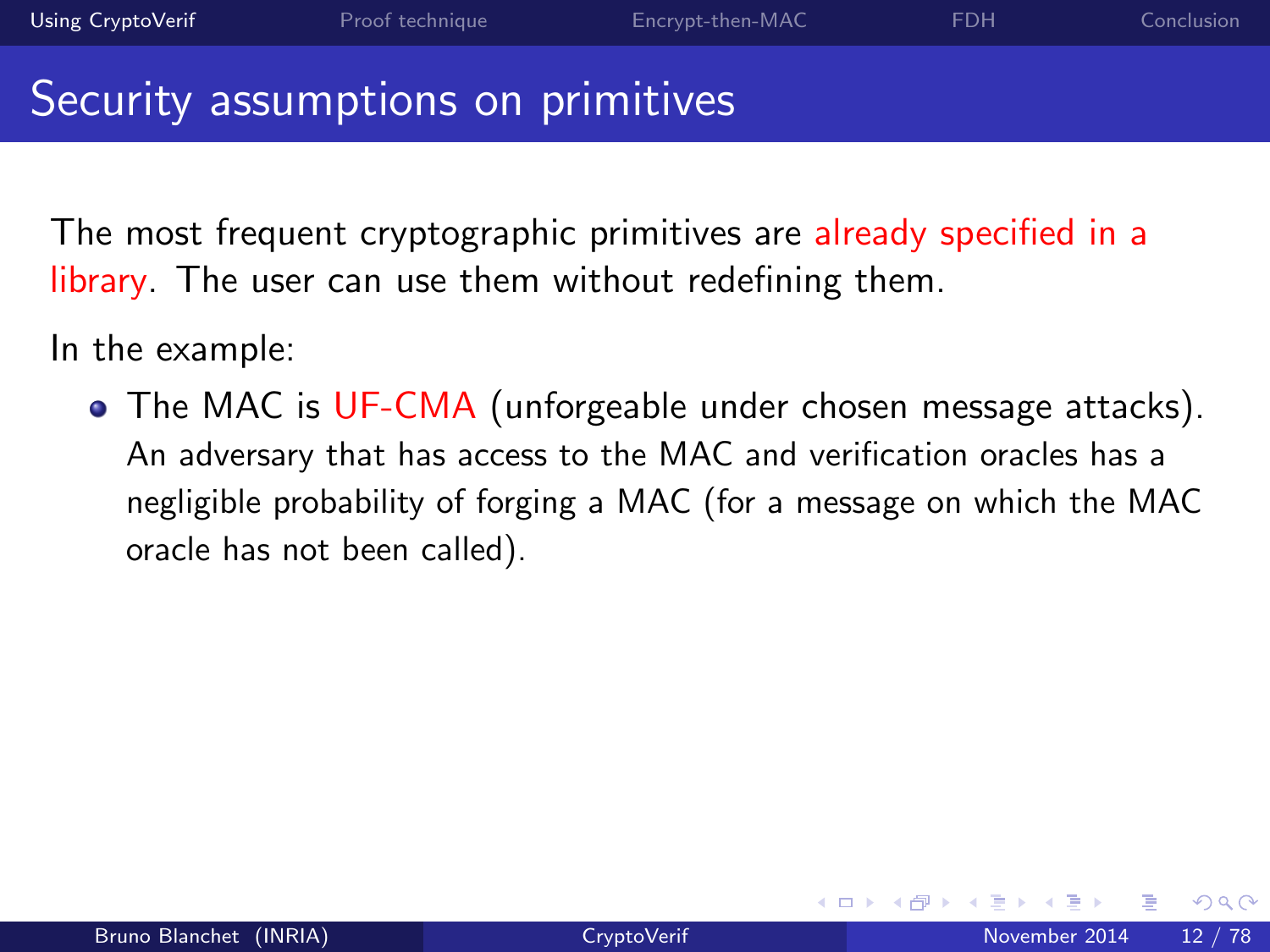( □ ) ( <sub>□</sub> ) (

## Security assumptions on primitives

The most frequent cryptographic primitives are already specified in a library. The user can use them without redefining them.

In the example:

- **•** The MAC is UF-CMA (unforgeable under chosen message attacks). An adversary that has access to the MAC and verification oracles has a negligible probability of forging a MAC (for a message on which the MAC oracle has not been called).
- The encryption is IND-CPA (indistinguishable under chosen plaintext attacks). An adversary has a negligible probability of distinguishing the encryption of

two messages of the same length.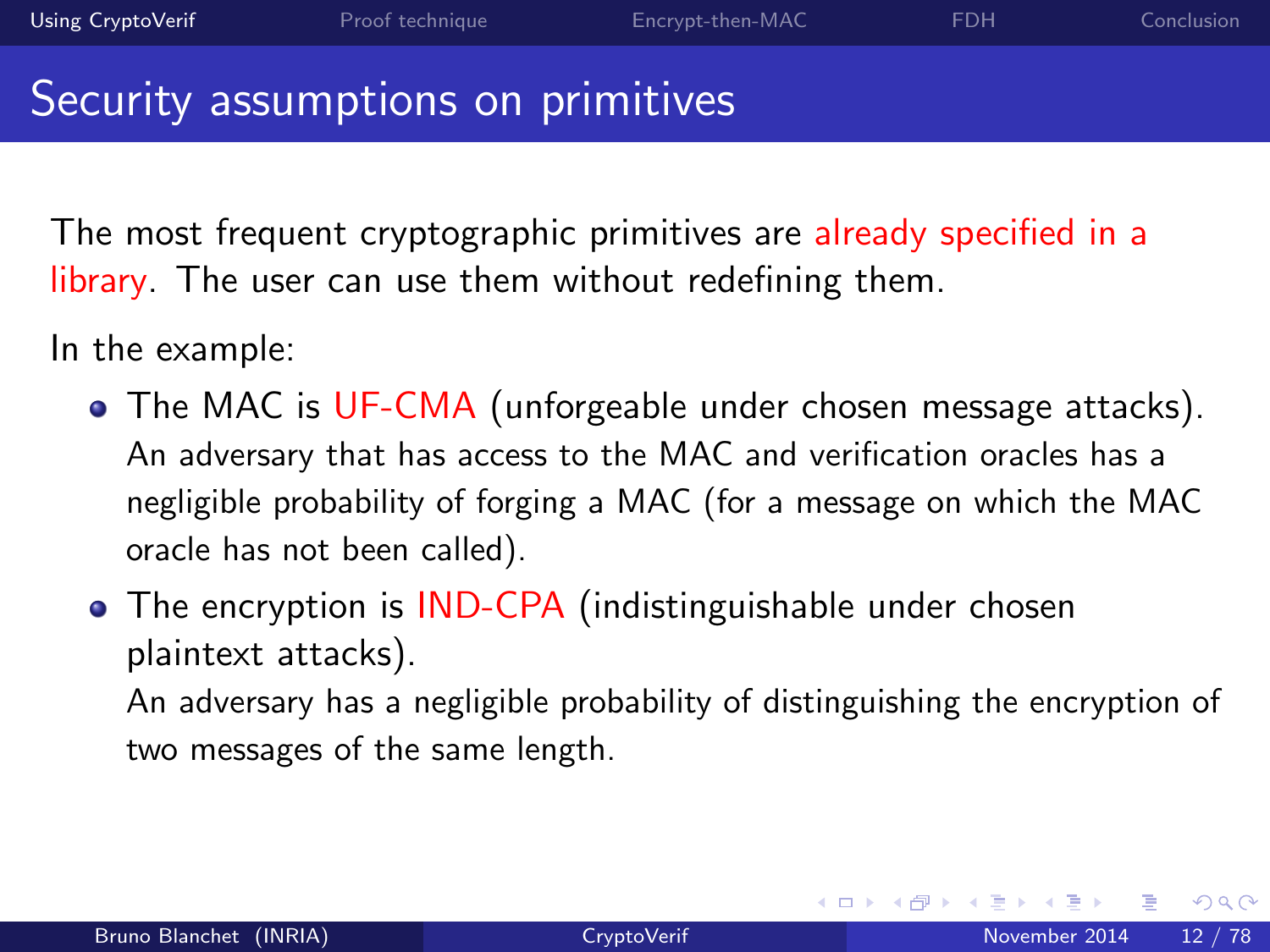## Security assumptions on primitives

The most frequent cryptographic primitives are already specified in a library. The user can use them without redefining them.

In the example:

- **•** The MAC is UF-CMA (unforgeable under chosen message attacks). An adversary that has access to the MAC and verification oracles has a negligible probability of forging a MAC (for a message on which the MAC oracle has not been called).
- The encryption is IND-CPA (indistinguishable under chosen plaintext attacks).

An adversary has a negligible probability of distinguishing the encryption of two messages of the same length.

• All keys have the same length: forall  $y : key$ ;  $Z(k2b(y)) = Z_k$ .

 $QQ$ 

メロト メ押 トメミト メミ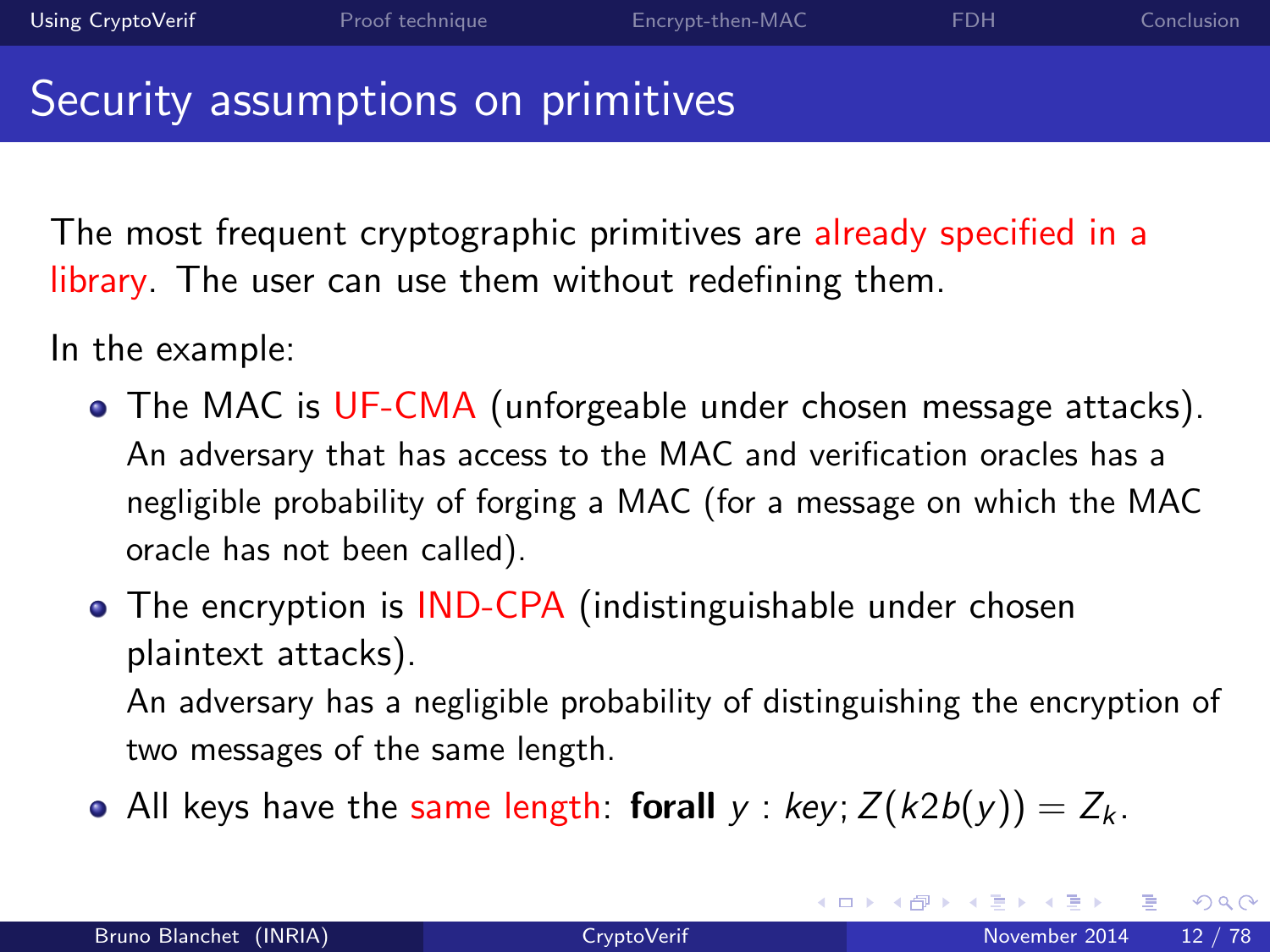### Security properties to prove

In the example:

- One-session secrecy of  $k''$ : each  $k''$  is indistinguishable from a random number.
- Secrecy of  $k''$ : the  $k''$  are indistinguishable from independent random numbers.

4 0 8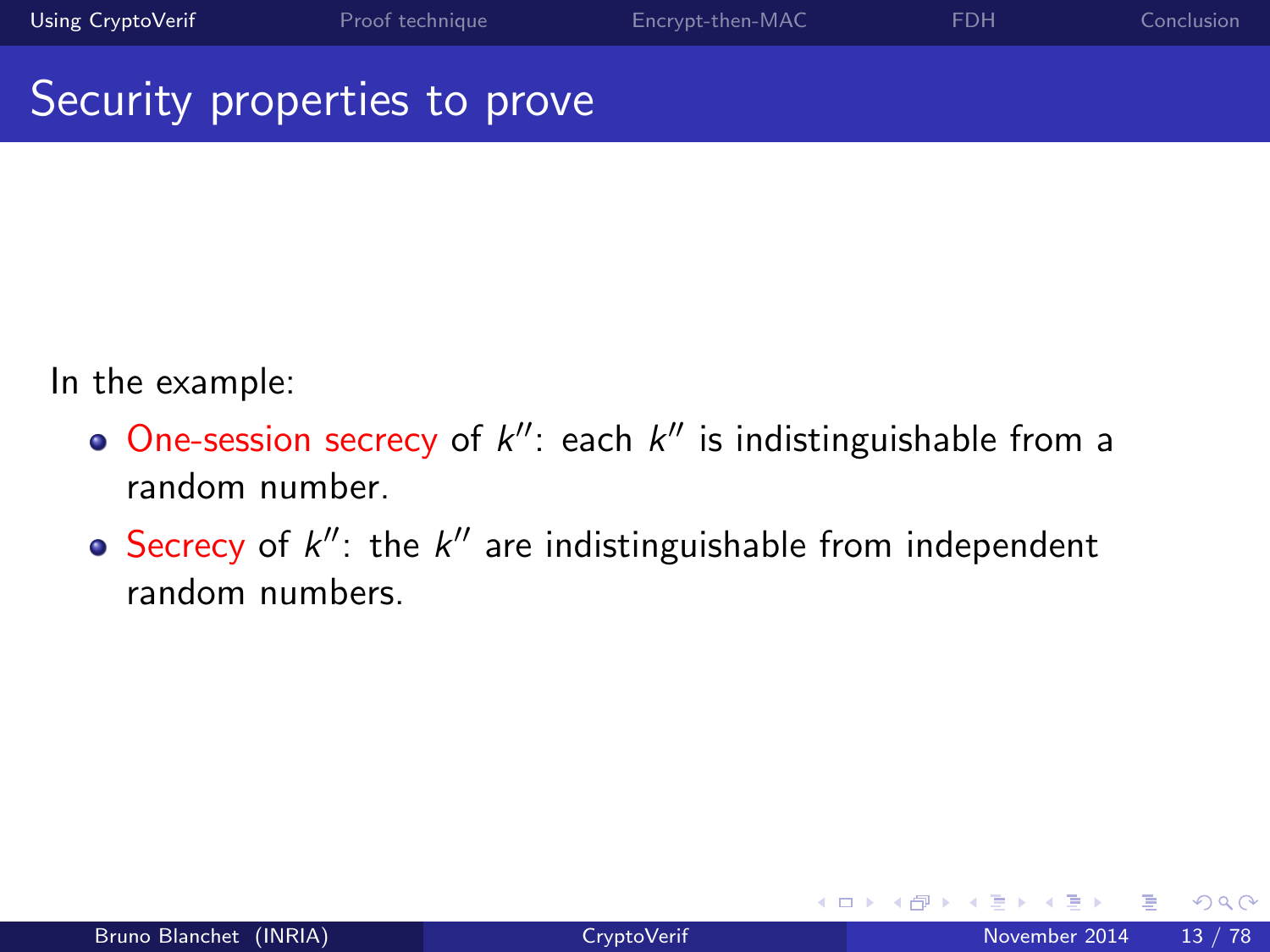- CryptoVerif input file: enc-then-MAC.cv
- **·** library of primitives
- run CryptoVerif
- **o** output

÷.

◂**◻▸ ◂<del>ਗ਼</del>▸** 

<span id="page-15-0"></span>э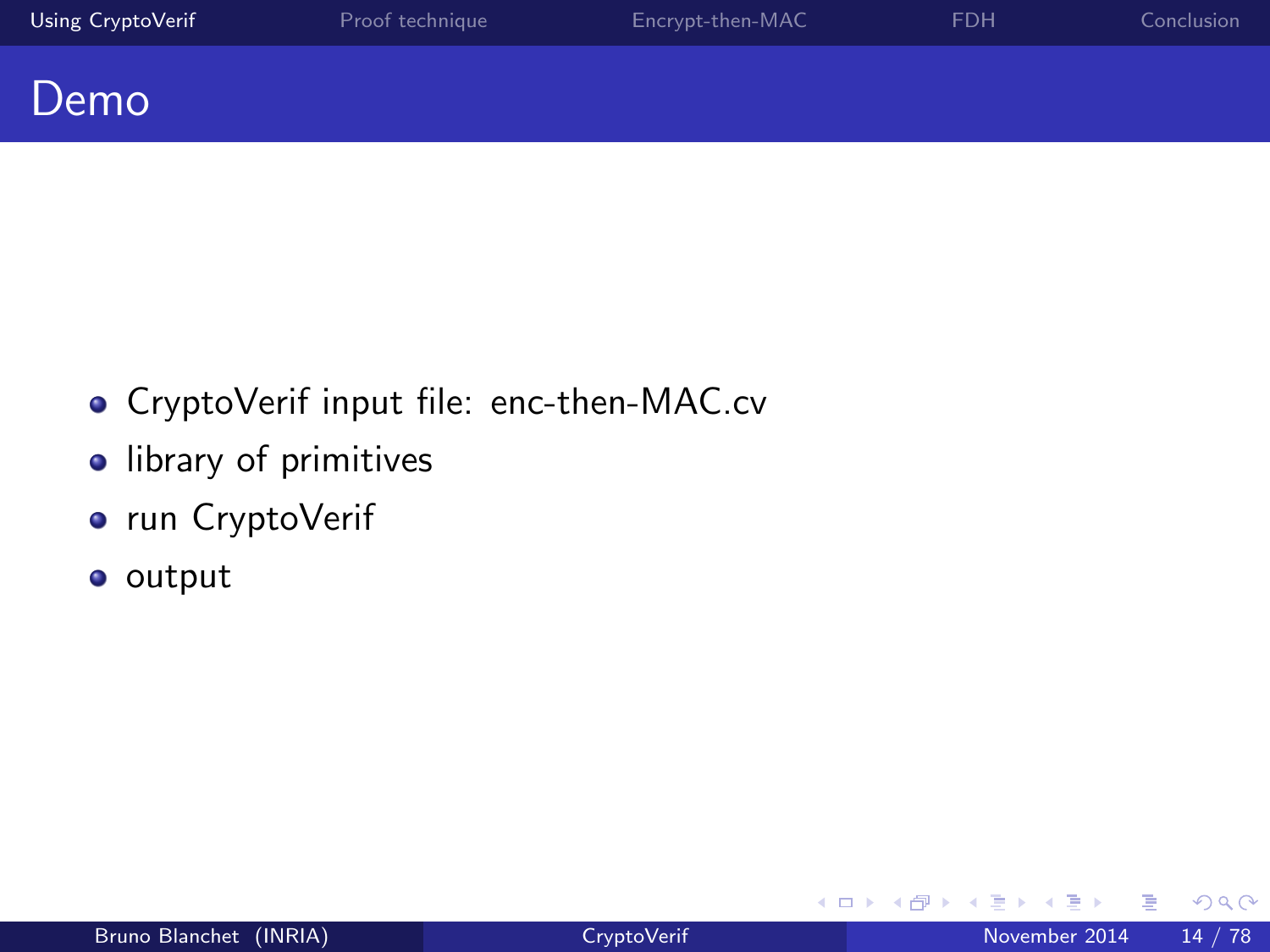| Using CryptoVerif | Proof technique | Encrypt-then-MAC | <b>FDH</b> | Conclusion |
|-------------------|-----------------|------------------|------------|------------|
| <b>Arrays</b>     |                 |                  |            |            |

A variable defined under a replication is implicitly an array:

$$
Q_A = I^{i \le n} c_A(); \text{ new } k'[i]: key; \text{ new } r''[i]: coins;
$$
  
let  $e[i]: bitstring = enc(k2b(k'[i]), k, r''[i]) \text{ in }$   

$$
\overline{c_A} \langle e[i], mac(e[i], mk) \rangle
$$

Requirements:

- Only variables with the current indices can be assigned.
- Variables may be defined at several places, but only one definition can be executed for the same indices. (if ... then let  $x = M$  in P else let  $x = M'$  in P' is ok)

So each array cell can be assigned at most once.

<span id="page-16-0"></span>Arrays allow one to remember the values of all variables during the whole execution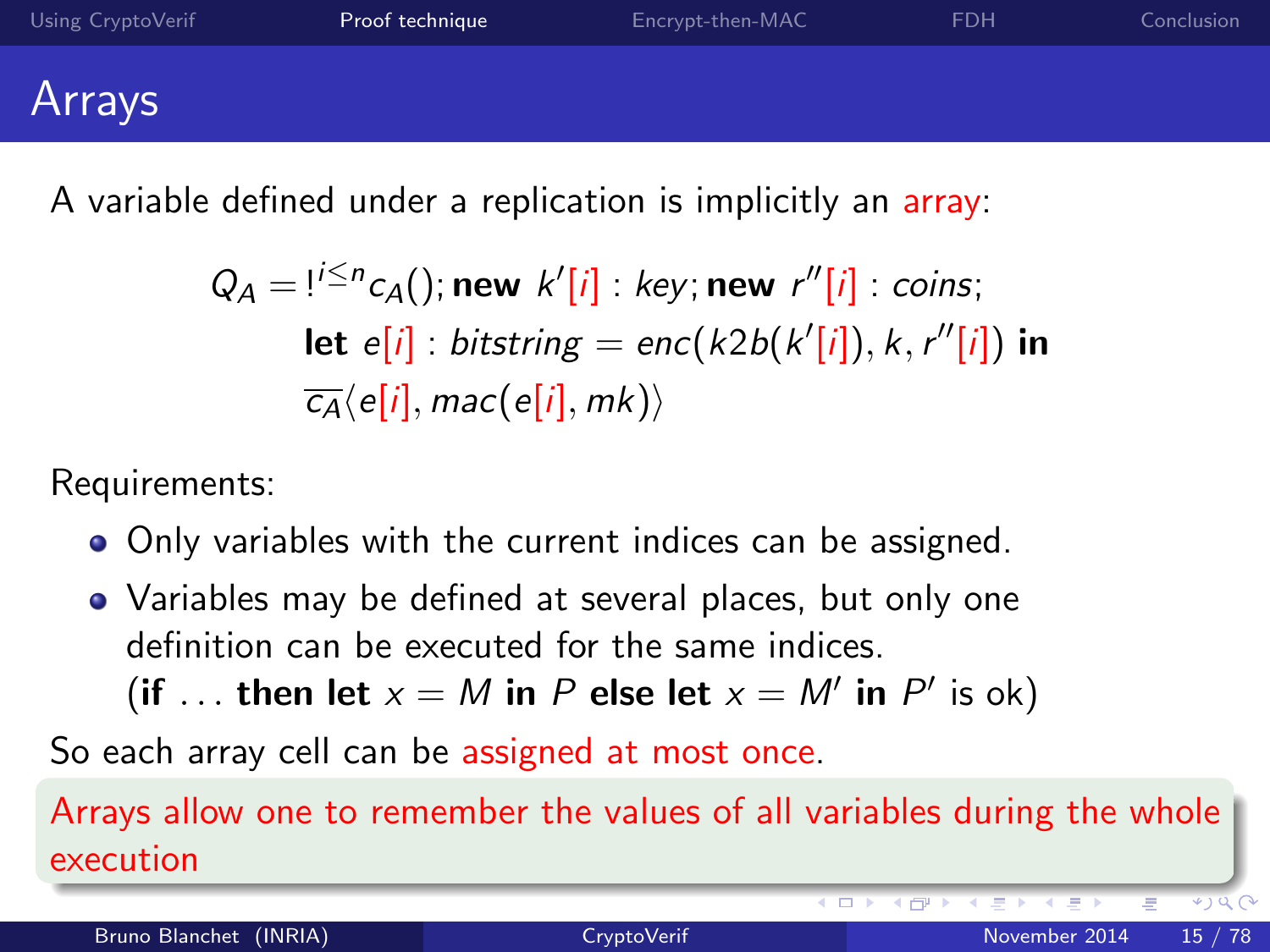find performs an array lookup:

 $1^{i\leq N}$ ... let  $x = M$  in  $P$  $|!^{i'\leq N'}c(y:T)$ find  $j\leq N$  suchthat defined $(x[j])\wedge y=x[j]$  then  $\;\ldots\;$ 

Note that find is here used outside the scope of  $x$ .

This is the only way of getting access to values of variables in other sessions.

When several array elements satisfy the condition of the find, the returned index is chosen randomly, with uniform probability.

∢ □ ▶ ⊰ <sub>□</sub> ▶ ⊰ ∃ ▶ ⊰

 $QQ$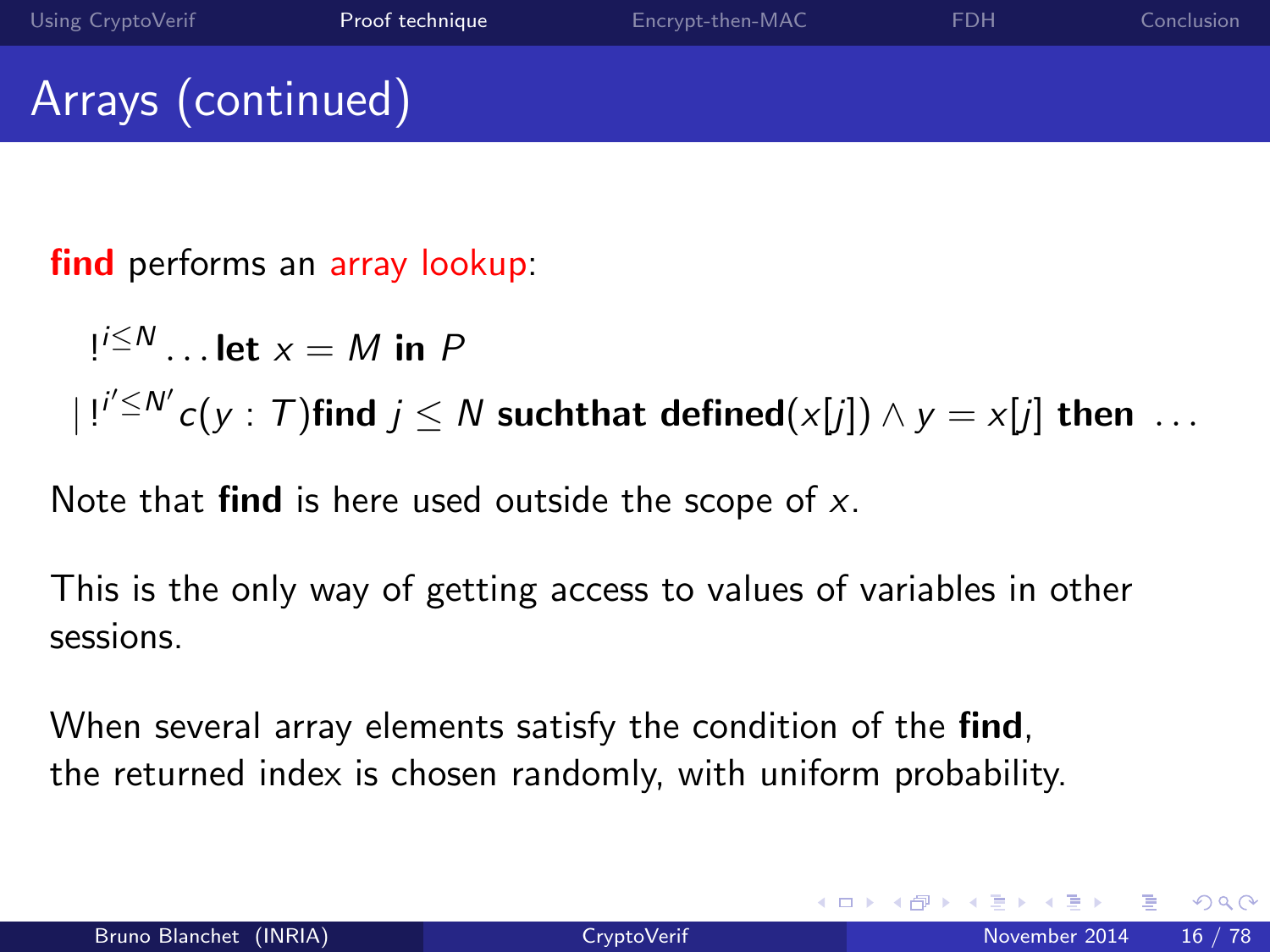Arrays replace lists often used in cryptographic proofs.

$$
!^{i \leq N} \dots
$$
 let  $x = M$  in let  $y = M'$  in  $P$   

$$
|!^{i' \leq N'}c(x': T)
$$
 find  $j \leq N$  such that defined $(x[j]) \wedge x' = x[j]$  then  

$$
P'(y[j])
$$

written by cryptographers

$$
!^{i \leq N}
$$
 ... let  $x = M$  in let  $y = M'$  in insert  $(x, y)$  in  $L; P$   
 $!^{i' \leq N'}c(x': T)$ get  $(x, y)$  in  $L$  such that  $x' = x; P'(y)$ 

Arrays avoid the need for explicit list insertion instructions, which would be hard to guess for an automatic tool.

4 0 8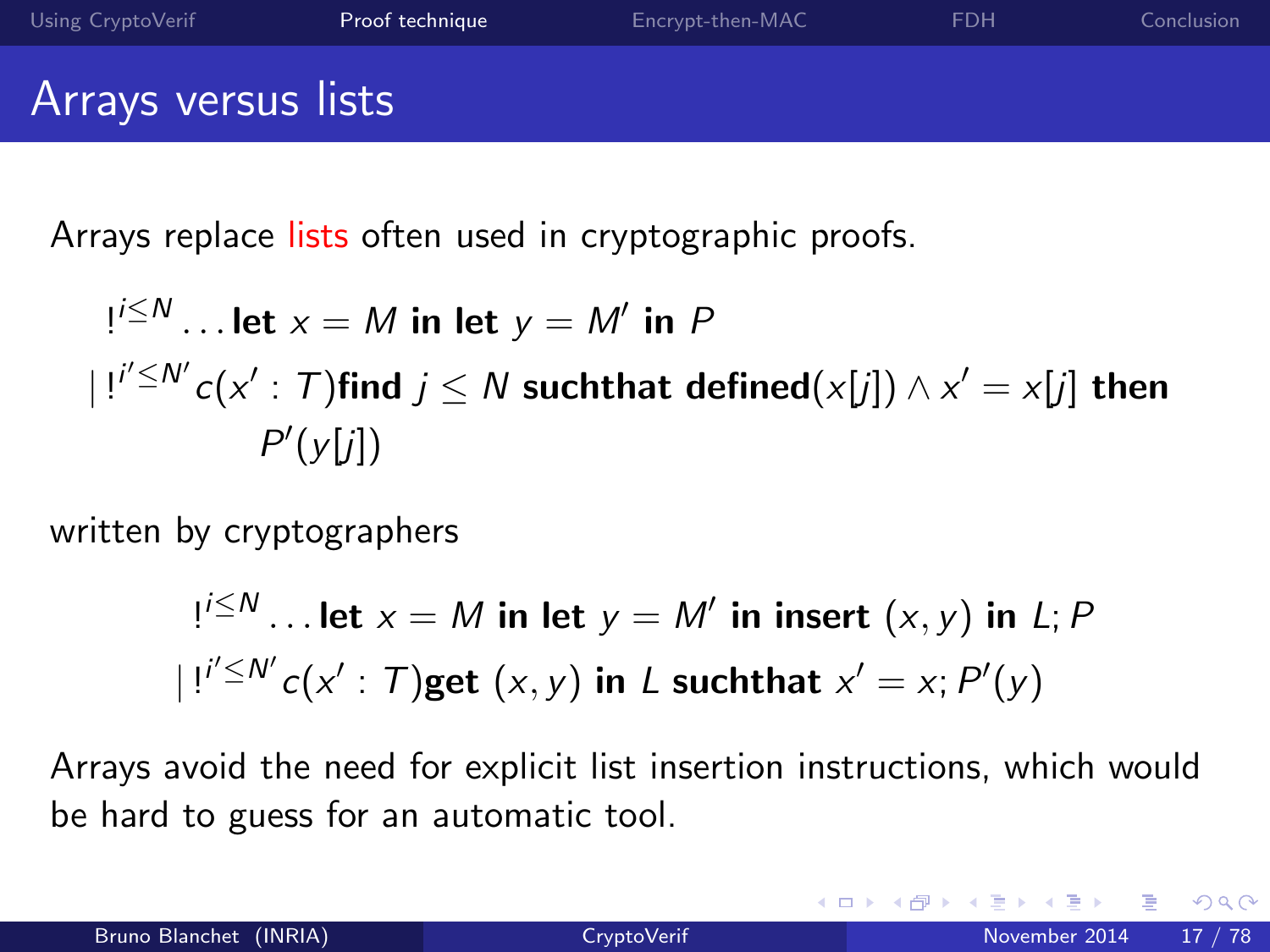### Indistinguishability as observational equivalence

Two processes (games)  $Q_1$ ,  $Q_2$  are observationally equivalent when the adversary has a negligible probability of distinguishing them:  $Q_1 \approx Q_2$ .

- The adversary is represented by an acceptable evaluation context  $C ::= [$   $C | Q Q Q | C$  new Channel c; C.
- $C[Q]$  may execute events, collected in a sequence  $\mathcal{E}$ .
- A distinguisher D takes as input  $\mathcal E$  and returns true or false.
	- Example:  $D(\mathcal{E}) =$  true if and only if  $e \in \mathcal{E}$ .
- Pr $[C[Q] \leadsto D]$  is the probability that  $C[Q]$  executes  $\mathcal E$  such that  $D(\mathcal{E}) =$  true.

### Definition (Indistinguishability)

We write  $Q \approx^\textit{V}_\rho Q'$  when, for all evaluation contexts  $C$  acceptable for  $Q$ and  $Q'$  with public variables V and all distinguishers D,

$$
|\Pr[C[Q] \leadsto D] - \Pr[C[Q'] \leadsto D]| \leq p(C,D).
$$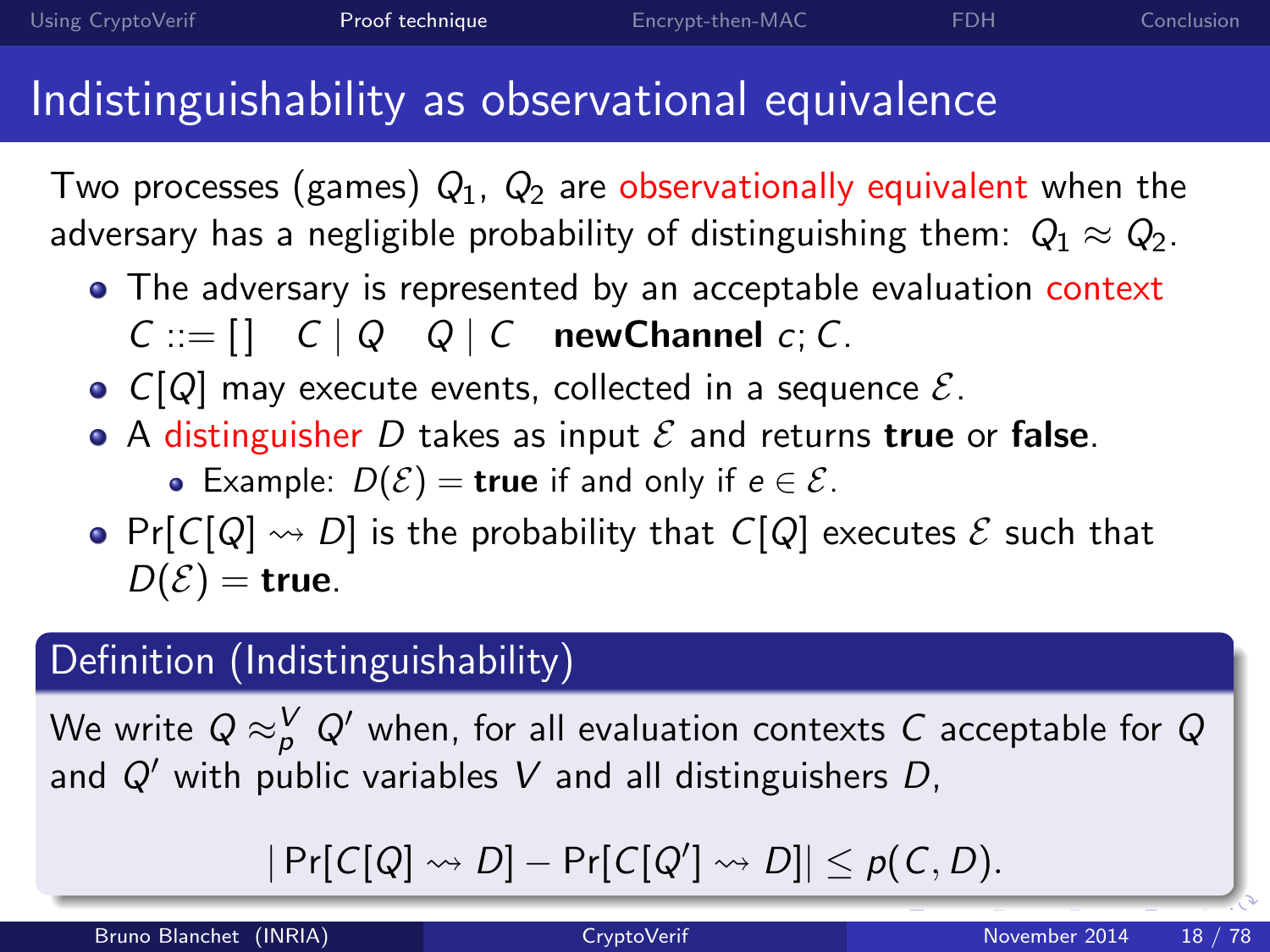### Indistinguishability as observational equivalence

#### Lemma

- $\bf{D}$  Reflexivity: Q  $\approx_0^V Q$ .
- $\bullet$  Symmetry:  $\approx^\mathsf{V}_\mathsf{p}$  is symmetric.
- $\bullet$  Transitivity: if  $Q \approx^\mathsf{V}_\mathsf{p} Q'$  and  $Q' \approx^\mathsf{V}_{\mathsf{p}'} Q'',$  then  $Q \approx^\mathsf{V}_{\mathsf{p}+\mathsf{p}'} Q''.$
- $\bullet$  Application of context: if  $\mathsf{Q} \approx^\mathsf{V}_\mathsf{p} \mathsf{Q}'$  and  $\mathsf{C}$  is an evaluation context acceptable for  $Q$  and  $Q'$  with public variables  $V$ , then  $C[Q] \approx_{p'}^{V'} C[Q'],$  where  $p'(C', D) = p(C'[C]], D)$  and  $V' \subseteq V \cup \text{var}(\mathcal{C}).$

4 0 8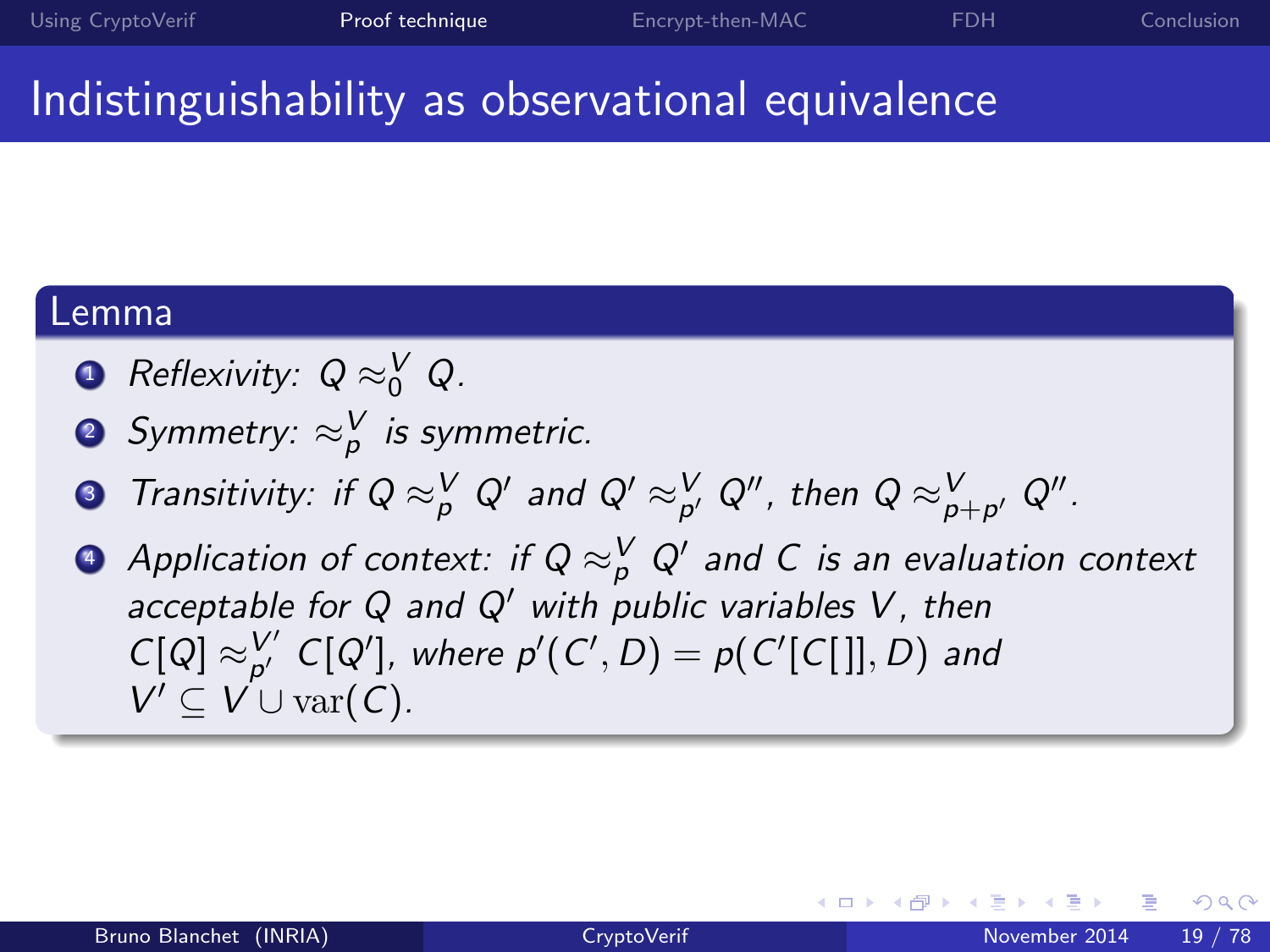We transform a game  $G_0$  into an observationally equivalent one using:

• observational equivalences  $L \approx_{p} R$  given as axioms and that come from security assumptions on primitives. These equivalences are used inside a context:

 $G_1 \approx_0 C[L] \approx_{\rho'} C[R] \approx_0 G_2$ 

• syntactic transformations: simplification, expansion of assignments, . . .

We obtain a sequence of games  $G_0 \approx_{p_1} G_1 \approx \ldots \approx_{p_m} G_m$ , which implies  $G_0 \approx_{p_1+\cdots+p_m} G_m$ .

If some trace property holds up to probability p in  $G_m$ , then it holds up to probability  $p + p_1 + \cdots + p_m$  in  $G_0$ .

 $QQ$ 

イロト イ部 トイヨ トイヨト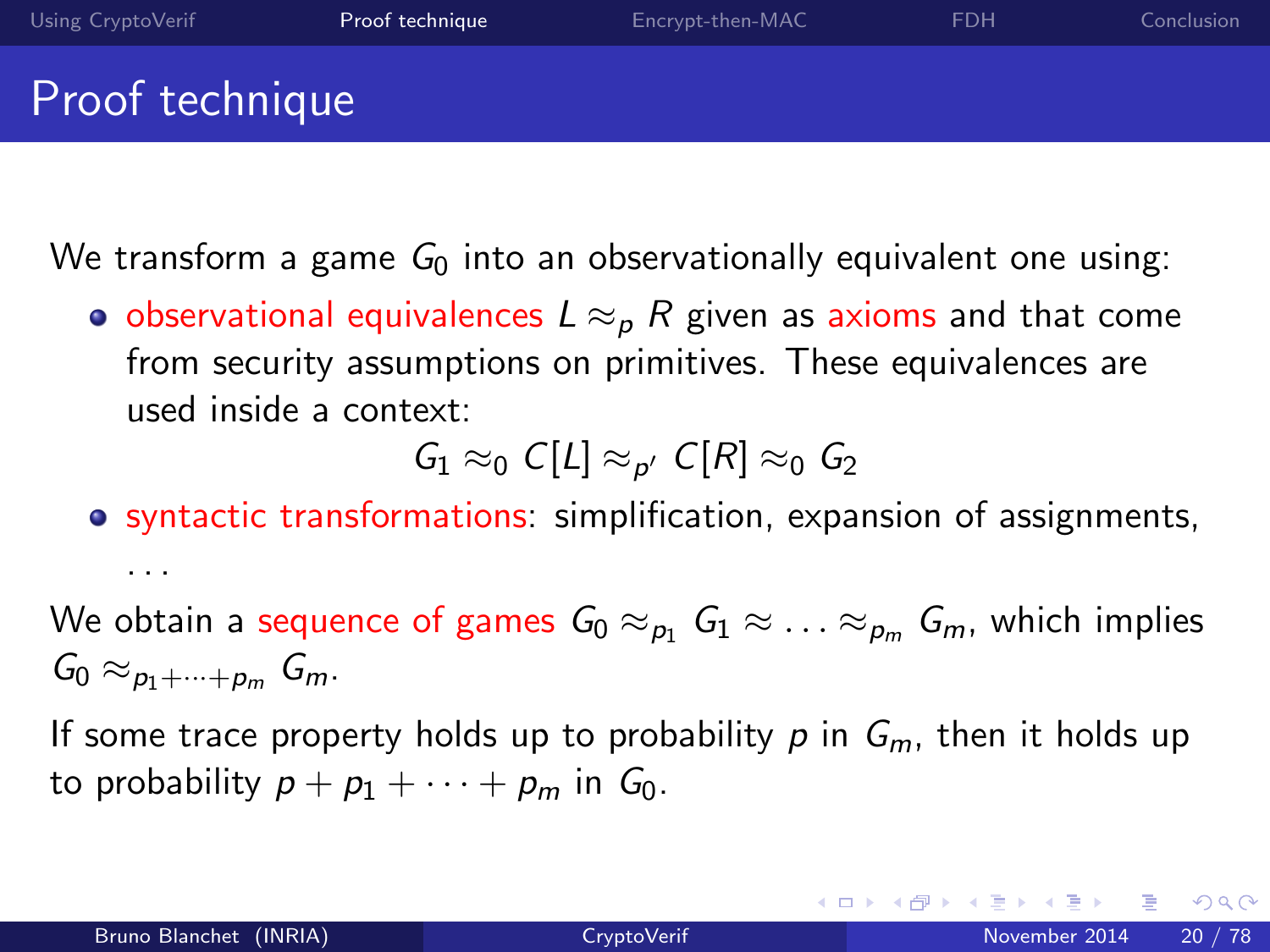# MAC: definition of security (UF-CMA)

A MAC guarantees the integrity and authenticity of the message because only someone who knows the secret key can build the MAC. More formally,  $\text{Succ}_{\text{MAC}}^{\text{uf-cma}}(t, q_m, q_v, l)$  is negligible if t is polynomial in the security parameter:

Definition (UnForgeability under Chosen Message Attacks, UF-CMA)

$$
\begin{aligned}\n\text{Succ}^{\text{uf-cma}}_{\text{MAC}}(t, q_m, q_v, l) &= \\
&\max_{A} \Pr\left[k \stackrel{R}{\leftarrow} m \text{kgen}; (m, s) \leftarrow A^{mac(., k), verify(., k, .)} : verify(m, k, s) \land \newline m \text{ was never queried to the oracle } mac(., k)\n\end{aligned}\right\}
$$

where  $A$  runs in time at most  $t$ ,

calls  $mac(., k)$  at most  $q_m$  times with messages of length at most *l*, calls verify(., k, .) at most  $q_v$  times with messages of length at most l.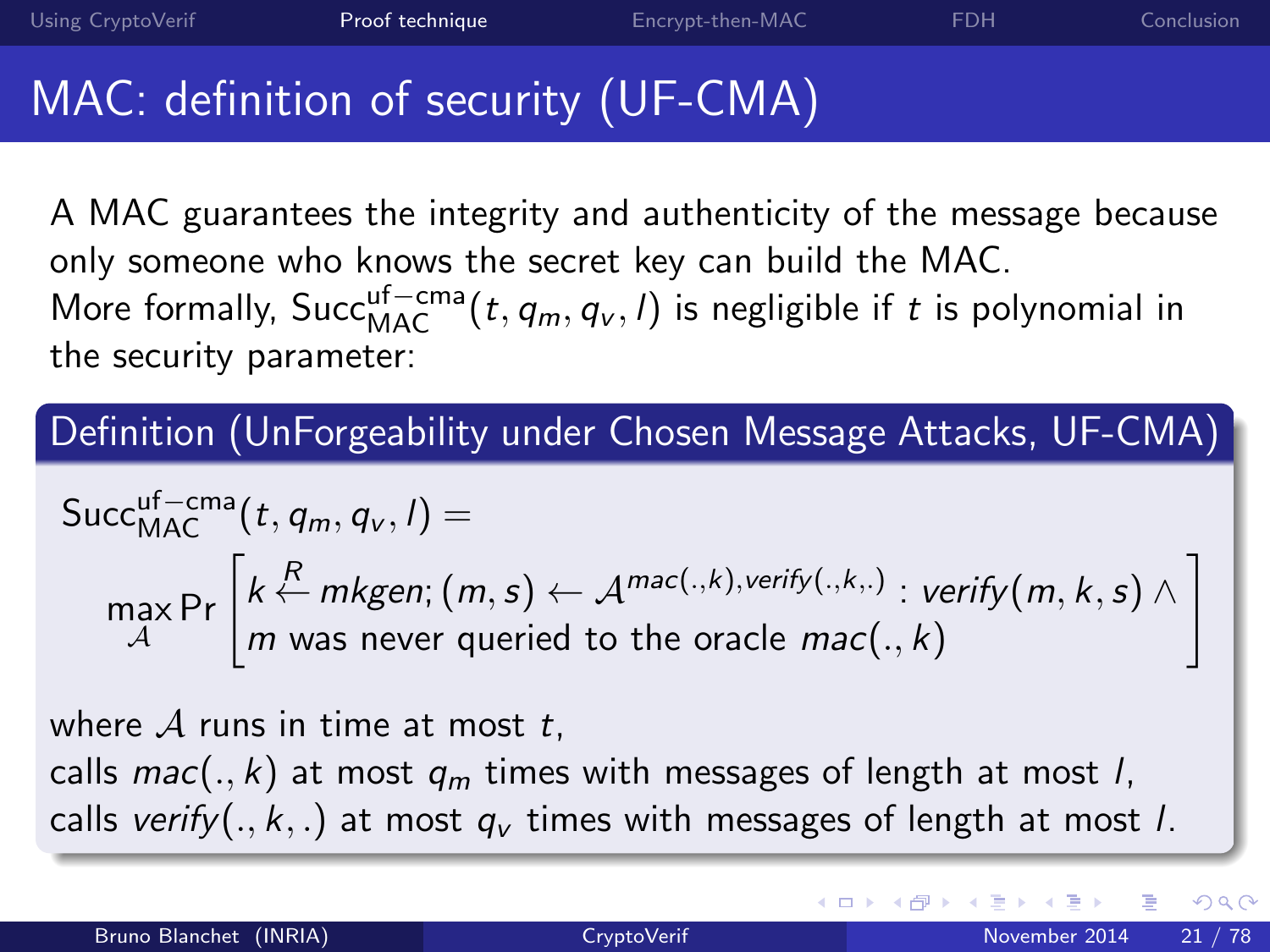# MAC: intuition behind the CryptoVerif definition

By the previous definition, up to negligible probability,

- the adversary cannot forge a correct MAC
- so, assuming  $k \stackrel{R}{\leftarrow} m$ kgen is used only for generating and verifying MACs, the verification of a MAC with verify( $m, k, t$ ) can succeed only if m is in the list (array) of messages whose  $mac(\cdot, k)$  has been computed by the protocol
- so we can replace a call to verify with an array lookup: if the call to *mac* is  $mac(x, k)$ , we replace verify $(m, k, t)$  with

find  $j \leq N$  suchthat defined(x[j]) ∧  $(m = x[j]) \wedge verify(m, k, t)$  then true else false

<span id="page-23-0"></span>K □ ▶ K @ ▶ K ミ ▶ K ミ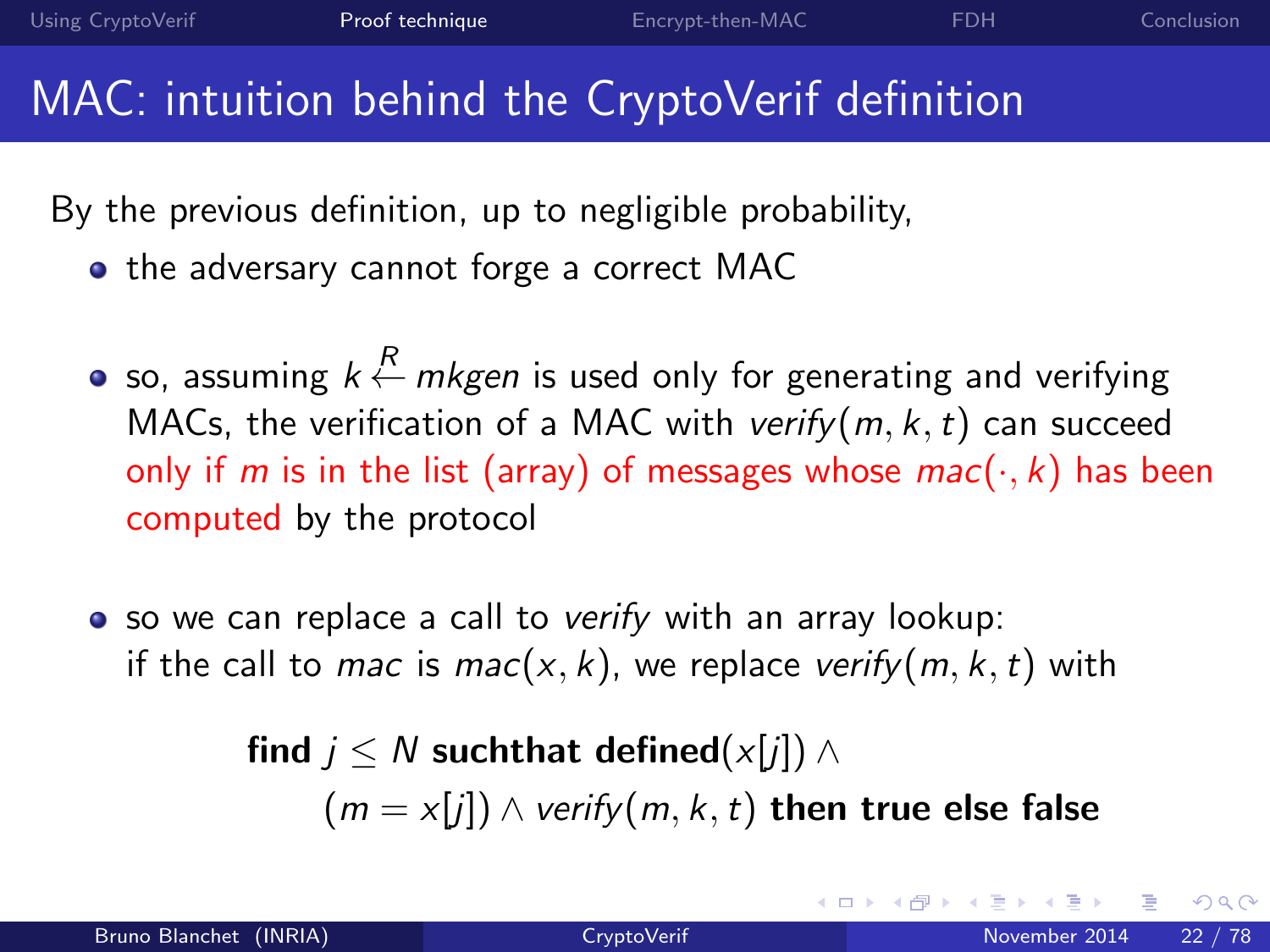

$$
!^{N''}
$$
new  $r : m$ keyseed;  
\n
$$
!^{N}
$$
Omac(x : bitstring) := mac(x, mkgen(r)),  
\n
$$
!^{N'}
$$
Overify(m : bitstring, t : macstring) := verify(m, mkgen(r), t))  
\n
$$
\approx
$$
  
\n
$$
!^{N''}
$$
new  $r : m$ keyseed;  
\n
$$
!^{N}
$$
Omac(x : bitstring) := mac(x, mkgen(r)),  
\n
$$
!^{N'}
$$
Overify(m : bitstring, t : macstring) :=

find  $j \leq N$  such that defined $(x[j]) \wedge (m = x[j]) \wedge$ verify(m, mkgen(r), t) then true else false)

∢ □ ▶ ⊣ n □ ▶

<span id="page-24-0"></span> $QQ$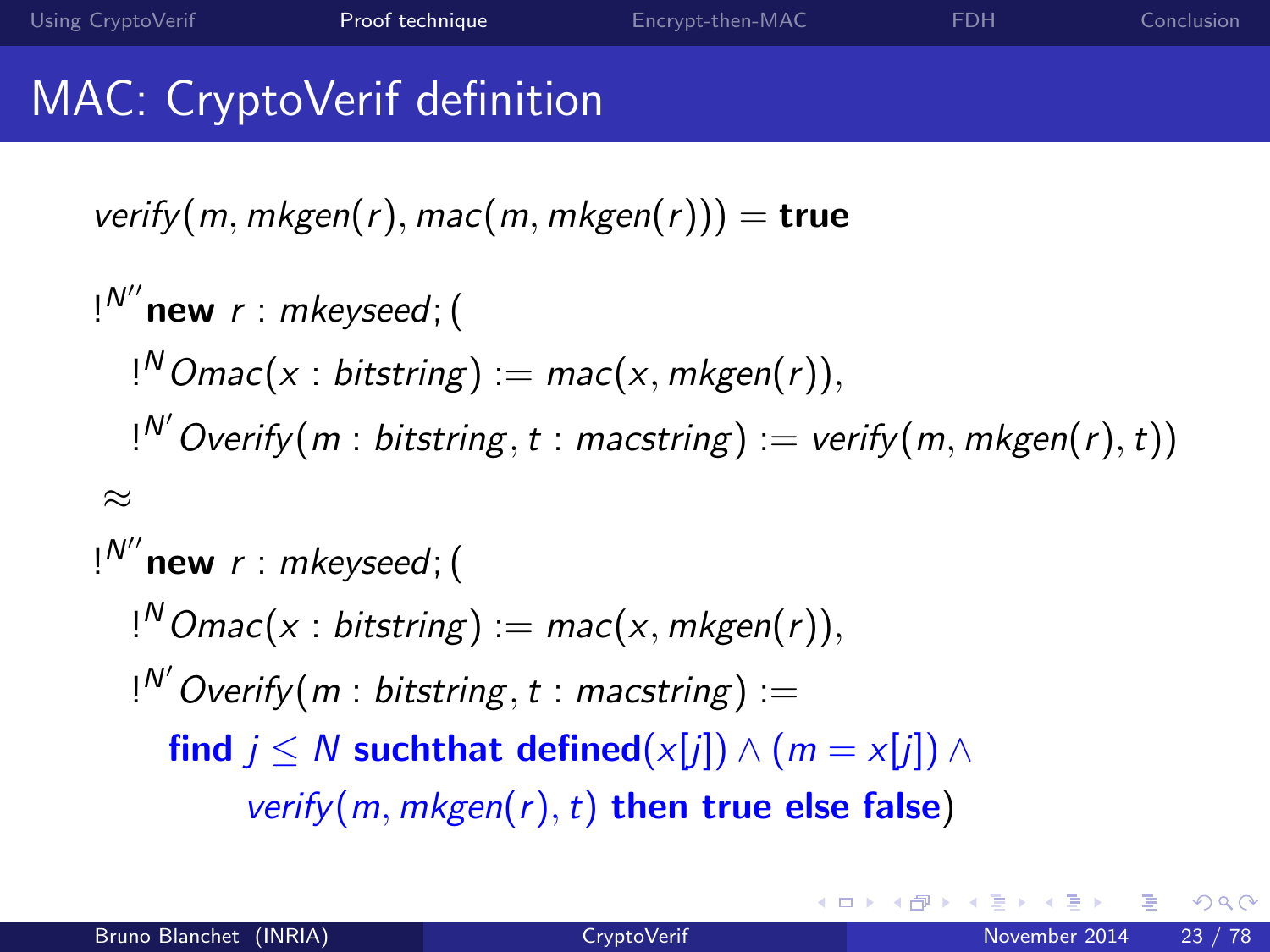<span id="page-25-0"></span>

# MAC: CryptoVerif definition

verify(m, mkgen(r), mac(m, mkgen(r))) = true

N<sup>00</sup> ! new r : mkeyseed; ( <sup>N</sup>Omac(x : bitstring) := mac(x, mkgen(r)), ! N0 ! Overify(m : bitstring,t : macstring) := verify(m, mkgen(r),t)) ≈ <sup>N</sup>00×Succuf−cma MAC (time+(N00−1)(time(mkgen)+<sup>N</sup> time(mac,maxl(x))+ N0 time(verify,maxl(m)),N,N<sup>0</sup> ,max(maxl(x),maxl(m))) N<sup>00</sup> ! new r : mkeyseed; ( <sup>N</sup>Omac(x : bitstring) := mac<sup>0</sup> (x, mkgen<sup>0</sup> ! (r)), N0 ! Overify(m : bitstring,t : macstring) := find j ≤ N suchthat defined(x[j]) ∧ (m = x[j]) ∧ verify<sup>0</sup> (m, mkgen<sup>0</sup> (r),t) then true else false) CryptoVerif understands such specifications of [pri](#page-24-0)[mi](#page-26-0)[ti](#page-23-0)[v](#page-24-0)[e](#page-25-0)[s.](#page-26-0)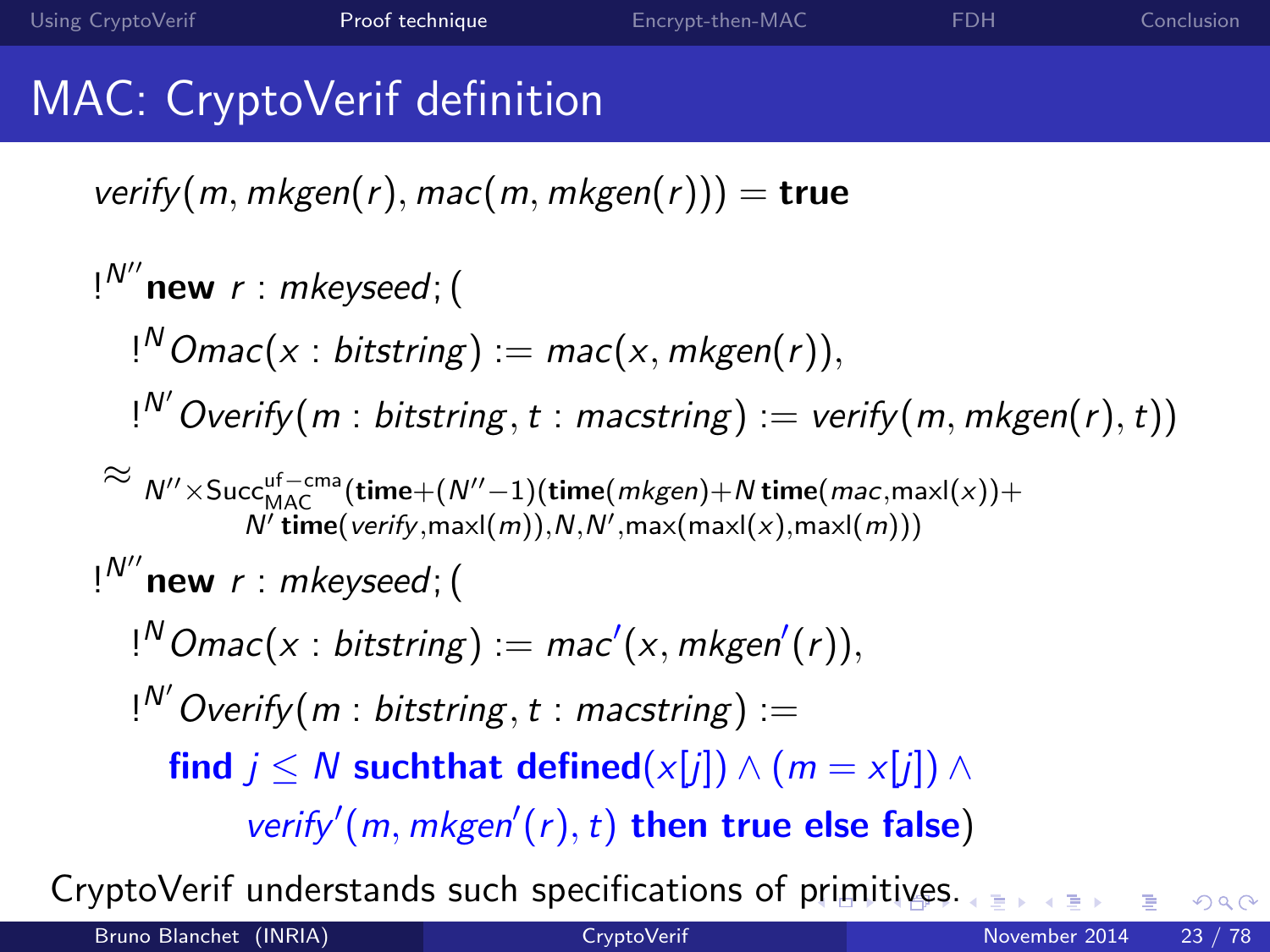# MAC: using the CryptoVerif definition

CryptoVerif applies the previous rule automatically in any context, perhaps containing several occurrences of *mac* and of *verify*:

- Each occurrence of mac is replaced with mac'.
- Each occurrence of *verify* is replaced with a **find** that looks in all arrays of computed MACs (one array for each occurrence of function mac).

<span id="page-26-0"></span>4 0 8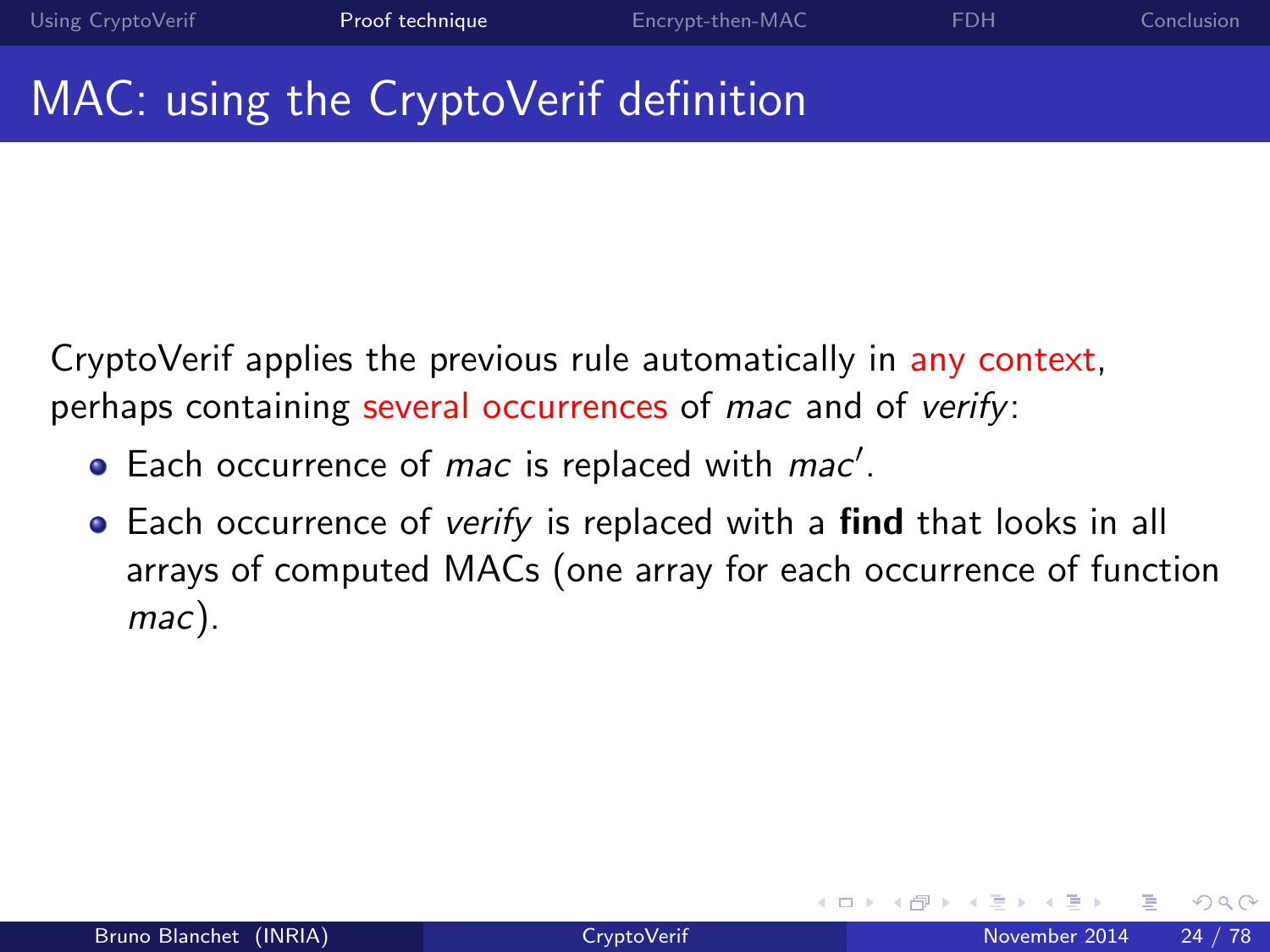An adversary has a negligible probability of distinguishing the encryption of two messages of the same length.

Definition (INDistinguishability under Chosen Plaintext Attacks, IND-CPA)

$$
\begin{aligned} \text{Succ}_{\mathsf{SE}}^{\mathsf{ind-cpa}}(t, q_e, l) &= \\ \max_{\mathcal{A}} 2 \Pr\left[b \stackrel{R}{\leftarrow} \{0, 1\}; k \stackrel{R}{\leftarrow} \textit{kgen}; b' \leftarrow \mathcal{A}^{\mathsf{enc}(LR(., . , b), k)}: b' = b\right] - 1 \end{aligned}
$$

where  $A$  runs in time at most  $t$ ,

calls enc(LR( $..., b$ ), k) at most  $q_e$  times on messages of length at most l,  $LR(x, y, 0) = x$ ,  $LR(x, y, 1) = y$ , and  $LR(x, y, b)$  is defined only when x and y have the same length.

4 D F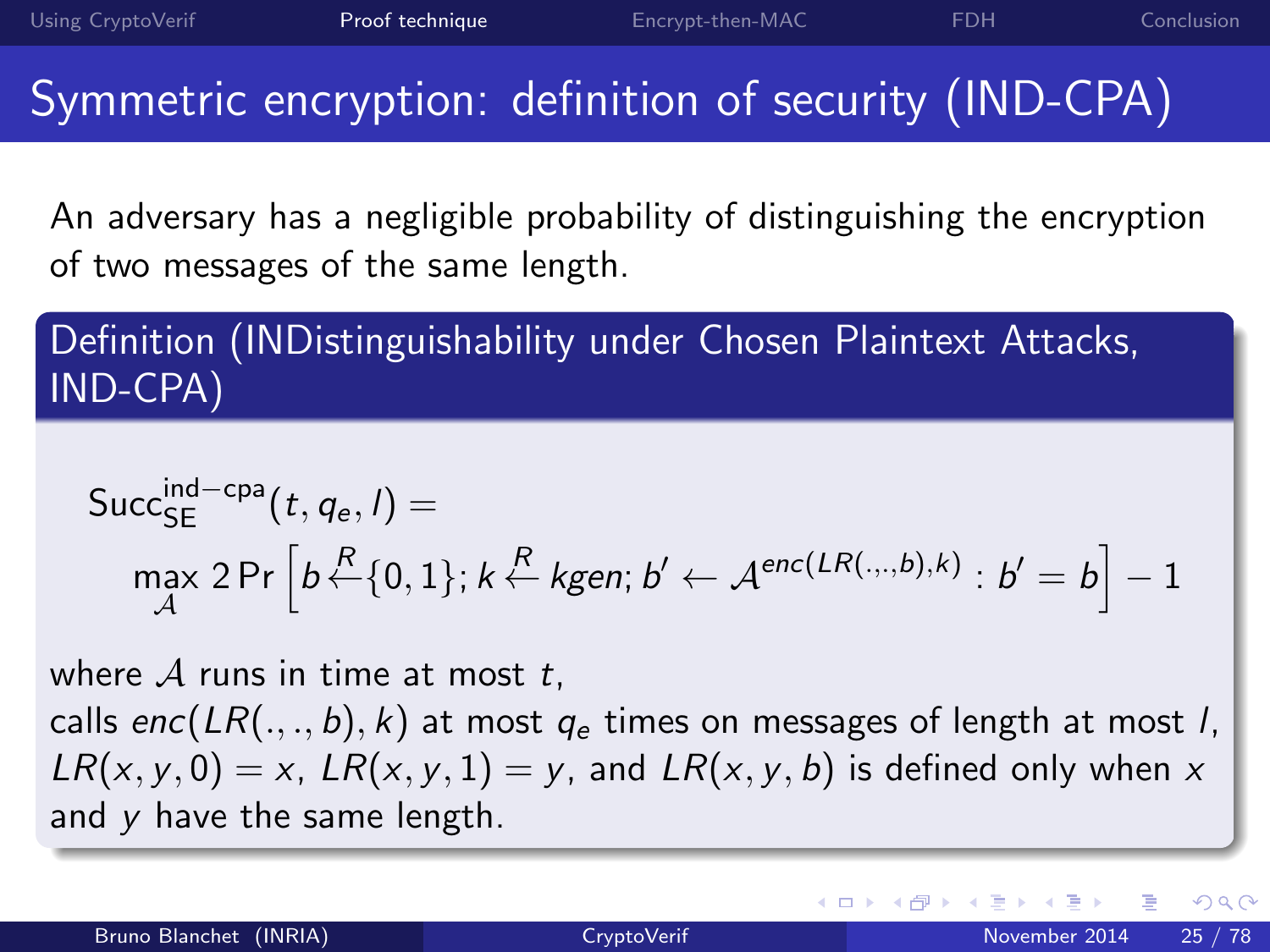## Symmetric encryption: CryptoVerif definition

$$
dec(enc(m, kgen(r), r'), kgen(r)) = i_{\perp}(m)
$$
  
\n
$$
!^{N'}
$$
**new**  $r : keyseed; !^{N}Oenc(x : bitstring) :=$   
\n
$$
new r' : coins; enc(x, kgen(r), r')
$$
  
\n
$$
\approx
$$
  
\n
$$
!^{N'}
$$
**new**  $r : keyseed; !^{N}Oenc(x : bitstring) :=$   
\n
$$
new r' : coins; enc(Z(x), kgen(r), r')
$$

 $Z(x)$  is the bitstring of the same length as x containing only zeroes (for all x : nonce,  $Z(x) = Z$ nonce, ...).

4 D F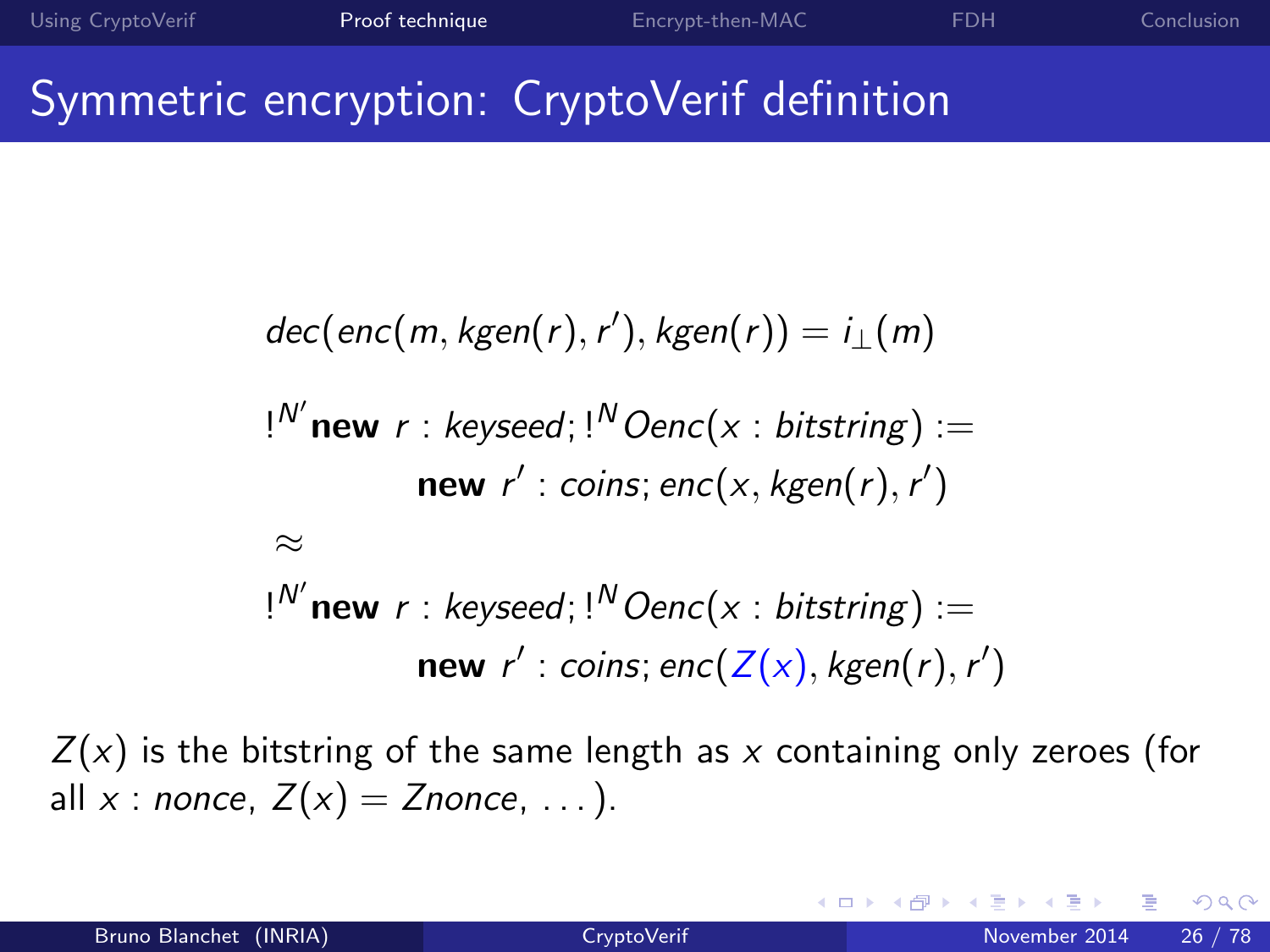### Symmetric encryption: CryptoVerif definition

$$
dec(enc(m, kgen(r), r'), kgen(r)) = i_{\perp}(m)
$$

$$
!^{N'}
$$
**new**  $r : keyseed; !^N$ *Onec(x : bitstring) :=*  
**new**  $r' : coins; enc(x, kgen(r), r')$   

$$
\approx_{N' \times \text{Succ}_{SE}^{\text{ind-cpa}}(\text{time} + (N'-1)(\text{time}(kgen) + N \text{time}(enc, maxl(x)) + N \text{time}(Z, maxl(x)) ),
$$

$$
!^{N'}
$$
**new**  $r : keyseed; !^N$ *Onec(x : bitstring) :=*  
**new**  $r' : coins; enc'(Z(x), kgen'(r), r')$ 

 $Z(x)$  is the bitstring of the same length as x containing only zeroes (for all x : nonce,  $Z(x) = Z$ nonce, ...).

∢ □ ▶ ⊣ n □ ▶

 $QQ$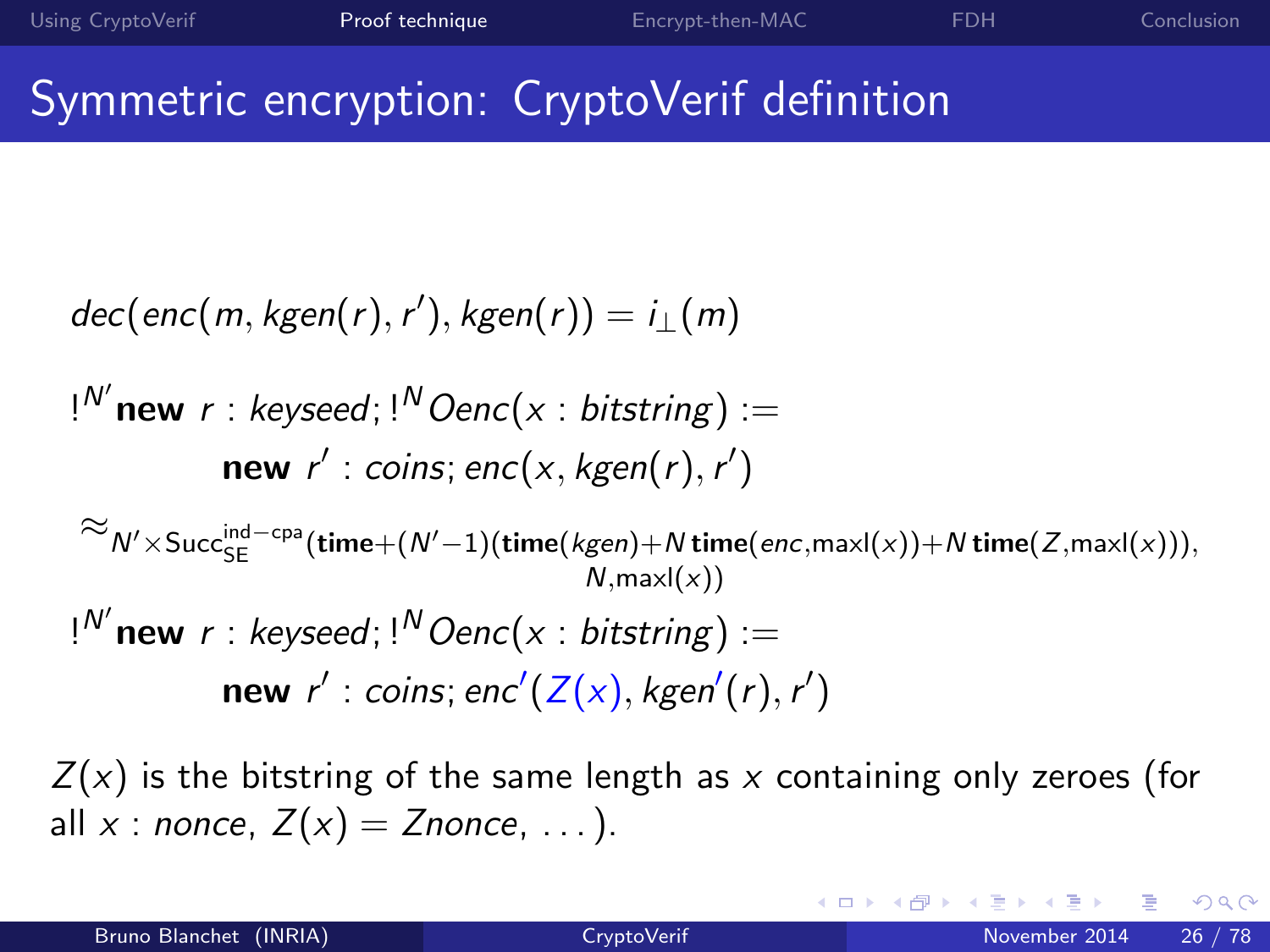## Syntactic transformations (1)

Expansion of assignments: replacing a variable with its value. (Not completely trivial because of array references.)

#### Example

If  $mk$  is defined by

$$
let \, mk = mkgen(r')
$$

and there are no array references to  $mk$ , then  $mk$  is replaced with  $mkgen(r')$  in the game and the definition of  $mk$  is removed.

4 0 8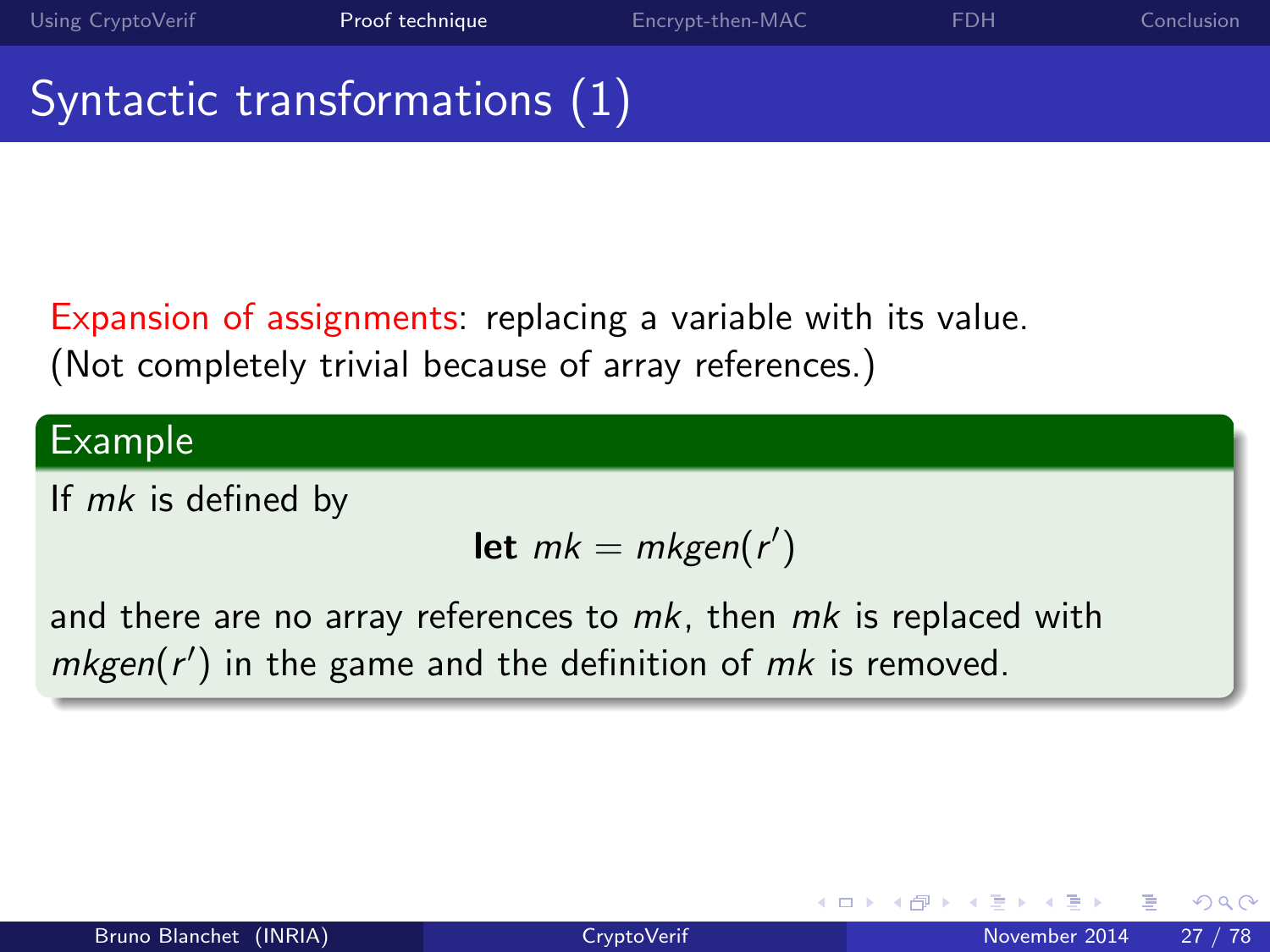4 0 8 → 何 ▶

# Syntactic transformations (2)

Single assignment renaming: when a variable is assigned at several places, rename it with a distinct name for each assignment. (Not completely trivial because of array references.)

### Example

start(); new 
$$
r_A : T_r
$$
; let  $k_A = kgen(r_A)$  in  
\nnew  $r_B : T_r$ ; let  $k_B = kgen(r_B)$  in  $\overline{c} \langle \rangle$ ;  $(Q_K | Q_S)$   
\n $Q_K = \frac{i}{2} \cdot c(h : T_h, k : T_k)$   
\nif  $h = A$  then let  $k' = k_A$  else  
\nif  $h = B$  then let  $k' = k_B$  else let  $k' = k$   
\n $Q_S = \frac{i'^{\prime} \le n' c'(h' : T_h)}{h} \text{; find } j \le n \text{ such that defined } (h[j], k'[j]) \wedge h' = h[j] \text{ then } P_1(k'[j])$   
\nelse  $P_2$ 

 $QQ$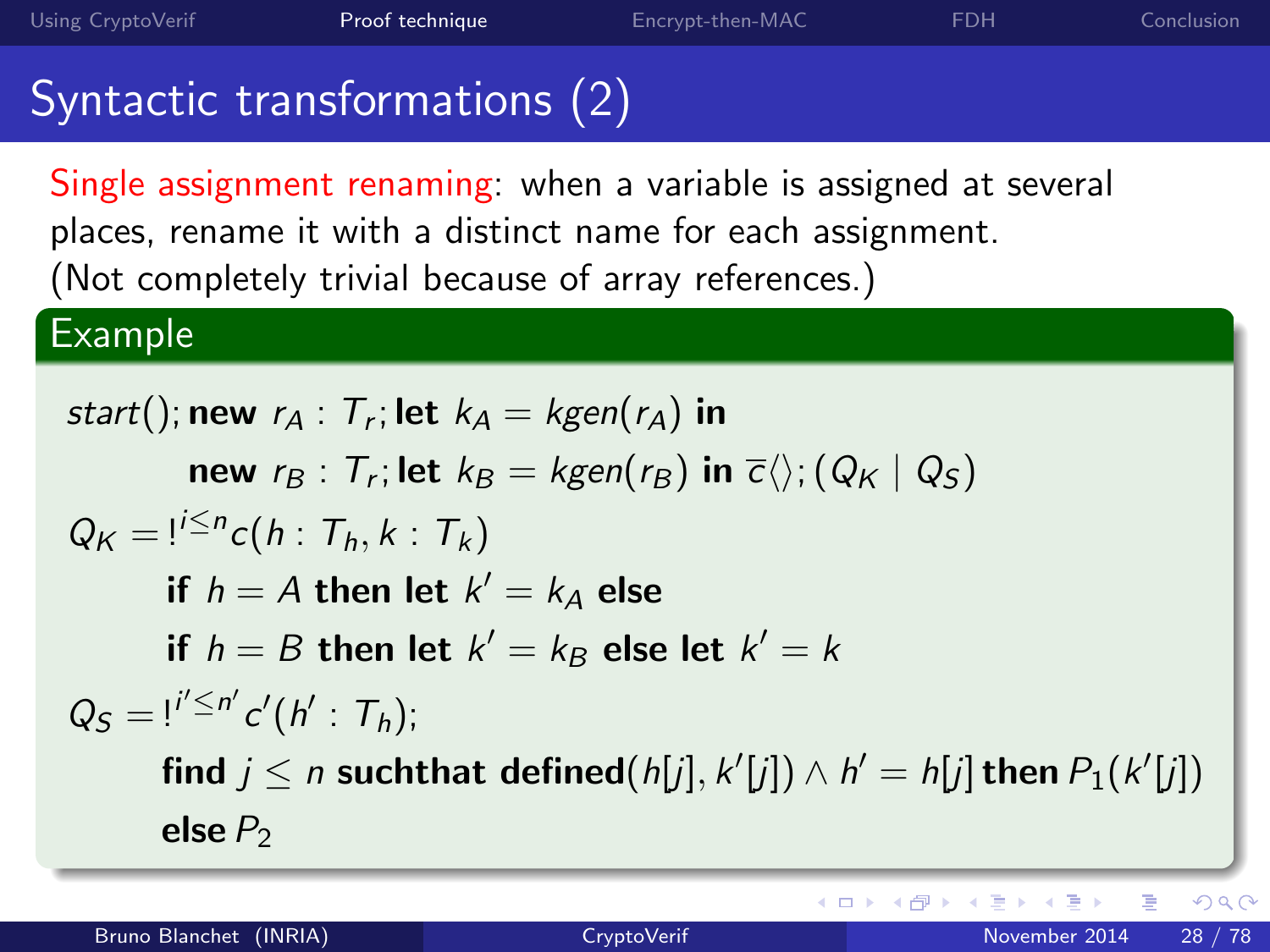# Syntactic transformations (2)

Single assignment renaming: when a variable is assigned at several places, rename it with a distinct name for each assignment. (Not completely trivial because of array references.)

### Example

start(); new 
$$
r_A : T_r
$$
; let  $k_A = kgen(r_A)$  in  
\nnew  $r_B : T_r$ ; let  $k_B = kgen(r_B)$  in  $\overline{c} \langle \rangle$ ;  $(Q_K | Q_S)$   
\n $Q_K = \frac{1}{2} \cdot r_G(h : T_h, k : T_k)$   
\nif  $h = A$  then let  $k'_1 = k_A$  else  
\nif  $h = B$  then let  $k'_2 = k_B$  else let  $k'_3 = k$   
\n $Q_S = \frac{1}{2} \cdot r_G'(h' : T_h)$ ;  
\nfind  $j \le n$  such that defined  $(h[j], k'_1[j]) \wedge h' = h[j]$  then  $P_1(k'_1[j])$   
\n $orfind \ j \le n$  such that defined  $(h[j], k'_2[j]) \wedge h' = h[j]$  then  $P_1(k'_2[j])$   
\n $orfind \ j \le n$  such that defined  $(h[j], k'_3[j]) \wedge h' = h[j]$  then  $P_1(k'_3[j])$   
\nelse  $P_2$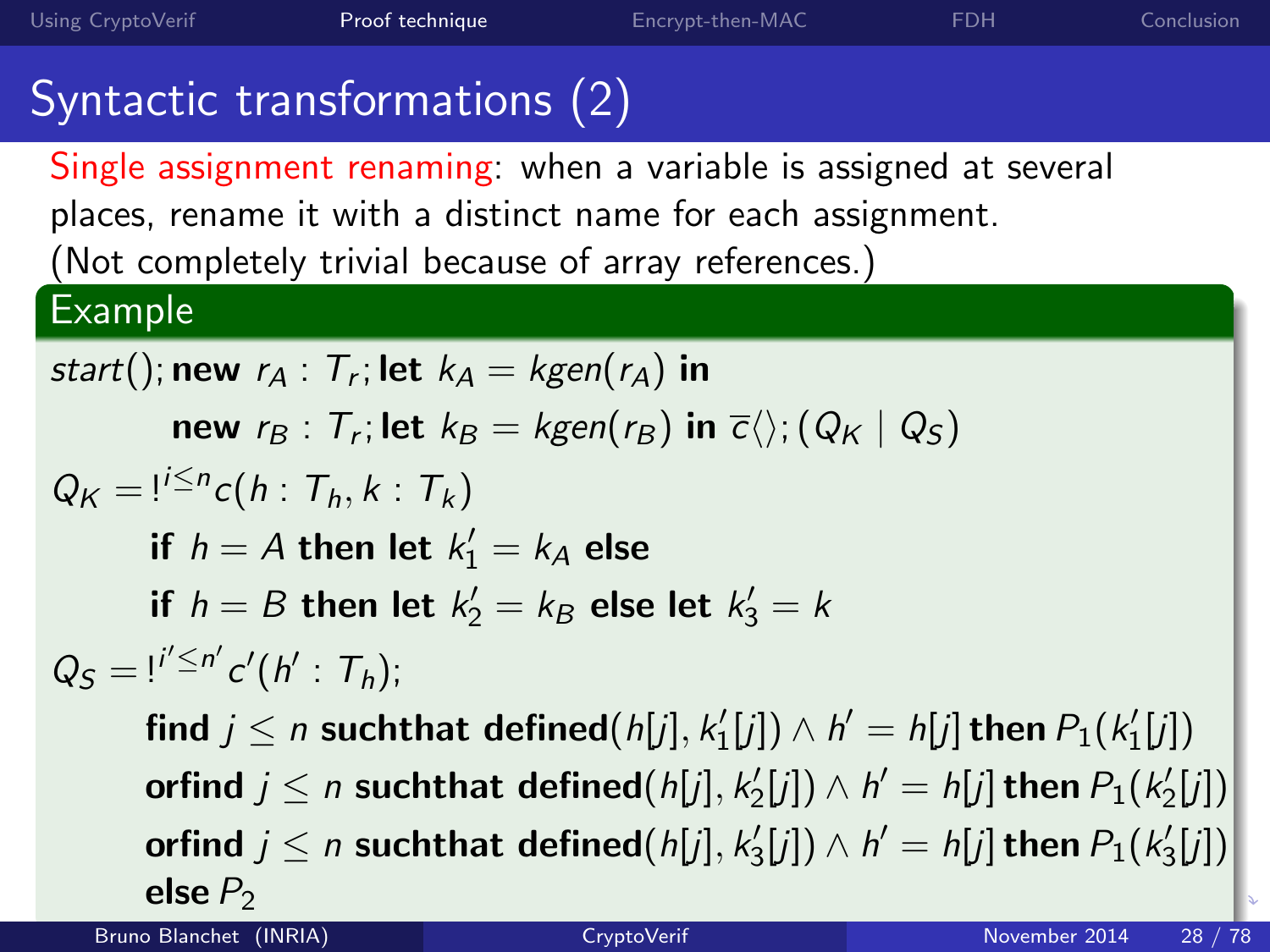# Syntactic transformations (3)

Move new: move restrictions downwards in the game as much as possible, when there is no array reference to them. (Moving new  $x : T$  under a if or a find duplicates it. A subsequent single assignment renaming will distinguish cases.)

### Example

```
new x : nonce; if c then P_1 else P_2
```
becomes

if c then new x : nonce;  $P_1$  else new x : nonce;  $P_2$ 

4 0 8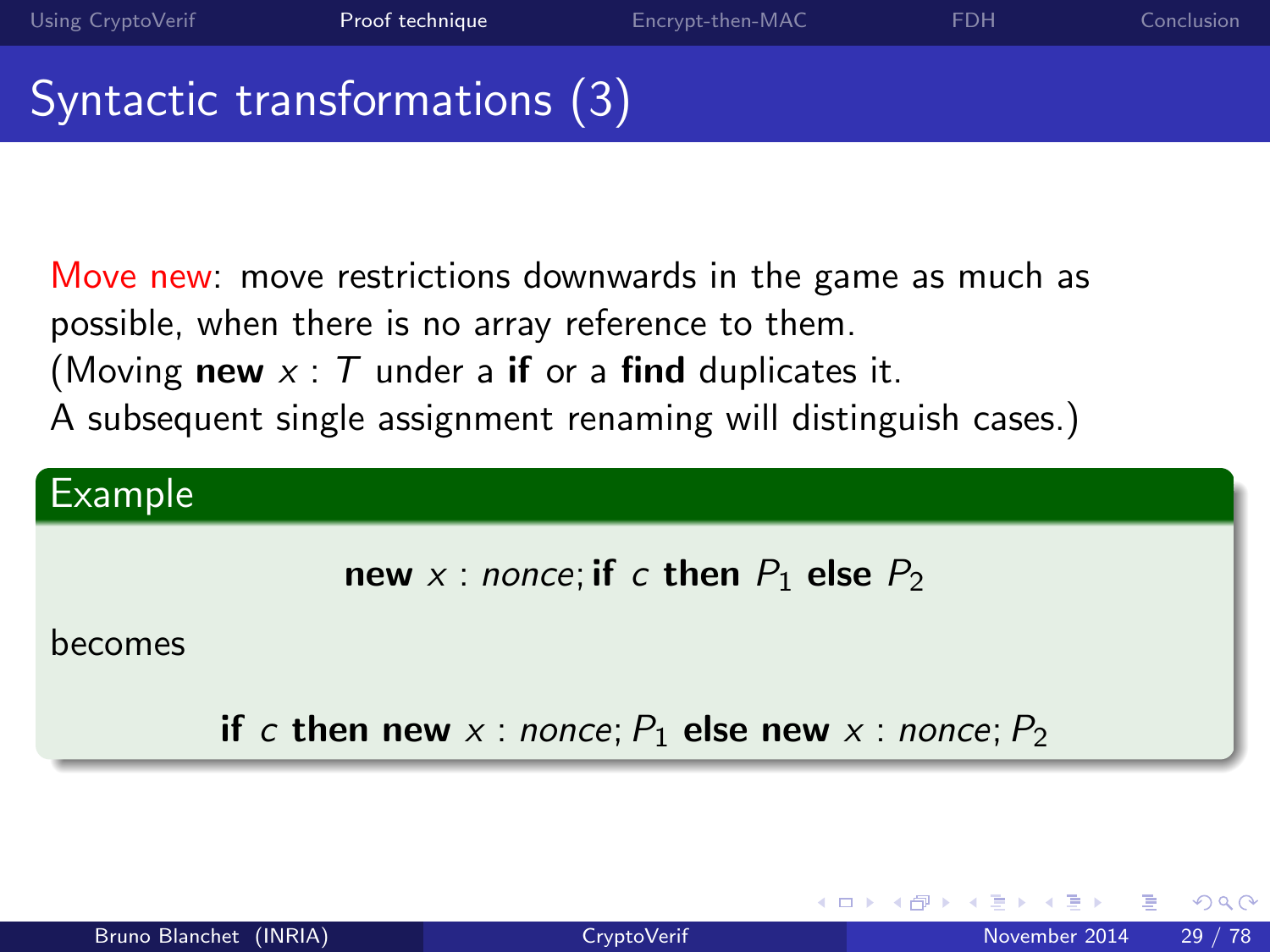### Syntactic transformations (4)

- Merge arrays: merge several variables  $x_1, \ldots, x_n$  into a single variable  $x_1$  when they are used for different indices (defined in different branches of a test if or find).
- Merge branches of if or find when they execute the same code, up to renaming of variables with array accesses.

4 0 8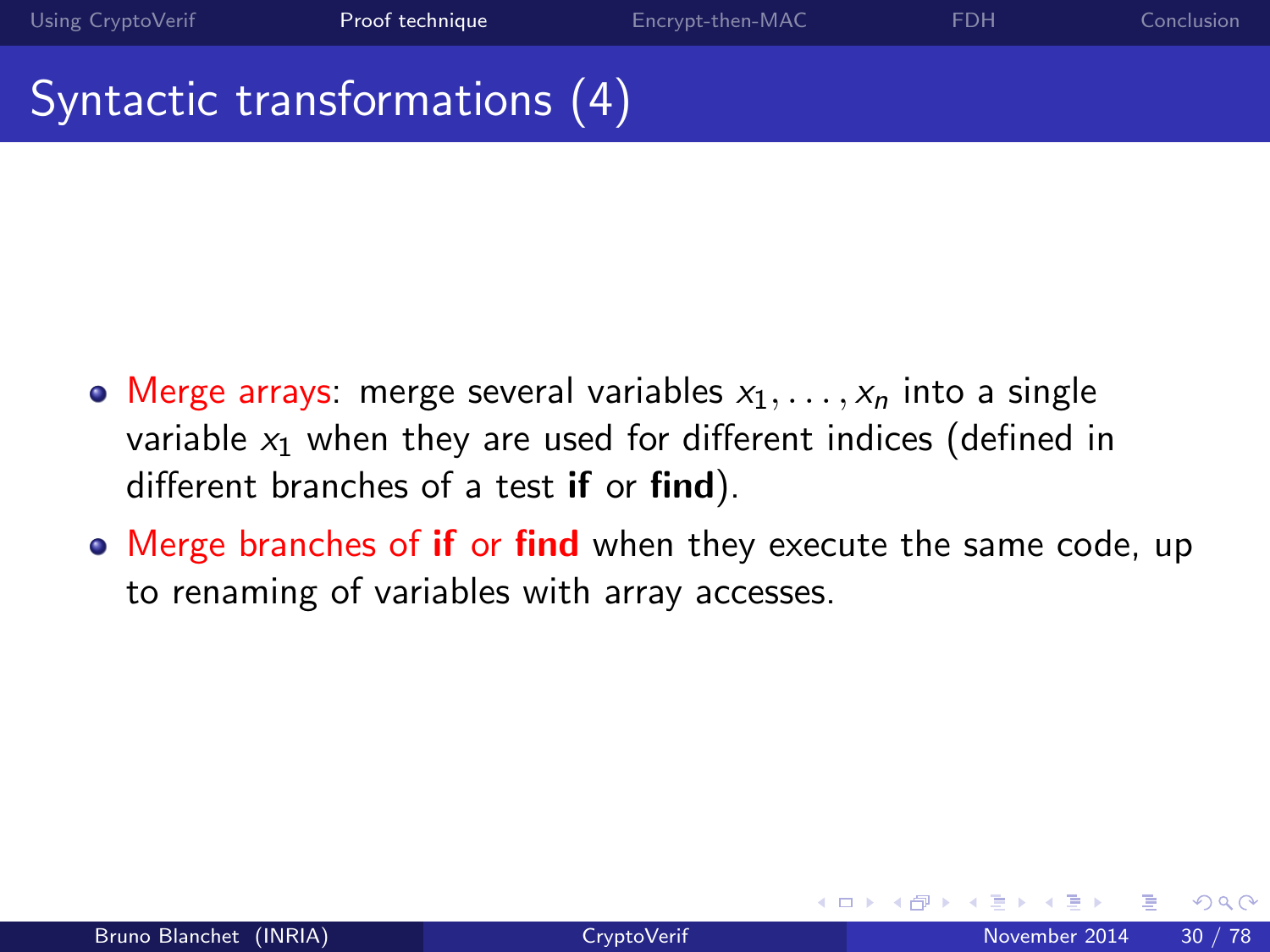# Syntactic transformations (5): manual transformations

Insert an instruction: insert a test to distinguish cases; insert a variable definition; ...

Preserves the semantics of the game (e.g., the rest of the code is copied in both branches of the inserted test).

### Example

P becomes

if cond then P else P

Subsequent transformations can transform P differently, depending on whether *cond* holds.

4 0 8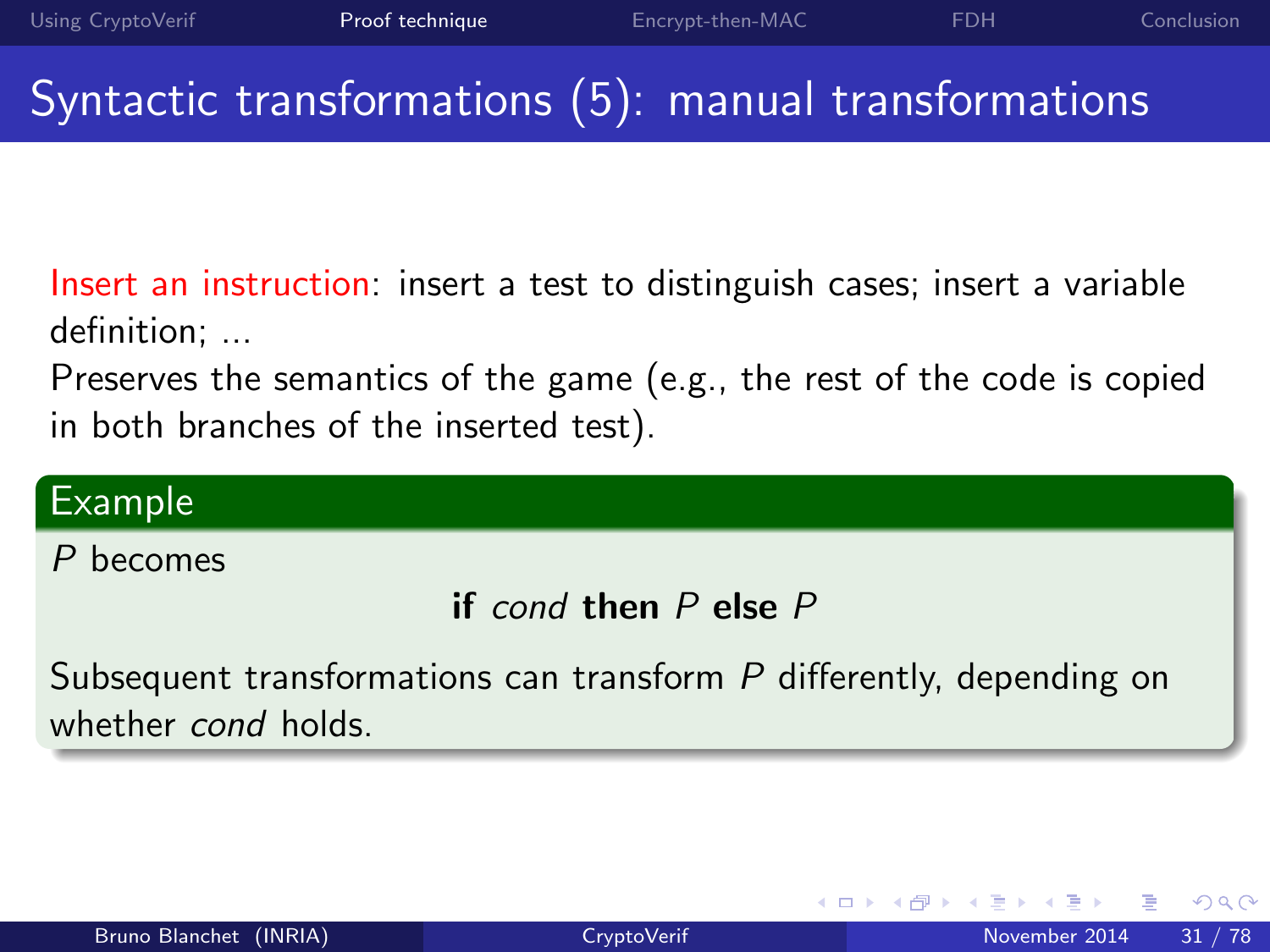# Syntactic transformations (6): manual transformations

- Insert an event: to apply Shoup's lemma.
	- A subprocess  $P$  becomes event  $e$ .
	- The probability of distinguishing the two games is the probability of executing event e. It will be bound by a proof by sequences of games.
- Replace a term with an equal term. CryptoVerif verifies that the terms are really equal.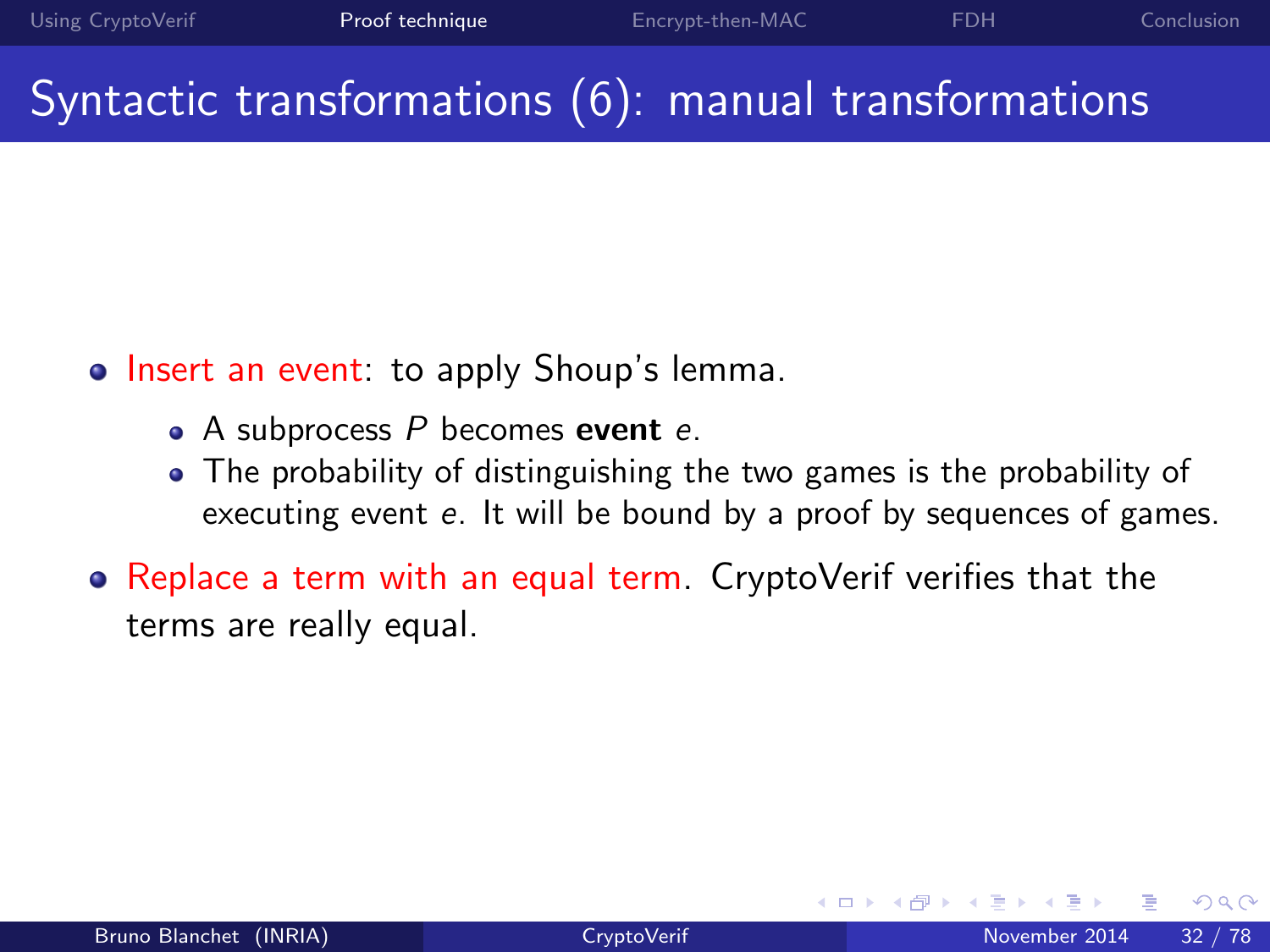# Simplification and elimination of collisions

- CryptoVerif collects equalities that come from:
	- Assignments: let  $x = M$  in P implies that  $x = M$  in P
	- Tests: if  $M = N$  then P implies that  $M = N$  in P
	- Definitions of cryptographic primitives
	- When a find guarantees that  $x[j]$  is defined, equalities that hold at definition of  $x$  also hold under the find (after substituting  $\overline{j}$  for the array indices at the definition of  $x$ )
	- Elimination of collisions: if x is created by new  $x : T$ ,  $x[i] = x[j]$ implies  $i = j$ , up to negligible probability (when T is large)
- These equalities are combined to simplify terms.
- When terms can be simplified, processes are simplified accordingly. For instance:
	- If M simplifies to true, then if M then  $P_1$  else  $P_2$  simplifies  $P_1$ .
	- $\bullet$  If a condition of find simplifies to false, then the corresponding branch is removed.

<span id="page-37-0"></span> $\Omega$ 

イロト イ押 トイヨト イヨ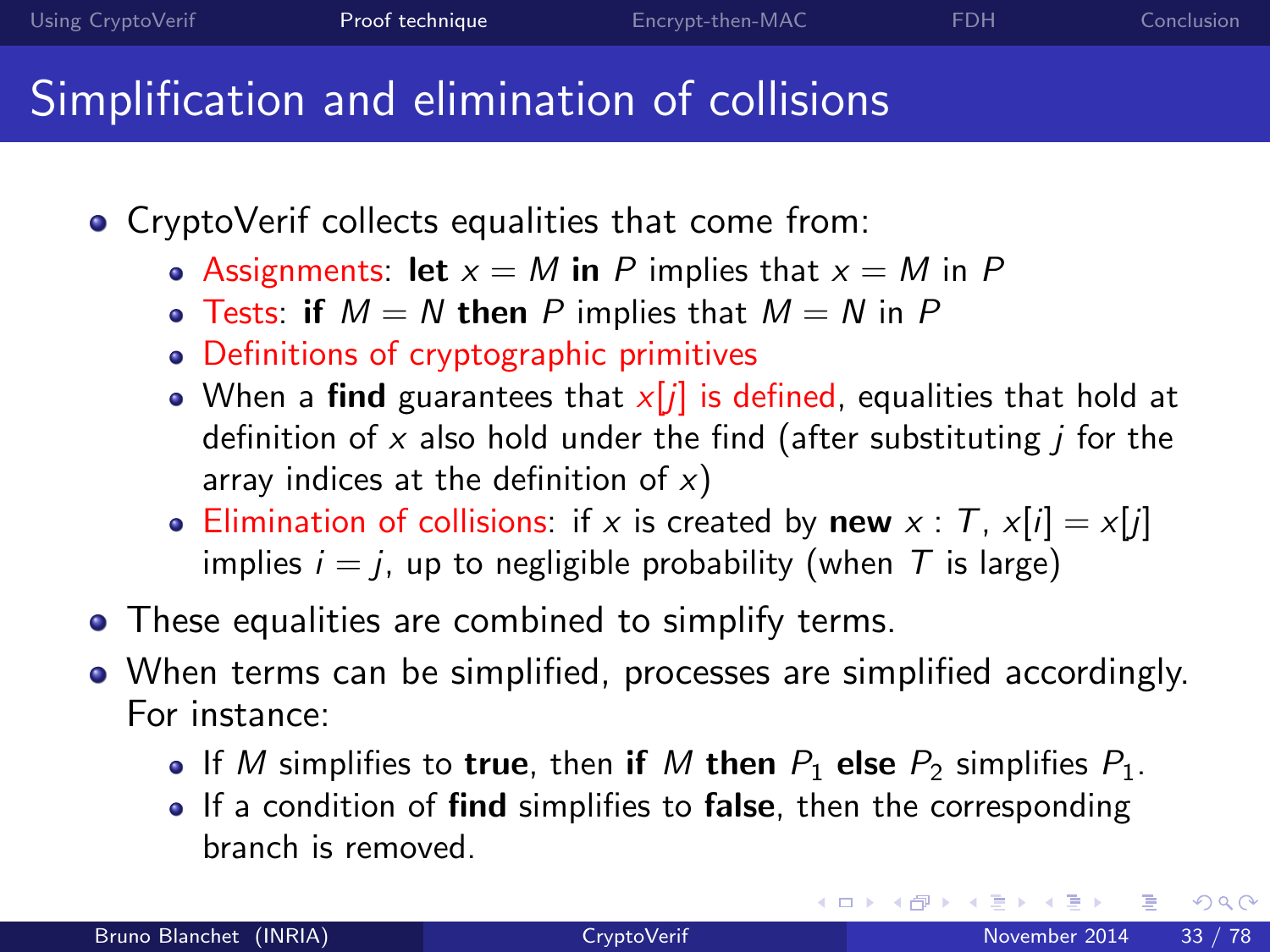## Proof of security properties: one-session secrecy

One-session secrecy: the adversary cannot distinguish any of the secrets from a random number with one test query.

#### Definition (One-session secrecy)

Assume that the variable x of type  $T$  is defined in  $G$  under a single  $!^{i\leq n}.$ 

G preserves the one-session secrecy of  $x$  up to probability  $p$  when, for all evaluation contexts C acceptable for  $G | Q_x$  with no public variables that do not contain S,  $2 Pr[C|G | Q_x] \rightsquigarrow D<sub>S</sub>] - 1 \le p(C)$  where

<span id="page-38-0"></span>
$$
Q_x = c_0(); \text{ new } b : bool; \overline{c_0} \langle \rangle;
$$
  
\n(*c*(*j* : [1, *n*]); **if defined**(*x*[*j*]) **then**  
\n**if** *b* **then**  $\overline{c} \langle x[j] \rangle$  **else new** *y* : *T*;  $\overline{c} \langle y \rangle$   
\n| *c'*(*b'* : *bool*); **if** *b* = *b'* **then event** S)

 $D_{\mathsf{S}}(\mathcal{E}) = (\mathsf{S} \in \mathcal{E})$  $D_{\mathsf{S}}(\mathcal{E}) = (\mathsf{S} \in \mathcal{E})$  $D_{\mathsf{S}}(\mathcal{E}) = (\mathsf{S} \in \mathcal{E})$  $D_{\mathsf{S}}(\mathcal{E}) = (\mathsf{S} \in \mathcal{E})$  $D_{\mathsf{S}}(\mathcal{E}) = (\mathsf{S} \in \mathcal{E})$ ,  $c_0, c, c', b, b', j, y$ , and  $\mathsf{S}$  do [no](#page-37-0)t [o](#page-39-0)cc[u](#page-39-0)[r](#page-40-0) [i](#page-15-0)n  $G$ [.](#page-15-0)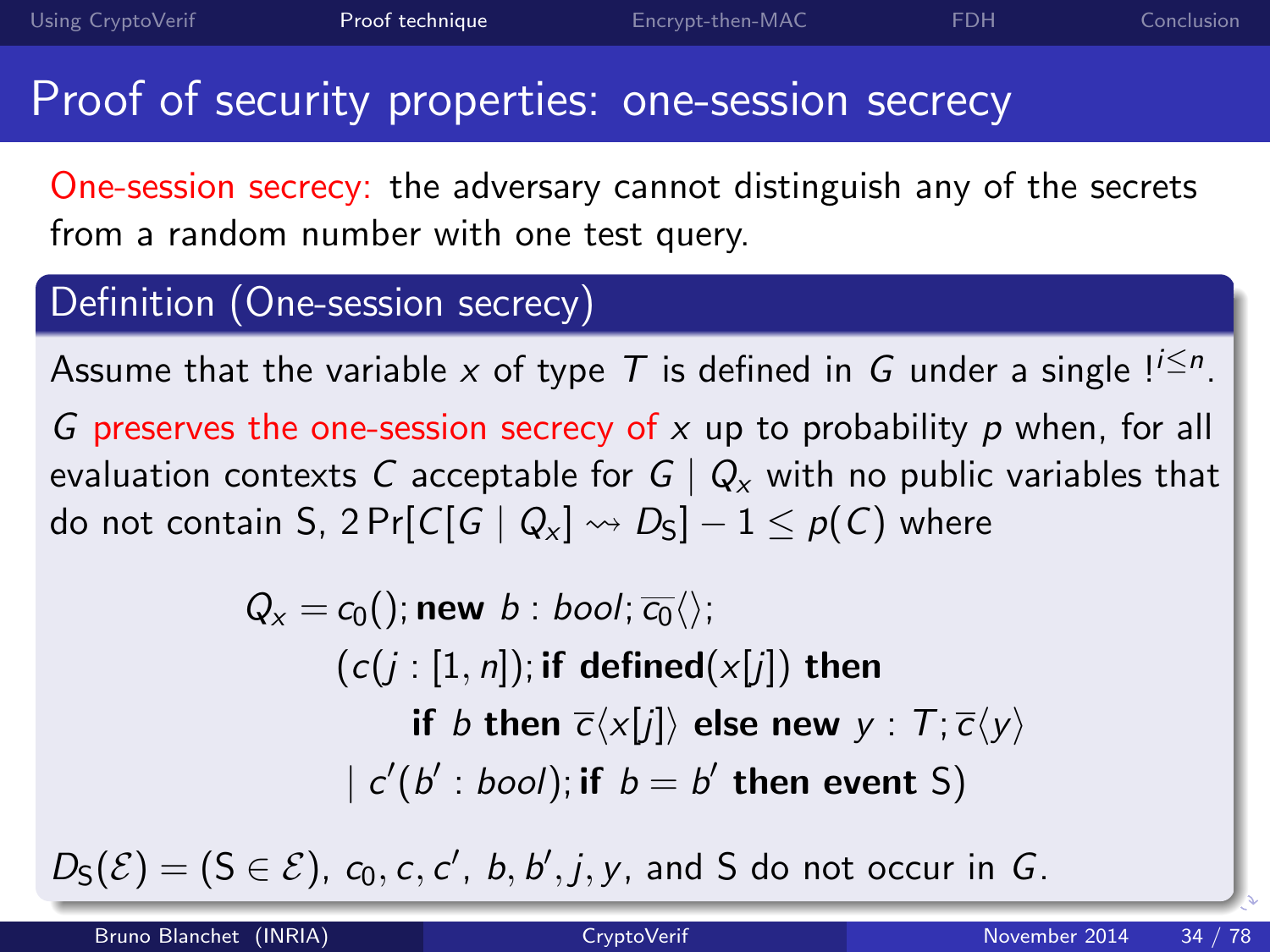### Proof of security properties: one-session secrecy

One-session secrecy: the adversary cannot distinguish any of the secrets from a random number with one test query.

#### Criterion for proving one-session secrecy of  $x$ :

x is defined by new  $x[i]$ : T and there is a set of variables S such that only variables in  $S$  depend on  $x$ .

<span id="page-39-0"></span>The output messages and the control-flow do not depend on  $x$ .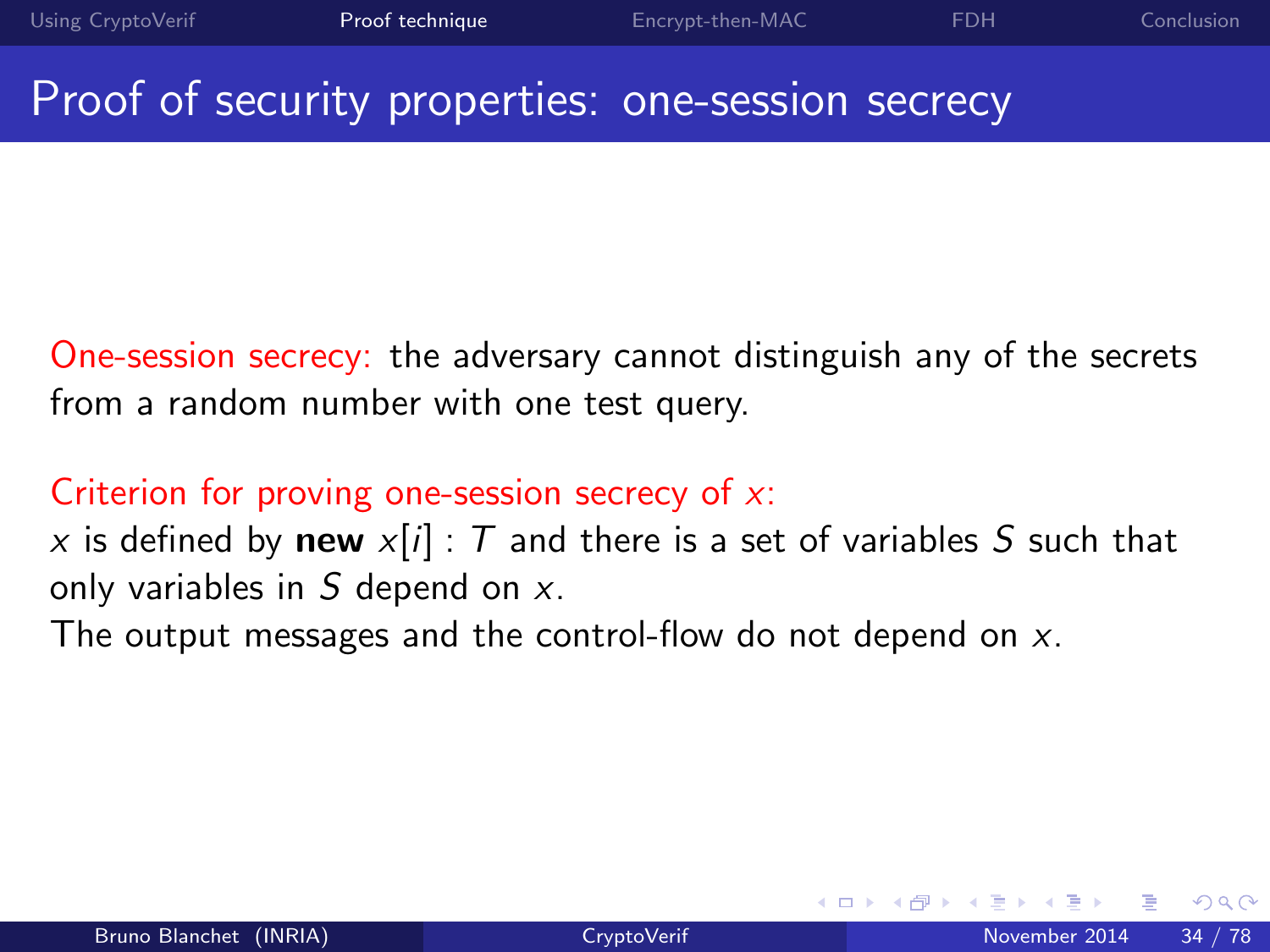## Proof of security properties: secrecy

Secrecy: the adversary cannot distinguish the secrets from independent random numbers with several test queries.

<span id="page-40-0"></span>Criterion for proving secrecy of x: same as one-session secrecy, plus  $x[i]$ and  $x[i']$  do not come from the same copy of the same restriction when  $i \neq i'$ .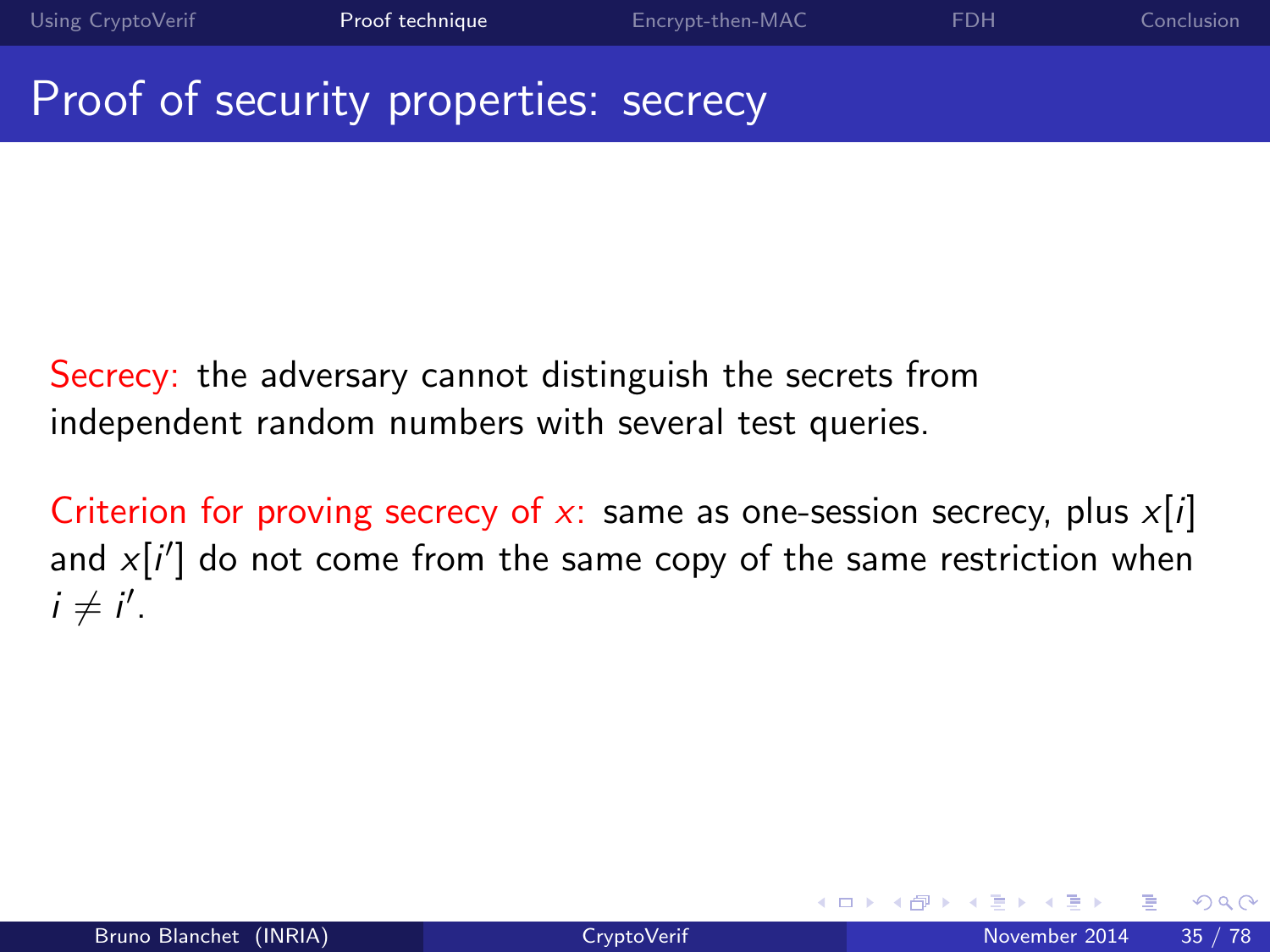## Proof strategy: advice

- One tries to execute each transformation given by the definition of a cryptographic primitive.
- When it fails, it tries to analyze why the transformation failed, and suggests syntactic transformations that could make it work.
- One tries to execute these syntactic transformations. (If they fail, they may also suggest other syntactic transformations, which are then executed.)
- We retry the cryptographic transformation, and so on.

<span id="page-41-0"></span>4 0 8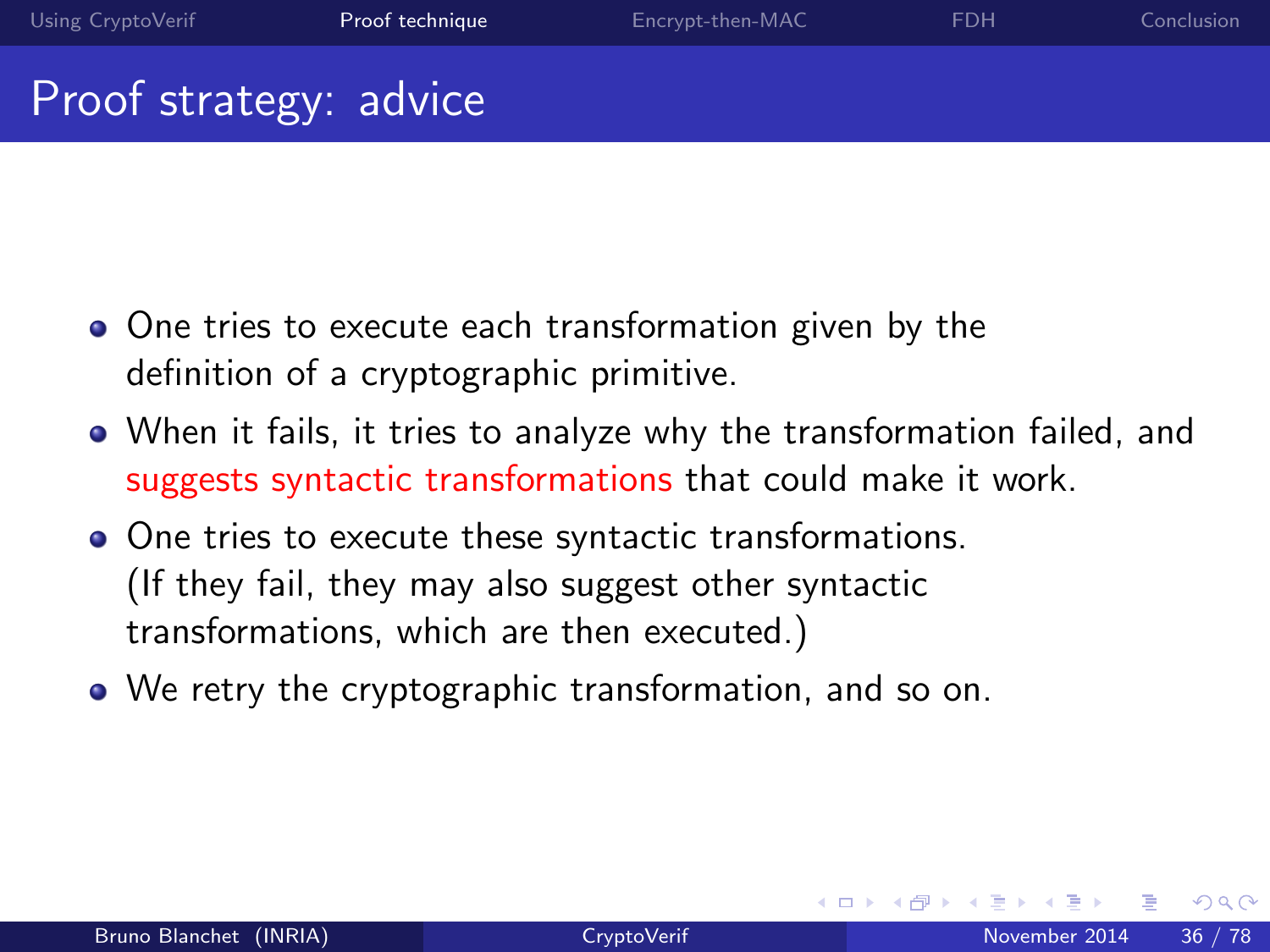### Proof of the example: initial game

$$
Q_0 = start(); \text{new } r : key = \text{key} = kgen(r) \text{ in}
$$
  
new  $r' : mkey = mkey = mkgen(r')$  in  $\overline{c}\langle \rangle$ ;  $(Q_A | Q_B)$ 

$$
Q_A = I^{i \leq n} c_A(); \text{ new } k': \text{ key; new } r'': \text{ coins;}
$$
  
let  $m: \text{ bitstring} = \text{enc}(k2b(k'), k, r'')$  in  
 $\overline{c_A}\langle m, mac(m, mk)\rangle$ 

 $Q_B = !^{i' \le n} c_B(m' : \text{bitstring}, \text{ma} : \text{maxstring});$ if  $verify(m', mk, ma)$  then let  $i_{\perp}$ (k2b(k")) = dec(m', k) in  $\overline{c_B}\langle\rangle$ 

4 0 8

<span id="page-42-0"></span> $299$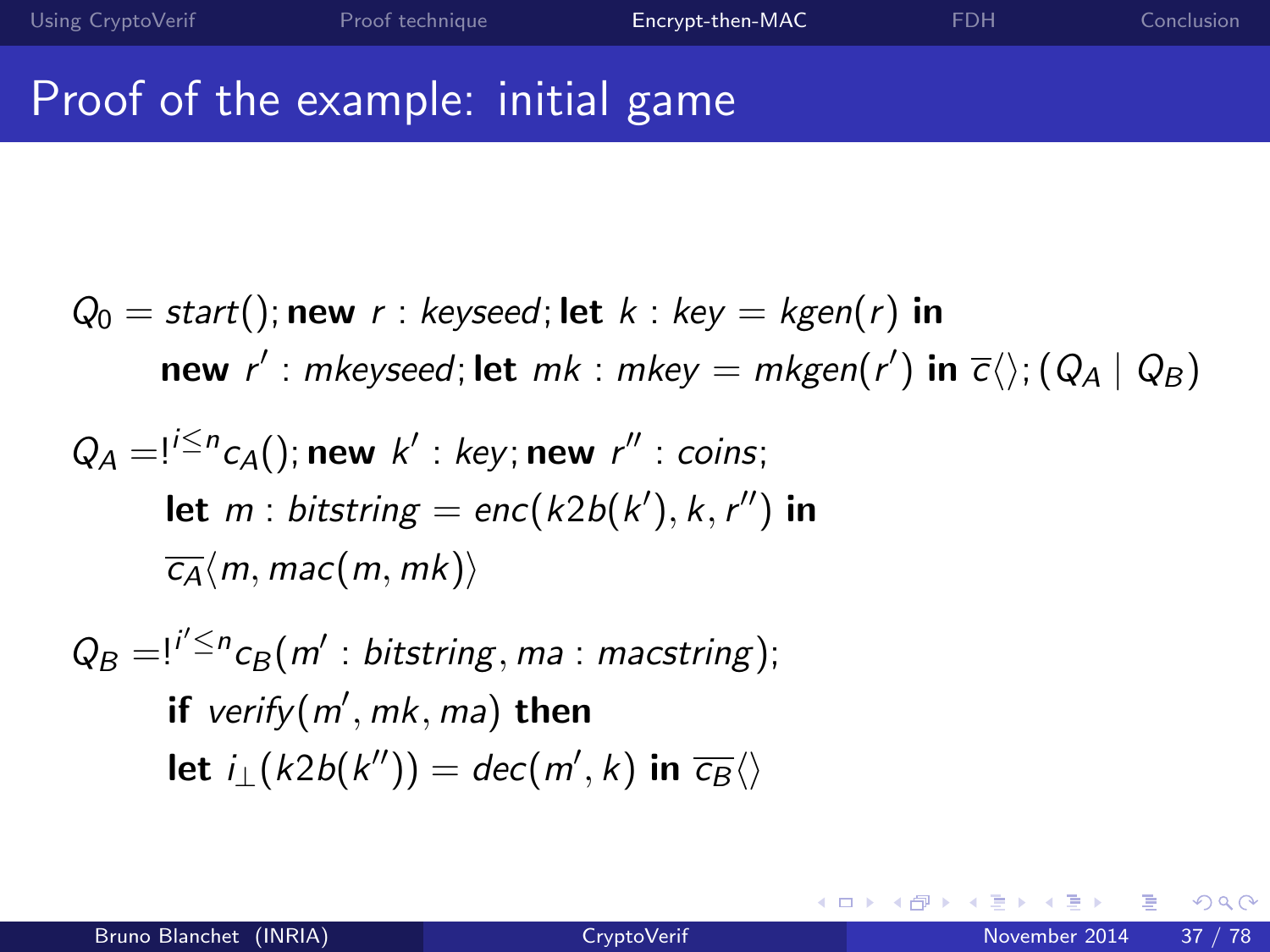#### Proof of the example: remove assignments mk

$$
Q_0 = start(); \text{new } r : key = \text{key } k : key = \text{kgen}(r) \text{ in}
$$
  
new  $r' : m \text{key } s = d; \overline{c} \langle \rangle; (Q_A | Q_B)$ 

$$
Q_A = I^{i \le n} c_A(); \text{ new } k': \text{key; new } r'': \text{ coins;}
$$
  
let  $m: \text{ bitstring} = \text{enc}(k2b(k'), k, r'')$  in  

$$
\overline{c_A}(m, \text{mac}(m, \text{mkgen}(r')))
$$

 $Q_B = !^{i' \le n} c_B(m' : \text{bitstring}, \text{ma} : \text{maxstring});$ if  $\mathit{verify}(m', \mathit{mkgen}(r'), \mathit{ma})$  then let  $i_{\perp}$ (k2b(k")) = dec(m', k) in  $\overline{c_B}\langle\rangle$ 

<span id="page-43-0"></span>4 0 8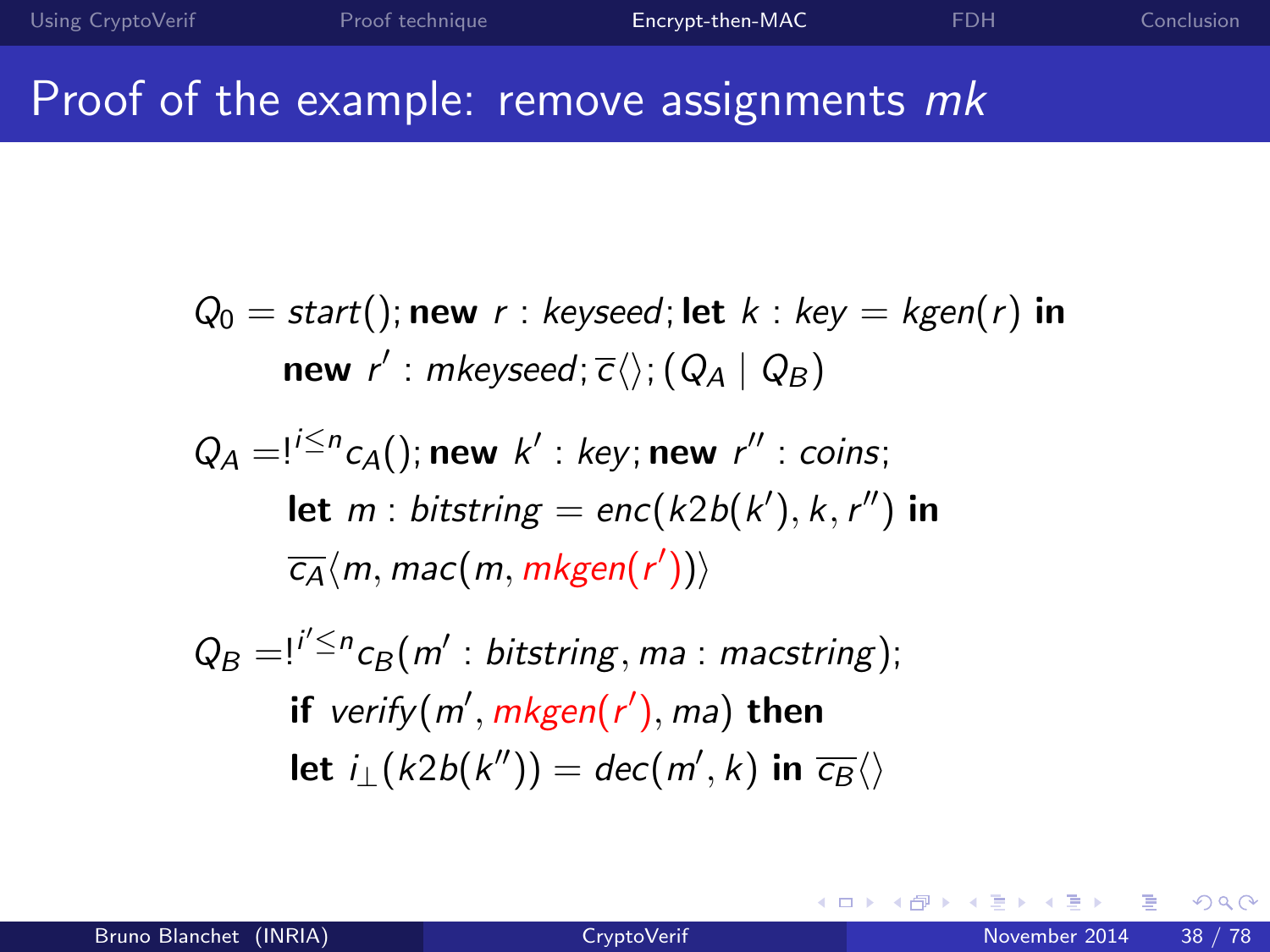$$
Q_0 = start(); \text{ new } r : key = \text{key} = kgen(r) \text{ in} \n\text{new } r' : mkeyseed; \overline{c} \langle \rangle; (Q_A \mid Q_B)
$$

$$
Q_A = I^{i \leq n} c_A(); \text{ new } k': \text{key; new } r'': \text{ coins;}
$$
  
let  $m: \text{ bitstring} = enc(k2b(k'), k, r'')$  in  

$$
\overline{c_A}\langle m, mac'(m, mkgen'(r'))\rangle
$$

<span id="page-44-0"></span> $Q_B = !^{i' \leq n} c_B(m' : \text{bitstring}, \text{ma} : \text{maxstring});$ find  $j\leq n$  suchthat defined $(\overline{m[j]})\wedge\overline{m'}=\overline{m[j]}\wedge\overline{m}$ verify'( $m'$ ,  $mkgen'(r')$ ,  $ma)$  then let  $i_{\perp} (k 2 b(k'')) = dec(m',k)$  in  $\overline{c_B} \langle \rangle$ 

Probability:  $Succ^{uf-cma}_{MAC}(\textbf{time} + \textbf{time}(kgen) + n \textbf{time}(enc, \text{length}(key)) +$  $n$  time( $dec$ , maxl $(m')$  $(m')$ ),  $n$ ,  $n$ , max(max[l\(](#page-43-0) $m'$ ), maxl( $m$ [\)\)](#page-45-0)),  $2990$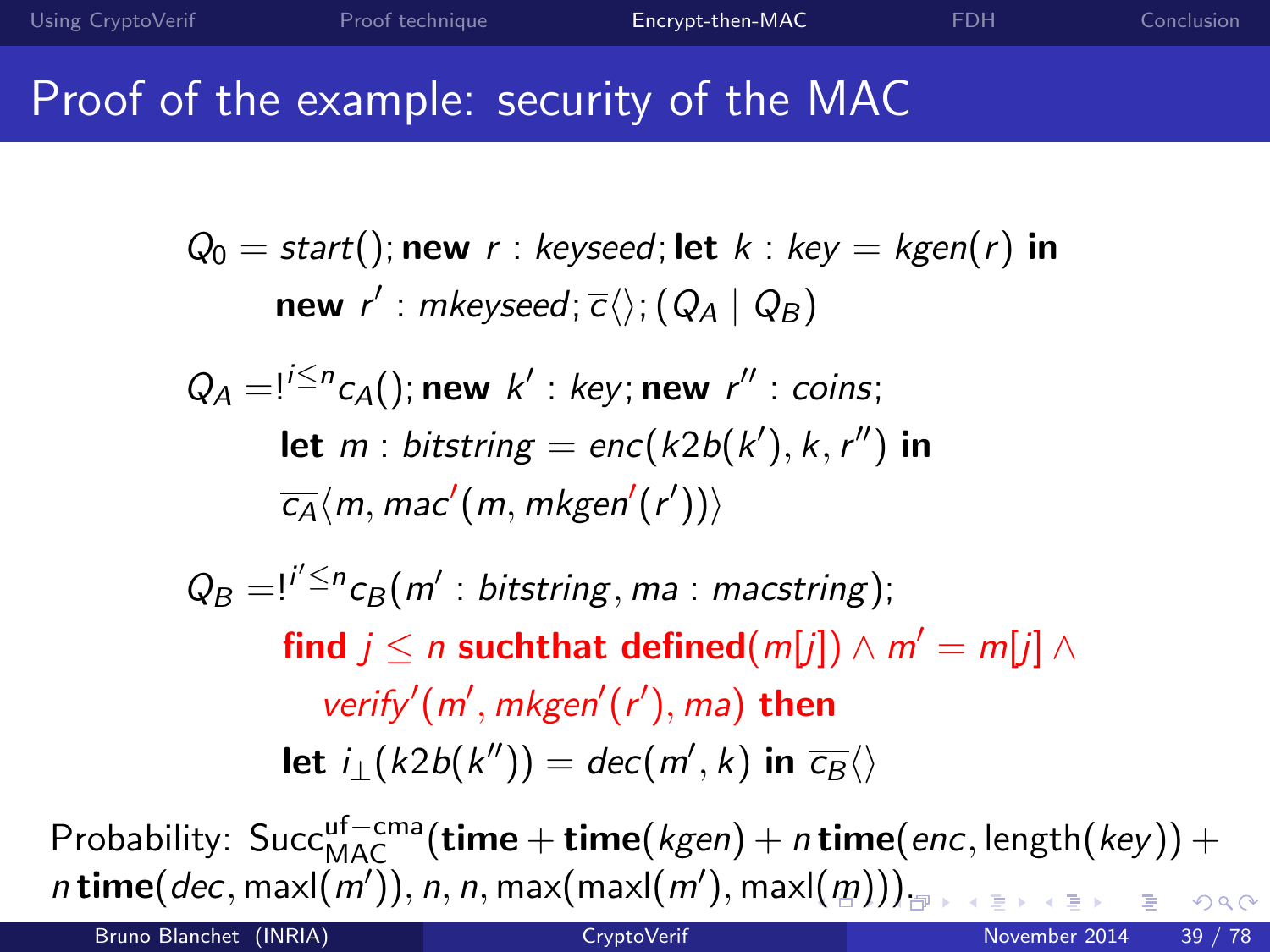## Proof of the example: simplify

 $Q_0 = start()$ ; new r : keyseed; let k : key = kgen(r) in  $\bm{{\mathsf{new}}}\;$  r'  $:$   $mk$ eyseed;  $\overline{c}\langle\rangle$ ;  $(\bm{Q_A}\mid\bm{Q_B})$ 

$$
Q_A = I^{i \le n} c_A(); \text{ new } k': \text{key}; \text{new } r'': \text{ coins};
$$
  
let  $m: \text{ bitstring} = \text{enc}(k2b(k'), k, r'')$  in  
 $\overline{c_A}(m, mac'(m, mkgen'(r')))$ 

$$
Q_B = I^{i' \le n} c_B(m' : bitstring, ma : macstring);
$$
  
find  $j \le n$  such that defined $(m[j]) \wedge m' = m[j] \wedge$   
verify' $(m', mkgen'(r'), ma)$  then  
let  $k'' = k'[j]$  in  $\overline{c_B}\langle$ 

 $dec(m', k) = dec(enc(k2b(k'[j]), k, r''[j]), k) = i_{\perp}(k2b(k'[j]))$  $dec(m', k) = dec(enc(k2b(k'[j]), k, r''[j]), k) = i_{\perp}(k2b(k'[j]))$  $dec(m', k) = dec(enc(k2b(k'[j]), k, r''[j]), k) = i_{\perp}(k2b(k'[j]))$  $dec(m', k) = dec(enc(k2b(k'[j]), k, r''[j]), k) = i_{\perp}(k2b(k'[j]))$  $dec(m', k) = dec(enc(k2b(k'[j]), k, r''[j]), k) = i_{\perp}(k2b(k'[j]))$  $dec(m', k) = dec(enc(k2b(k'[j]), k, r''[j]), k) = i_{\perp}(k2b(k'[j]))$  $dec(m', k) = dec(enc(k2b(k'[j]), k, r''[j]), k) = i_{\perp}(k2b(k'[j]))$  $dec(m', k) = dec(enc(k2b(k'[j]), k, r''[j]), k) = i_{\perp}(k2b(k'[j]))$  $dec(m', k) = dec(enc(k2b(k'[j]), k, r''[j]), k) = i_{\perp}(k2b(k'[j]))$  $dec(m', k) = dec(enc(k2b(k'[j]), k, r''[j]), k) = i_{\perp}(k2b(k'[j]))$  $dec(m', k) = dec(enc(k2b(k'[j]), k, r''[j]), k) = i_{\perp}(k2b(k'[j]))$  $dec(m', k) = dec(enc(k2b(k'[j]), k, r''[j]), k) = i_{\perp}(k2b(k'[j]))$ 

<span id="page-45-0"></span> $QQ$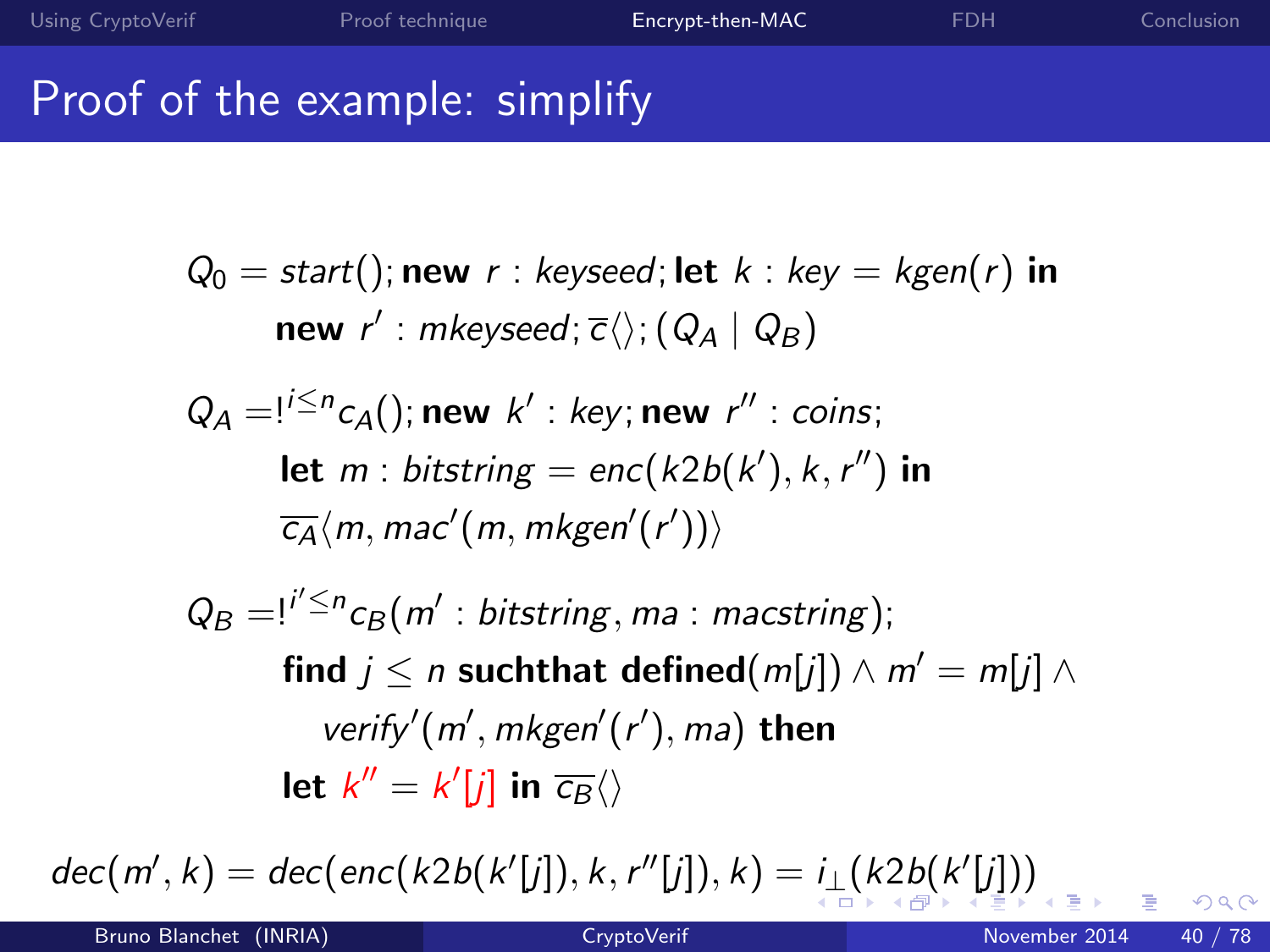### Proof of the example: remove assignments  $k$

$$
Q_0 = start(); \text{ new } r : keyseed; \text{ new } r' : mkeyseed; \overline{c} \langle \rangle; (Q_A | Q_B)
$$
\n
$$
Q_A = \frac{1}{2} \sum_{i=1}^{n} c_A(i); \text{ new } k' : key; \text{ new } r'' : coins;
$$
\nlet  $m : bitstring = enc(k2b(k'), kgen(r), r'')$  in\n
$$
\overline{c_A} \langle m, mac'(m, mkgen'(r')) \rangle
$$
\n
$$
Q_B = \frac{1}{2} \sum_{i=1}^{n} c_B(m' : bitstring, ma : macstring);
$$
\nfind  $j \le n$  such that defined  $(m[j]) \wedge m' = m[j] \wedge$ \nverify'  $(m', mkgen'(r'), ma)$  then\nlet  $k'' = k'[j]$  in  $\overline{c_B} \langle \rangle$ 

≃

э

**4 ロト 4 何 ト** 

<span id="page-46-0"></span> $299$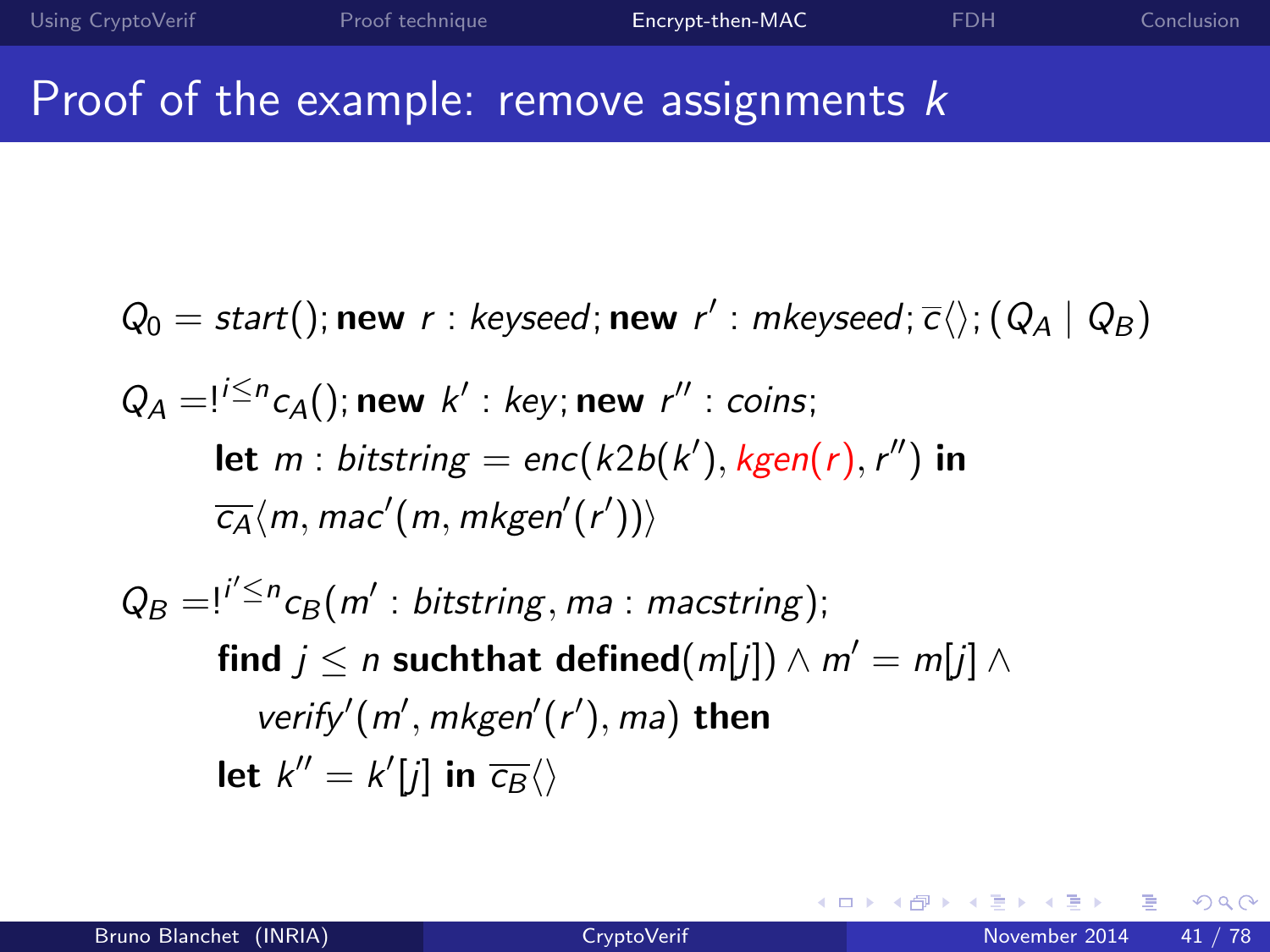#### Proof of the example: security of the encryption

$$
Q_0 = start(); \text{ new } r : \text{keyseed}; \text{new } r' : \text{mkeyseed}; \overline{c} \langle \rangle; (Q_A \mid Q_B)
$$

$$
Q_A = I^{i \leq n} c_A(); \text{ new } k': \text{ key; new } r'': \text{ coins;}
$$
\n
$$
\text{let } m: \text{ bitstring} = \text{enc}'(Z(k2b(k')), \text{ kgen}'(r), r'') \text{ in}
$$
\n
$$
\overline{c_A}\langle m, mac'(m, m\text{ kgen}'(r'))\rangle
$$

$$
Q_B = I^{i' \le n} c_B(m' : bitstring, ma : macstring);
$$
  
find  $j \le n$  such that defined $(m[j]) \wedge m' = m[j] \wedge$   
verify<sup>'</sup> $(m', mkgen'(r'), ma)$  then  
let  $k'' = k'[j]$  in  $\overline{c_B}\langle$ 

<span id="page-47-0"></span>Probability: Succ<sup>ind−cpa</sup>(time +  $(n + n^2)$ time(*mkgen*) + n time(mac, maxl(m)) +  $n^2$  time(verify, maxl(m')) +  $n^2$  time(= bitstring, maxl(m'), maxl(m)), n, len[gth](#page-46-0)([k](#page-48-0)[e](#page-46-0)[y](#page-47-0)[\)](#page-49-0))  $\Omega$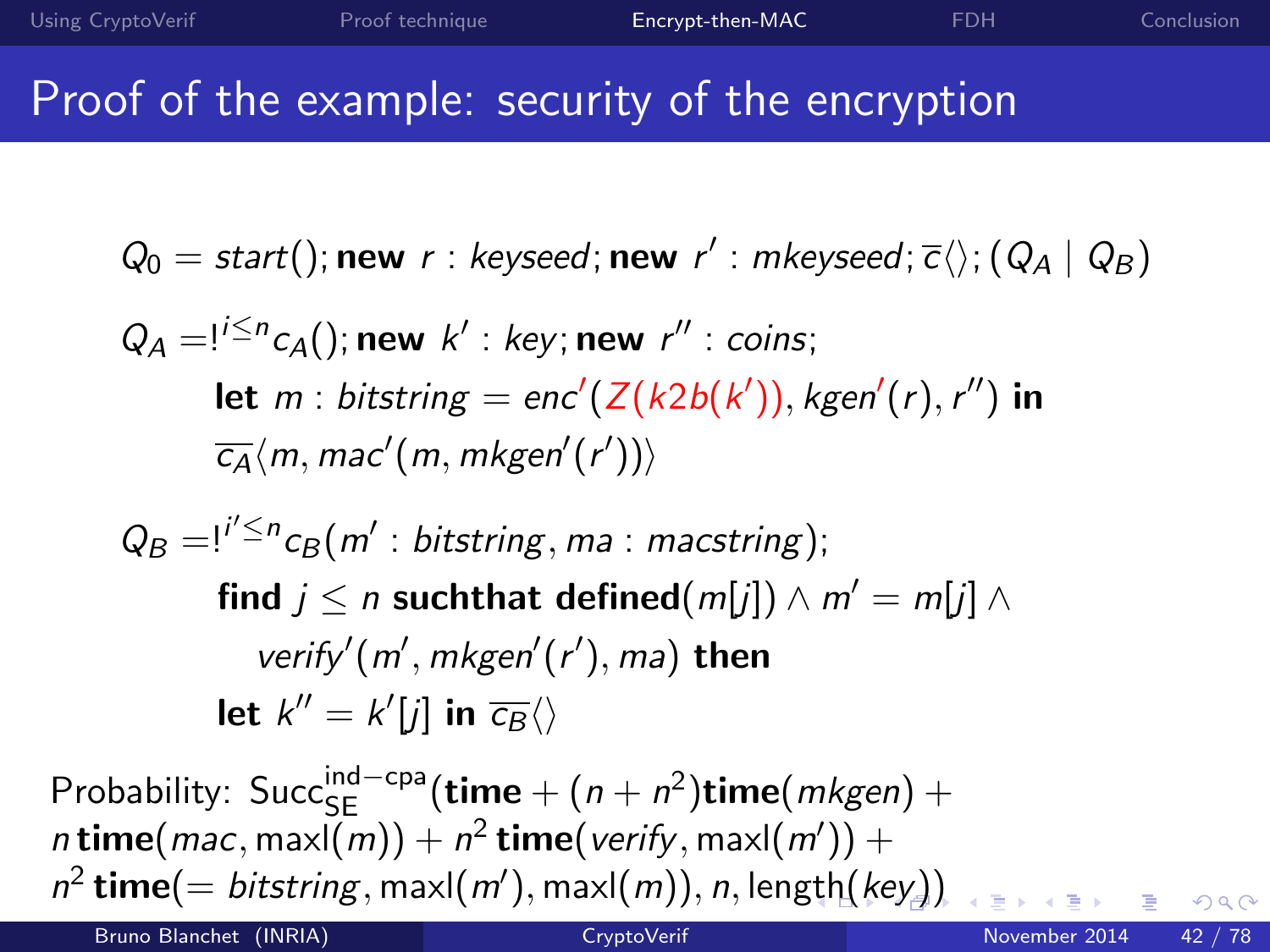#### Proof of the example: security of the encryption

$$
Q_0 = start(); \text{ new } r : \text{keyseed}; \text{new } r' : \text{mkeyseed}; \overline{c} \langle \rangle; (Q_A \mid Q_B)
$$

$$
Q_A = I^{i \leq n} c_A(); \text{ new } k': \text{ key; new } r'' : \text{ coins;}
$$
  
let  $m : \text{ bitstring} = \text{enc}'(Z(k2b(k')), \text{kgen}'(r), r''))$  in  
 $\overline{c_A}\langle m, mac'(m, mkgen'(r'))\rangle$ 

$$
Q_B = I^{i' \le n} c_B(m' : bitstring, ma : macstring);
$$
  
find  $j \le n$  such that defined $(m[j]) \wedge m' = m[j] \wedge$   
verify' $(m', mkgen'(r'), ma)$  then  
let  $k'' = k'[j]$  in  $\overline{c_B}\langle$ 

<span id="page-48-0"></span>Better probability:  $Succ_{SE}^{ind-cpa}$ (time +  $(n + n^2)$ time(*mkgen*) + n time(mac, maxl(m)) +  $n^2$  time(verify, maxl(m')) +  $n^2$  time(= bitstring, maxl(m'), maxl(m)), n, len[gth](#page-47-0)([k](#page-49-0)[e](#page-46-0)[y](#page-47-0)[\)](#page-49-0))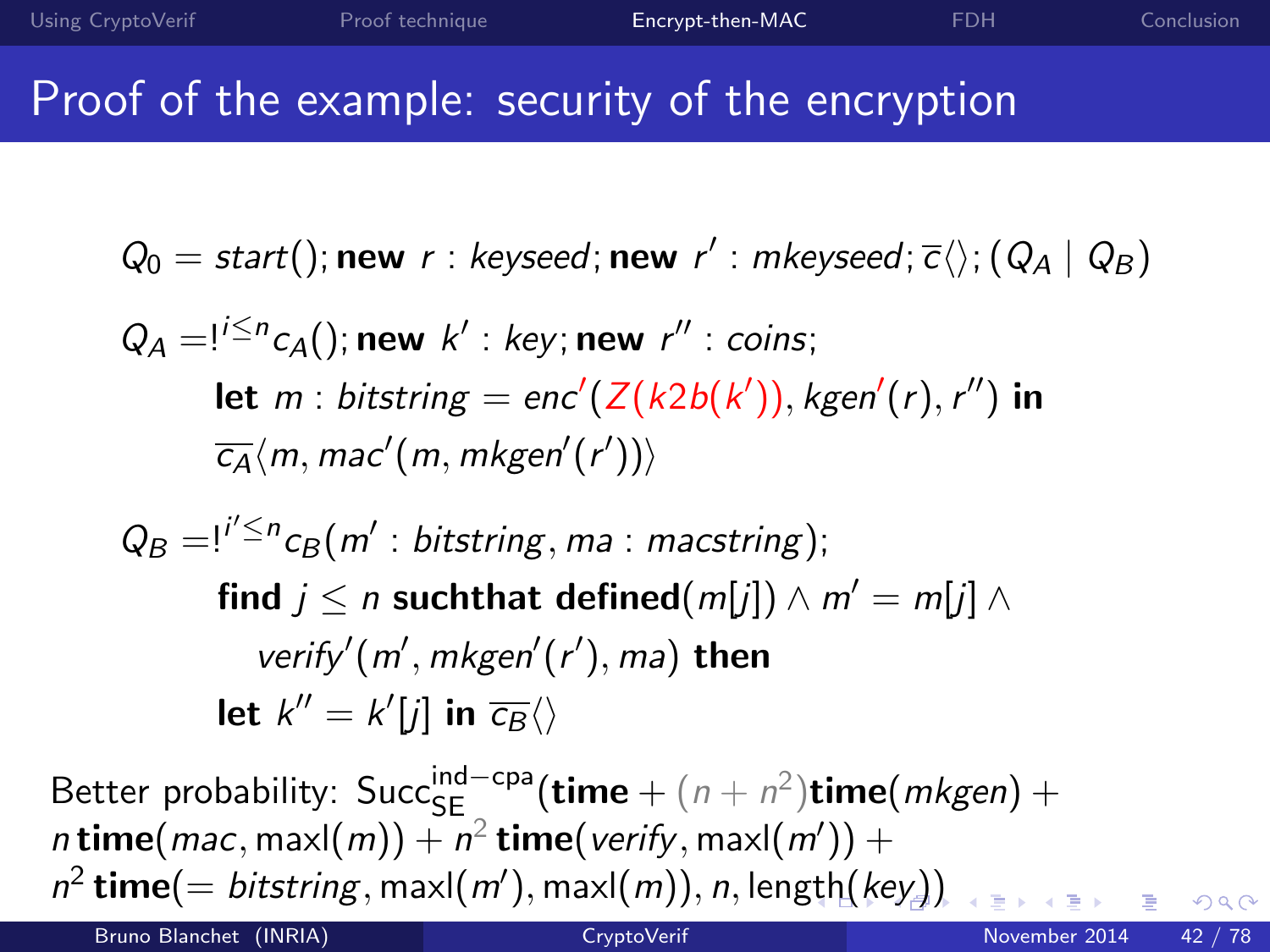### Proof of the example: simplify

$$
Q_0 = start(); \text{ new } r : keyseed; \text{ new } r' : mkeyseed; \overline{c} \langle \rangle; (Q_A | Q_B)
$$
\n
$$
Q_A = \frac{1}{2} \sum_{i=1}^{n} c_A(i); \text{ new } k' : key; \text{ new } r'' : coins;
$$
\nlet  $m : bitstring = enc'(Z_k, kgen'(r), r'')$  in\n
$$
\overline{c_A}\langle m, mac'(m, mkgen'(r'))\rangle
$$
\n
$$
Q_B = \frac{1}{2} \sum_{i=1}^{n} c_B(m' : bitstring, ma : macstring);
$$
\nfind  $j \le n$  such that defined  $(m[j]) \wedge m' = m[j] \wedge$ \nverify'  $(m', mkgen'(r'), ma)$  then\nlet  $k'' = k'[j] \text{ in } \overline{c_B} \langle \rangle$ 

 $Z(k2b(k')) = Z_k$ 

э

Þ

**∢ ロ ≯ ( 伊 )** -

× ∍  $\sim$ × <span id="page-49-0"></span> $299$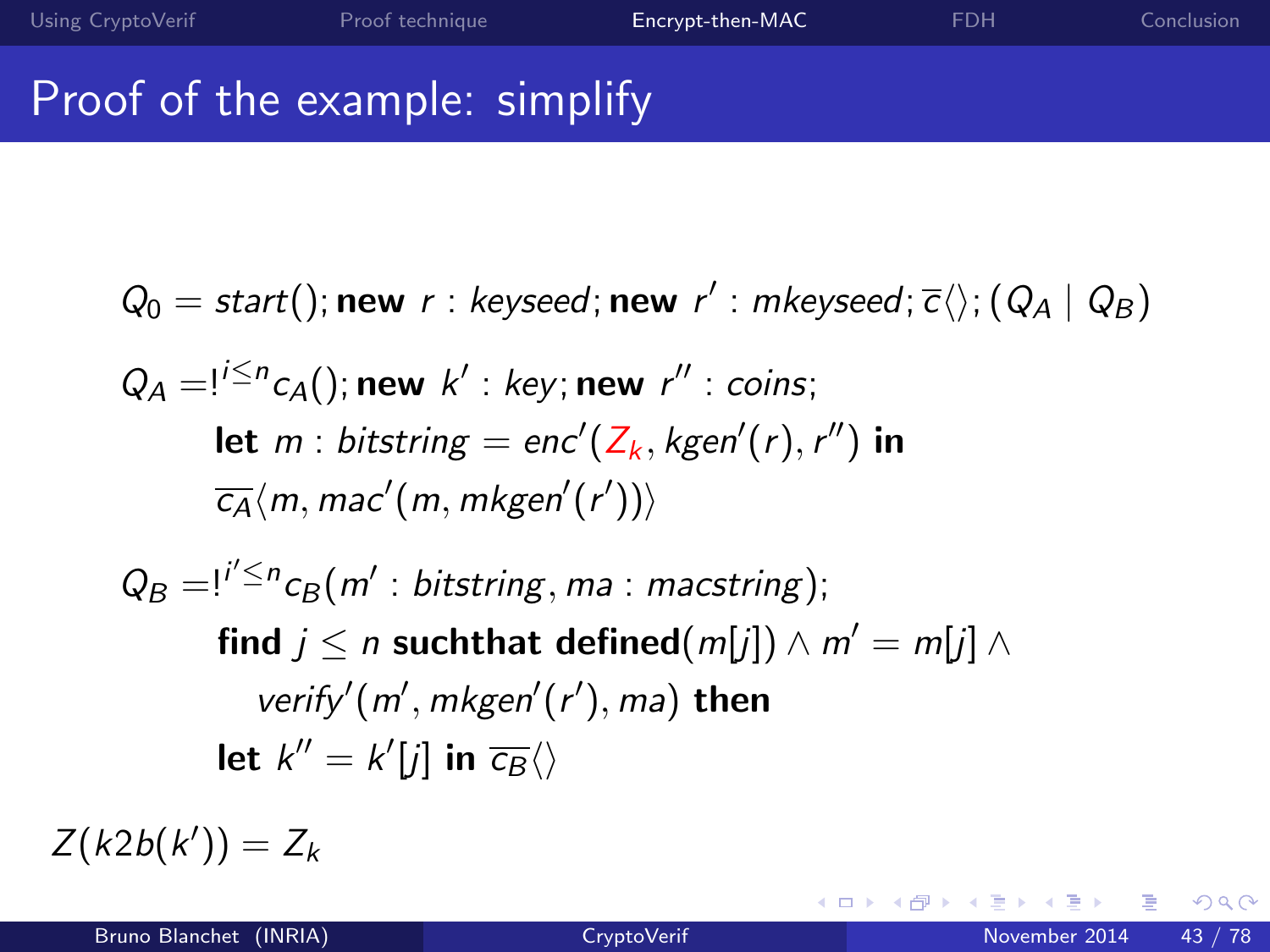## Proof of the example: secrecy

 $Q_0 = start()$ ; new r: keyseed; new r': mkeyseed;  $\overline{c}\langle\rangle$ ;  $(Q_A \mid Q_B)$  $Q_A = I^{i \le n} c_A()$ ; new  $k' : key$ ; new  $r'' : coins$ ; let  $m$  : bitstring  $=$  enc'( $Z_k$ , kgen'(r), r'') in  $\overline{c_A}\langle m, mac'(m, mkgen'(r'))\rangle$  $Q_B = !^{i' \le n} c_B(m' : \text{bitstring}, \text{ma} : \text{maxstring});$ find  $j\leq n$  suchthat defined $(\overline{m[j]})\wedge\overline{m'}=\overline{m[j]}\wedge\overline{m}$ verify'( $m'$ , mkgen'( $r'$ ), ma) then let  $k'' = k' [j]$  in  $\overline{c_B} \langle \rangle$ 

Preserves the one-session secrecy of  $k''$  but not its secrecy.

4 0 8

 $QQ$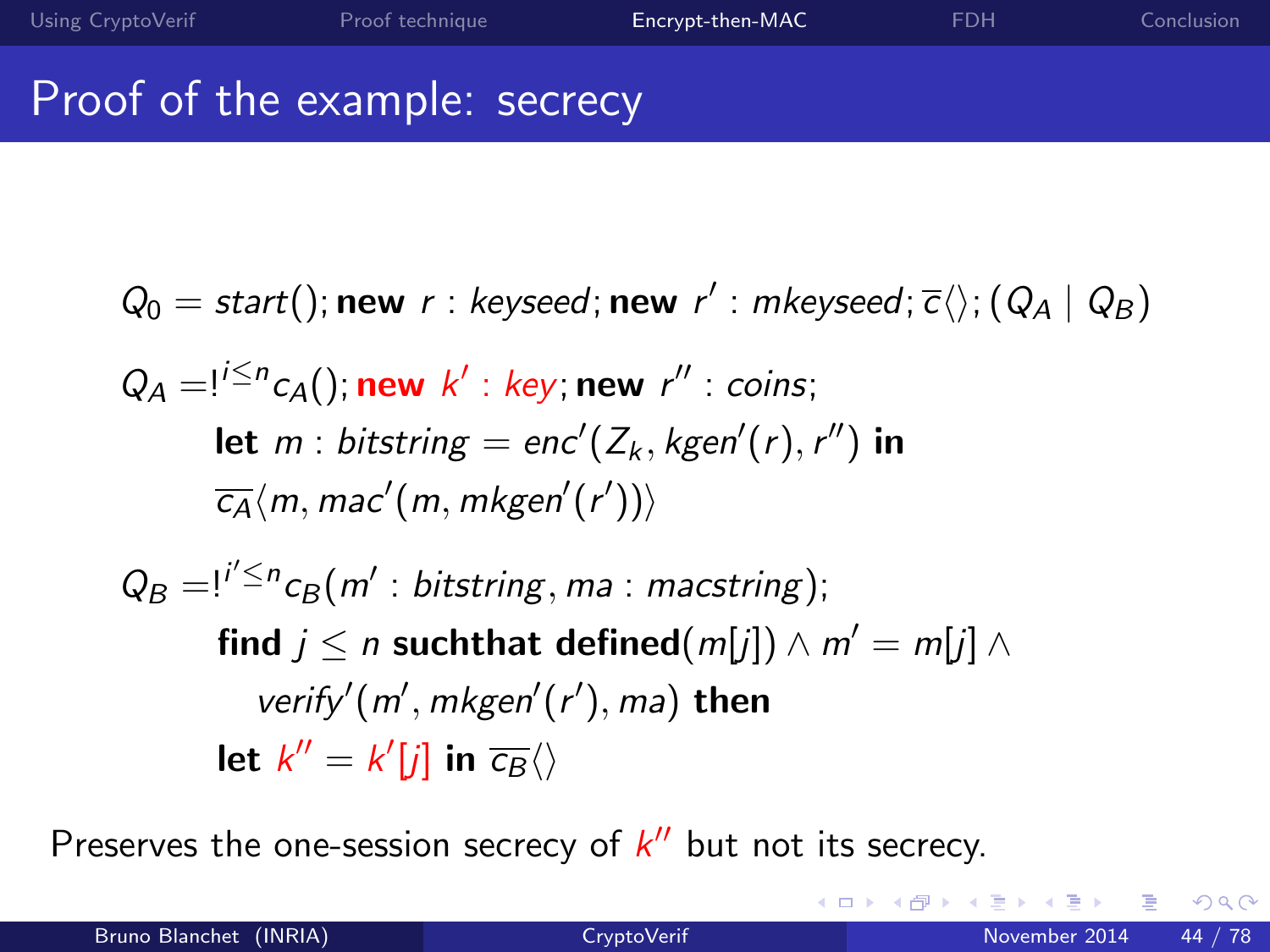#### Adding the probabilities, we obtain:

#### Result

The probability that an adversary that runs in time at most  $t$ , that executes *n* sessions of A and B and sends messages of length at most  $I_{mB}$  to  $B$  breaks the one-session secrecy of  $k''$  is

$$
2\mathsf{Succ}^{\mathsf{uf-cma}}_{\mathsf{MAC}}(\mathit{t}'_1, \mathit{n}, \mathit{n}, \mathsf{max}(\mathit{l}_{\mathsf{mB}}, \mathit{l}_c)) + 2\mathsf{Succ}^{\mathsf{ind-cpa}}_{\mathsf{SE}}(\mathit{t}'_2, \mathit{n}, \mathit{l}_k)
$$

where 
$$
t'_1 = t + \text{time}(kgen) + n \text{time}(enc, l_k) + n \text{time}(dec, l_{mB})
$$
  
\n $t'_2 = t + (n + n^2) \text{time}(mkgen) + n \text{time}(mac, l_c) +$   
\n $n^2 \text{time}(verify, l_{mB}) + n^2 \text{time}(= bitstring, l_{mB}, l_c)$   
\n $l_k$  is the length of keys,  $l_c$  the length of encryptions of keys.

The factor 2 comes from the definition of secrecy.

<span id="page-51-0"></span>4 **D** F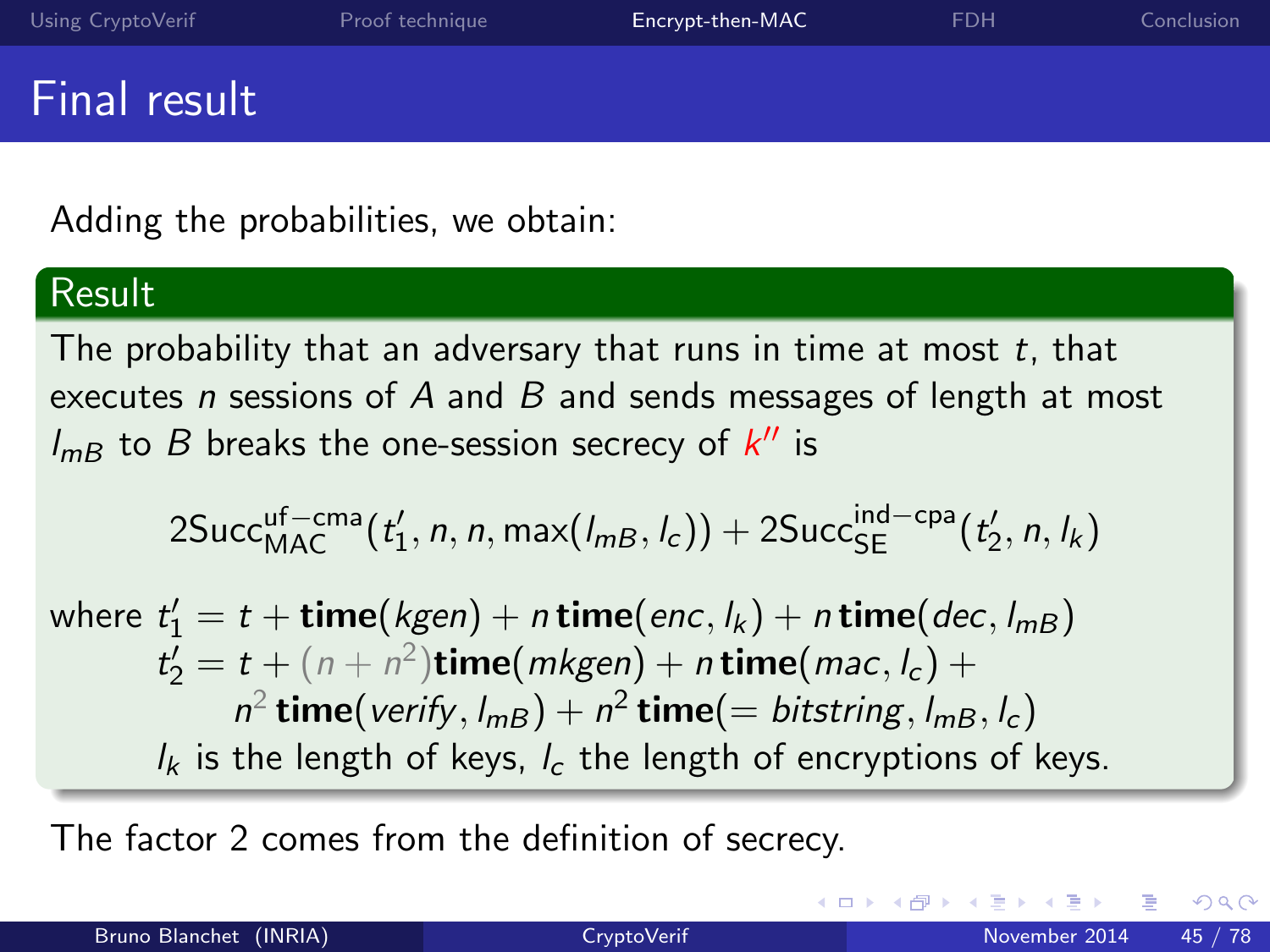# Example of the FDH signature (joint work with D. Pointcheval)

hash hash function (in the random oracle model)  $f(pk, m)$  one-way trapdoor permutation, with inverse invf(sk, m).

We define a signature scheme as follows:

- **•** signature sign $(m, sk) = invf(sk, hash(hk, m))$
- verification verify $(m, pk, s) = (f(pk, s) = hash(hk, m))$

Our goal is to show that this signature scheme is UF-CMA (secure against existential forgery under chosen message attacks).

<span id="page-52-0"></span>4 0 8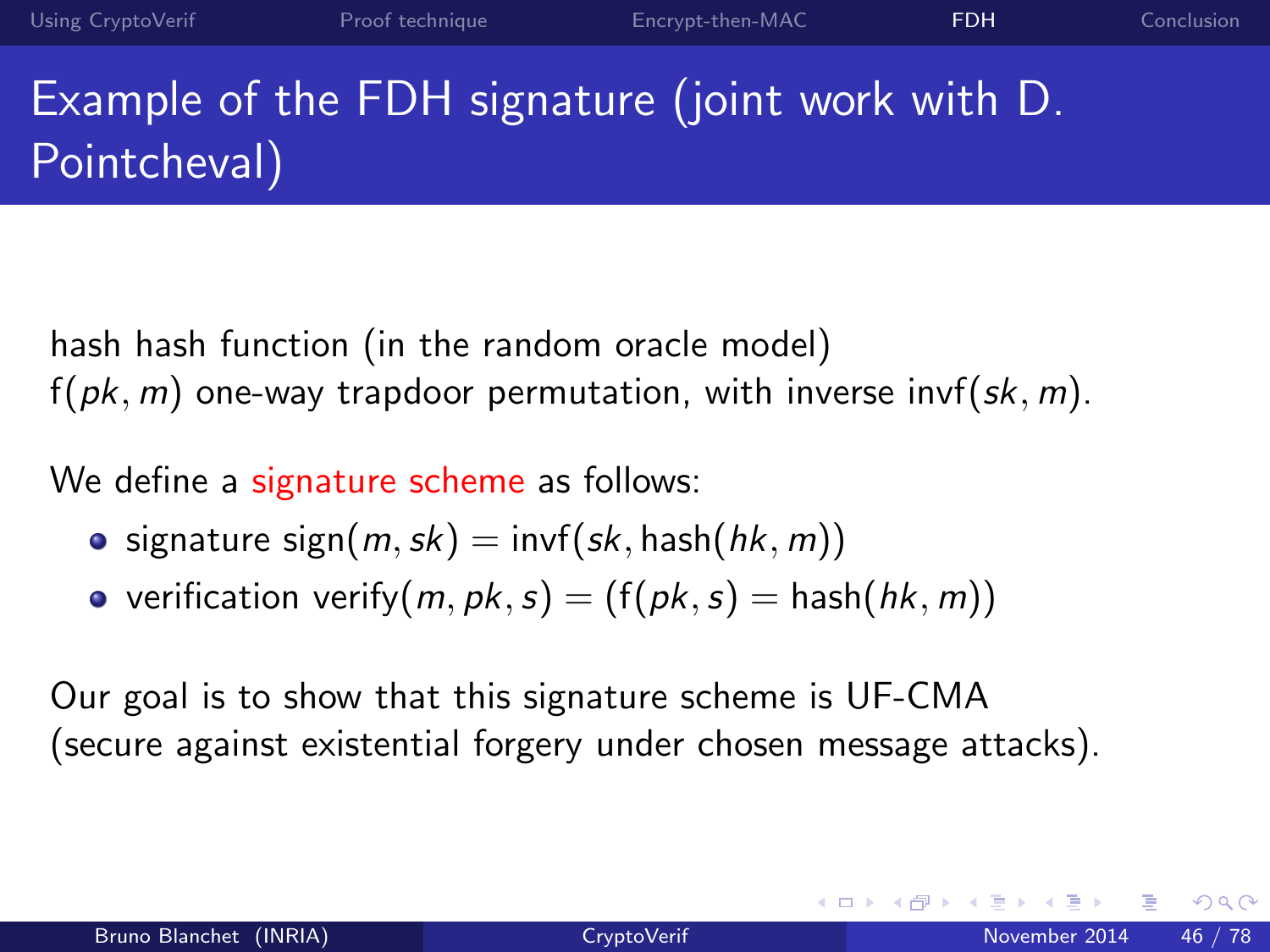## Reminder: UF-CMA signatures

The advantage of the adversary:

$$
\max_{\mathcal{A}} \Pr\left[\begin{matrix}(pk, sk) \leftarrow \text{Kgen}; (m, s) \leftarrow \mathcal{A}^{\text{sign}(., sk)}(pk) : \text{verify}(m, pk, s) \wedge \\ m \text{ was never queried to the oracle sign}(., sk)\end{matrix}\right]\right]
$$

is small.

4 0 8 × э

 $299$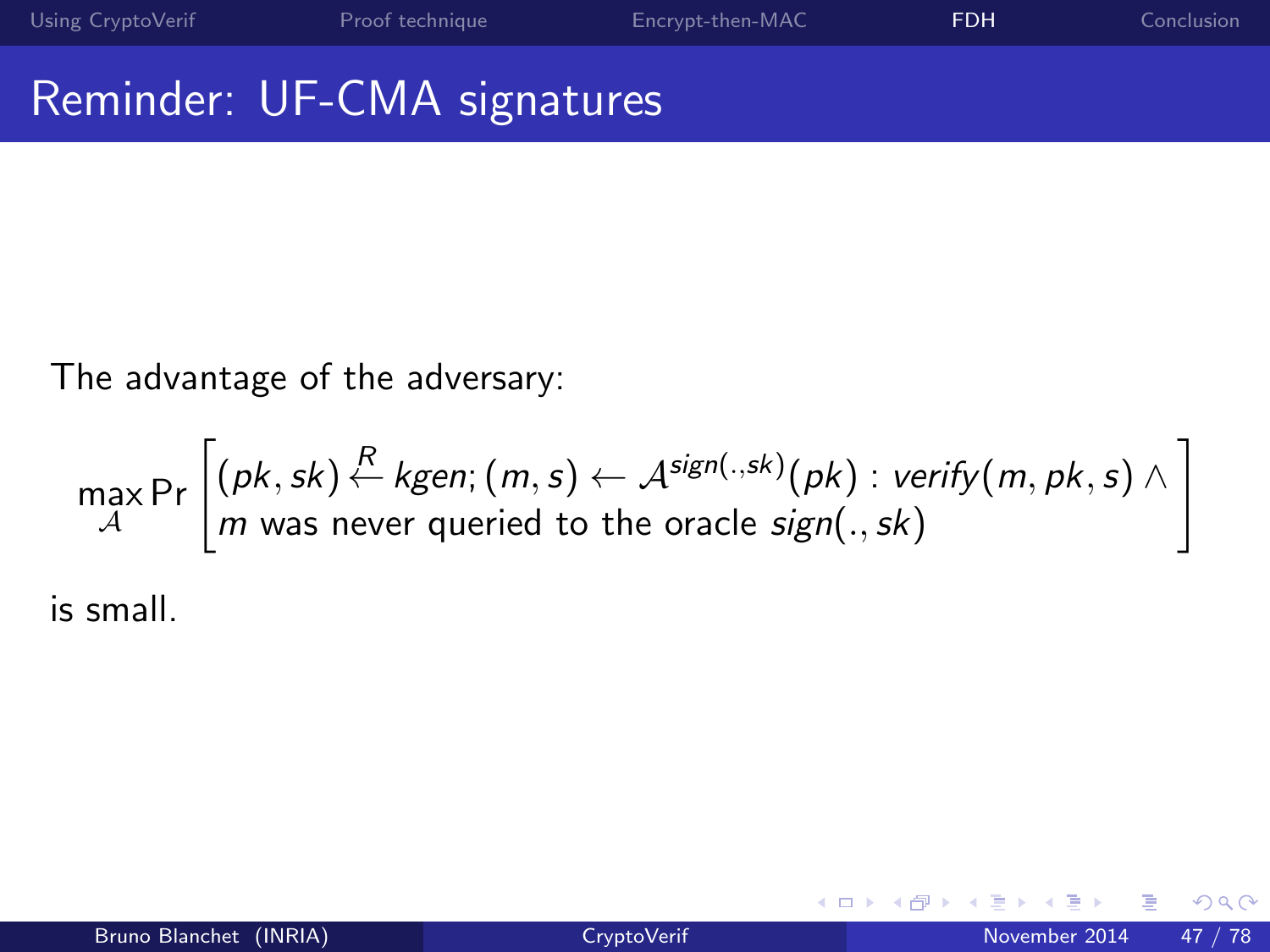## Formalizing the security of a signature scheme (1)

#### Key generation:

start(); new r : keyseed; let  $pk = pkgen(r)$  in let  $sk = skgen(r)$  in  $c0\langle pk \rangle$ 

Chooses a random seed uniformly in the set of bit-strings keyseed (consisting of all bit-strings of a certain length), generates a public key  $pk$ , a secret key  $sk$ , and outputs the public key.

4 0 8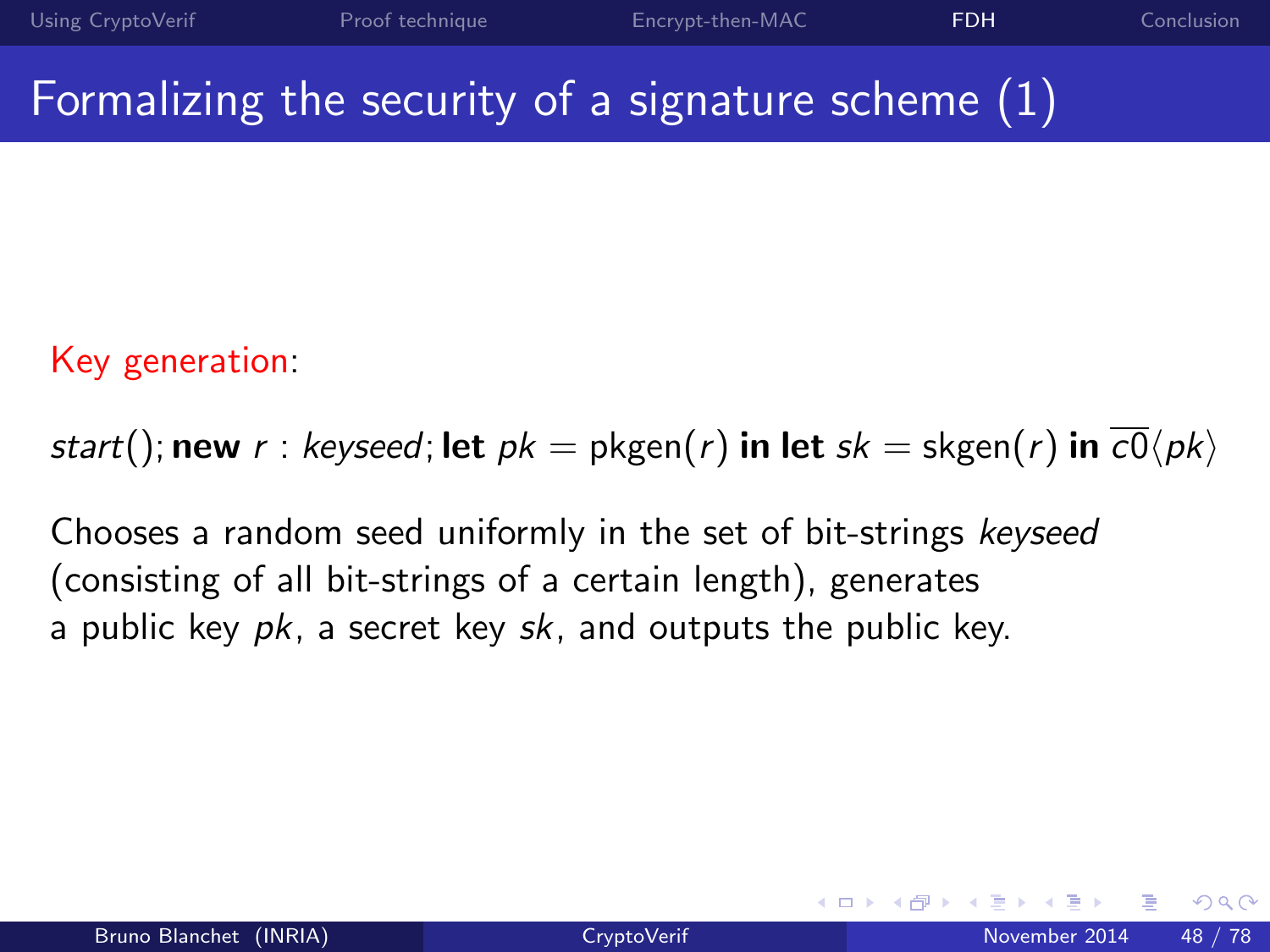# Formalizing the security of a signature scheme (2)

Signature:

 $c1(m : bitstring); \overline{c2}$  (sign(sk, m))

4 D F  $\mathcal{A}$  $\rightarrow$   $QQ$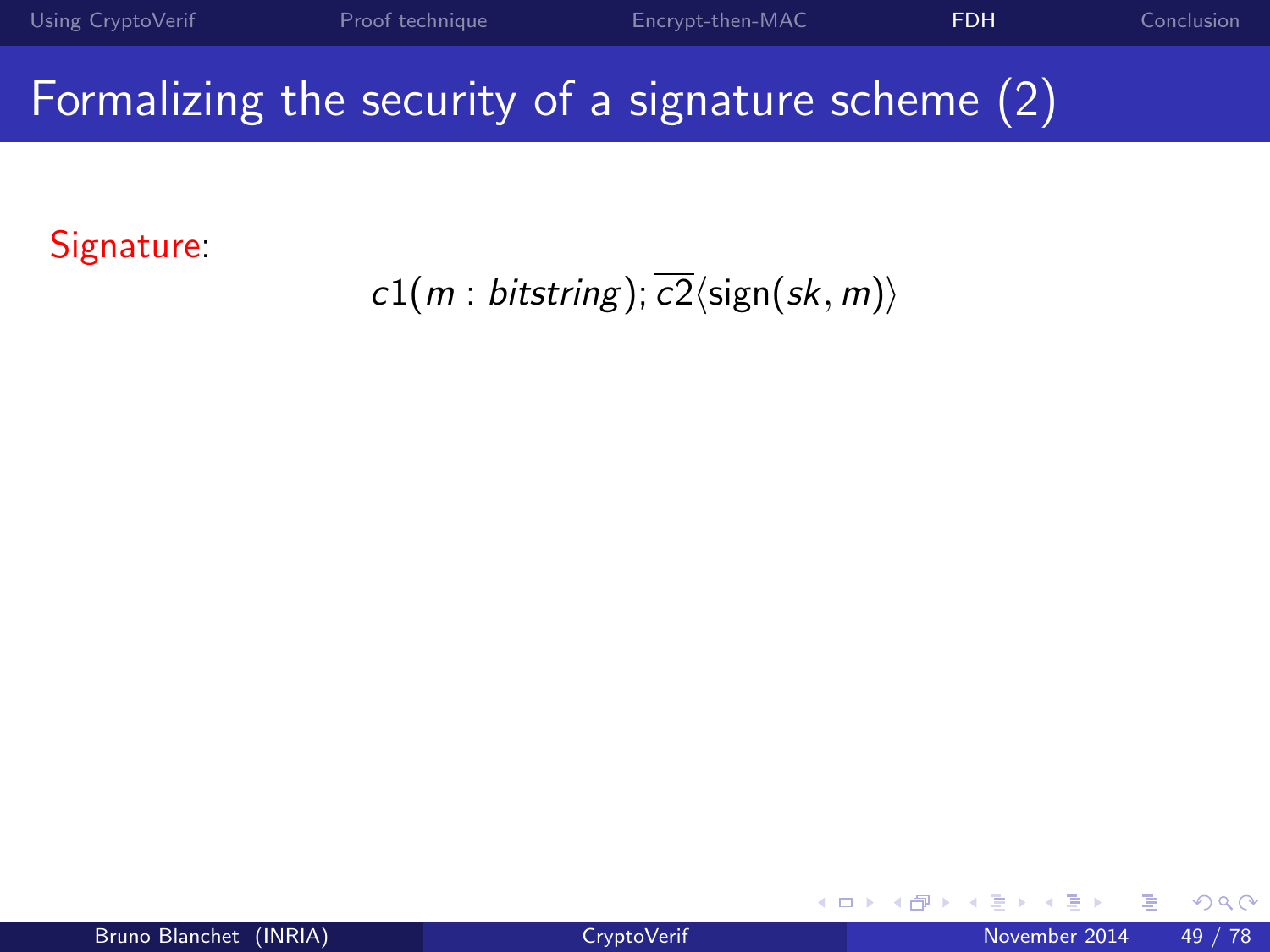## Formalizing the security of a signature scheme (2)

Signature:

 $c1(m : bitstring); \overline{c2}$  (sign(sk, m))

This process can be called at most  $q_S$  times:

```
1^{i_{5} \leq q_{5}}c1(m : \text{ bitstring}); \overline{c2} \langle \text{sign}(sk, m) \rangle
```
4 0 8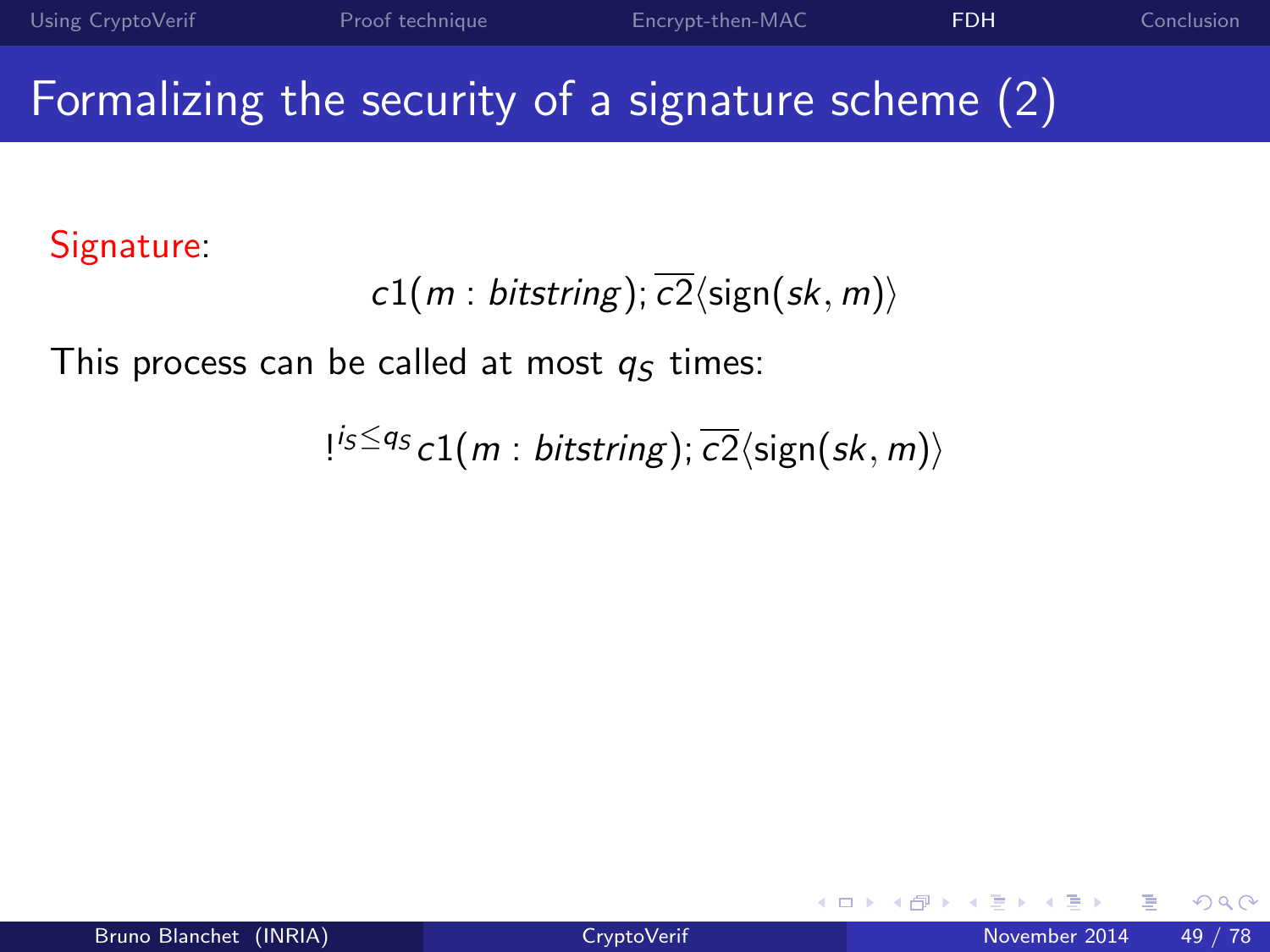# Formalizing the security of a signature scheme (2)

Signature:

```
c1(m : bitstring); \overline{c2} (sign(sk, m))
```
This process can be called at most  $q_{\varsigma}$  times:

```
1^{i_{5} \leq q_{5}}c1(m : \text{ bitstring}); \overline{c2} \langle \text{sign}(sk, m) \rangle
```
In fact, this is an abbreviation for:

 $\mathsf{R}^{ \mathsf{i} s \leq \mathsf{q} s}$  c1 $($  m $[\mathsf{i}_\mathsf{S}]$   $:$  bitstring  $);$   $\overline{c2}\langle$ sign $(\mathsf{sk}, \mathsf{m}[\mathsf{i}_\mathsf{S}])\rangle$ 

The variables in repeated oracles are arrays, with one cell for each call, to remember the values used in each oracle call.

These arrays are indexed with the call number  $i_S$ .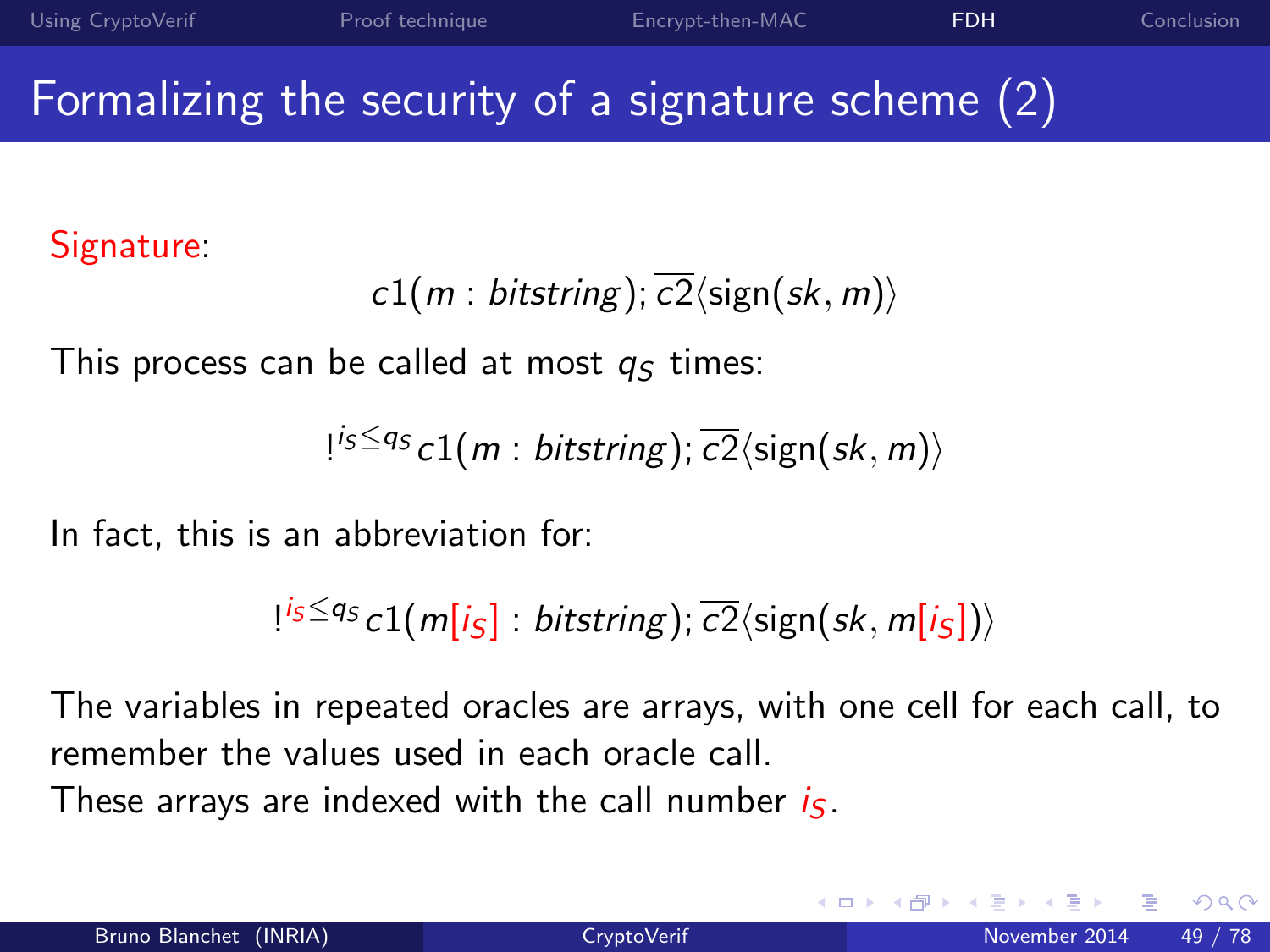# Formalizing the security of a signature scheme (3)

Test:

 $c3(m' : bitstring, s : D)$ ; if verify $(m', pk, s)$  then find  $j\leq q_S$  suchthat defined $(\overline{m[j]})\wedge(\overline{m'}=\overline{m[j]})$ then yield else event bad)

If s is a signature for  $m'$  and the signed message  $m'$  is not contained in the array  $m$  of messages passed to signing oracle, then the signature is a forgery, so we execute **event** bad.

4 0 8

 $200$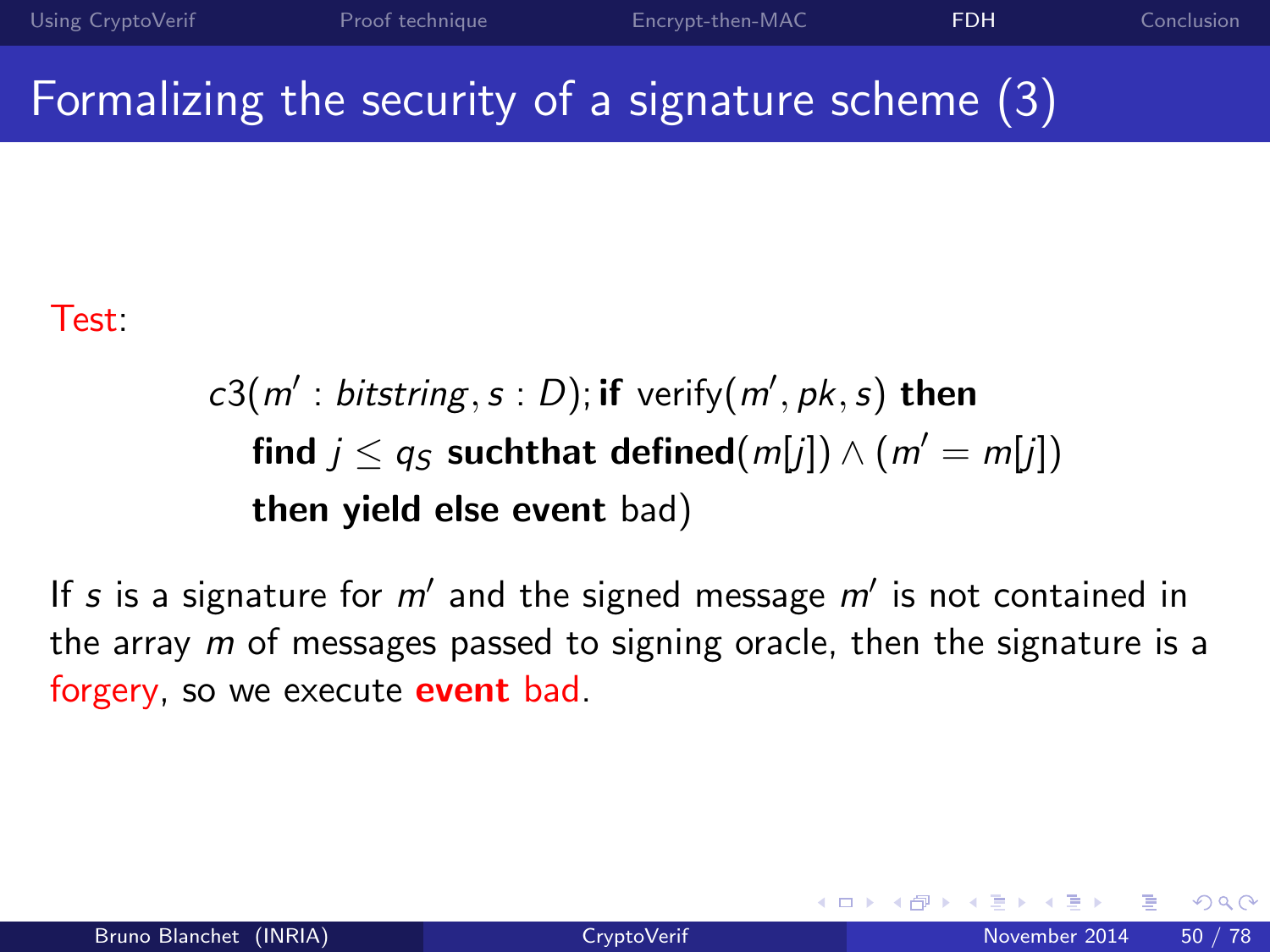## Formalizing the security of a signature scheme (summary)

The signature and test oracles make sense only after the key generation oracle has been called, hence a sequential composition.

The signature and test oracles are simultaneously available, hence a parallel composition.

start(); new r : keyseed; let  $pk = pkgen(r)$  in let  $sk = skgen(r)$  in  $\overline{c0}(pk)$ ;

```
((* signature oracle *)
```
 $1^{i_{5} \leq q_{5}}$  c1(m : bitstring);  $\overline{c2}$  $\langle$ sign(sk, m) $\rangle$ 

| (\* forged signature? \*)

 $c3(m' : bitstring, s : D)$ ; if verify $(m', pk, s)$  then

find  $j \leq q_S$  suchthat defined $(m[j]) \wedge (m' = m[j])$ 

then yield else event bad)

The probability of executing **event** bad in this game is the probability of forging a signature. **∢ ロ ▶ - ィ <sub>ロ</sub> ▶** - ィ  $QQ$ 

<span id="page-59-0"></span>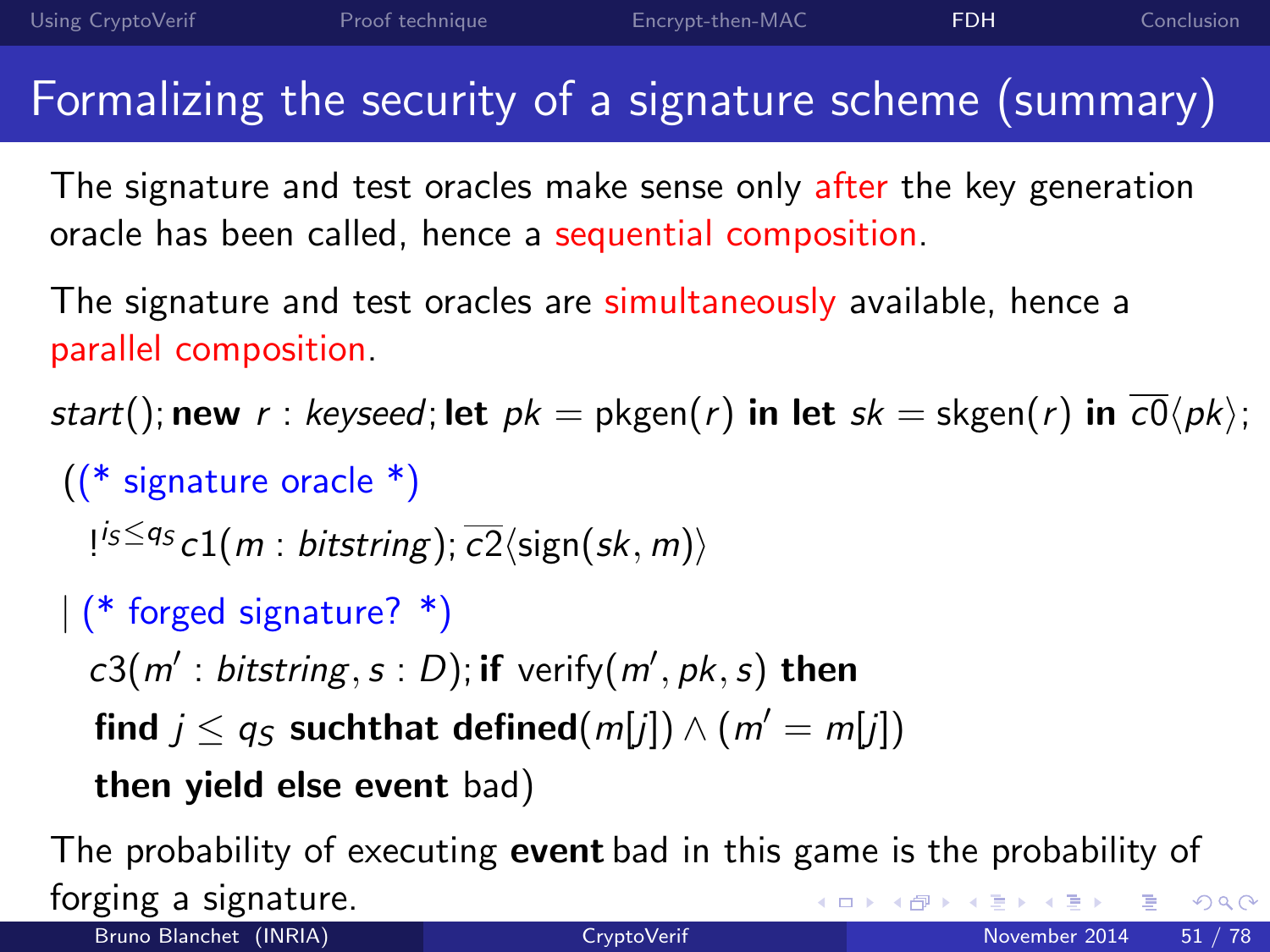## Application to the FDH signature scheme

We add a hash oracle because the adversary must be able to call the random oracle (even though it cannot be implemented).

```
\nstart(); new hk : hashkey; new r : keyseed;\nlet sk = skgen(r) in let pk = pkgen(r) in 
$$
\overline{c0} \langle pk \rangle
$$
;\n((* hash oracle *) !i_H ≤ q_H hc1(x : bitstring);  $\overline{hc2} \langle hash(hk, x) \rangle$ \n| (* signature oracle *) !i_S ≤ q_S c1(m : bitstring);  $\overline{c2} \langle invf(sk, hash(hk, m)) \rangle$ \n| (* forged signature? *)\n   c3(m' : bitstring, s : D); if f(pk, s) = hash(hk, m') then\n   find j ≤ q_S such that defined(m[j]) ∧ (m' = m[j])\n   then yield else event bad)\n
```

Our goal is to bound the probability that **event** bad is executed in this game.

<span id="page-60-0"></span>This game is given as input to the prover in th[e s](#page-59-0)[yn](#page-61-0)[ta](#page-59-0)[x](#page-60-0) [a](#page-61-0)[b](#page-51-0)[o](#page-52-0)[v](#page-83-0)[e](#page-84-0)[.](#page-51-0)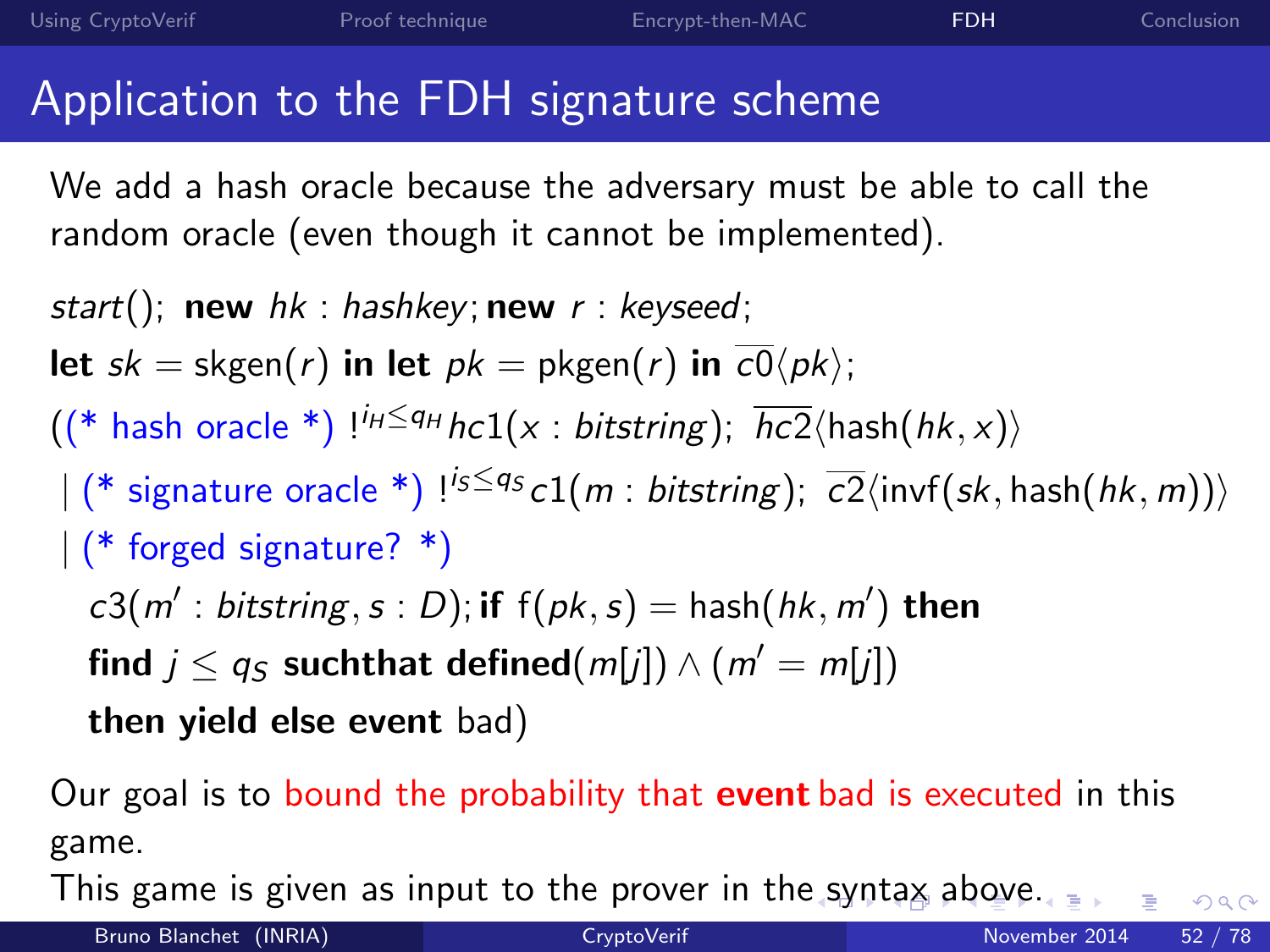### FDH: security of a hash function

A hash function is equivalent to a "random function": a function that

- returns a new random number when it is a called on a new argument,
- and returns the same result when it is called on the same argument.

```
!^{Nh} new k : hashkey; !^NOhash(x : bitstring) := hash(k, x)≈0
!^{Nh} new k: hashkey; !^NOhash(x: bitstring) :=find j \leq N such that defined(x[j], r[j]) & (x = x[j])then r[i]else new r : D: r
```
4 0 8

<span id="page-61-0"></span> $200$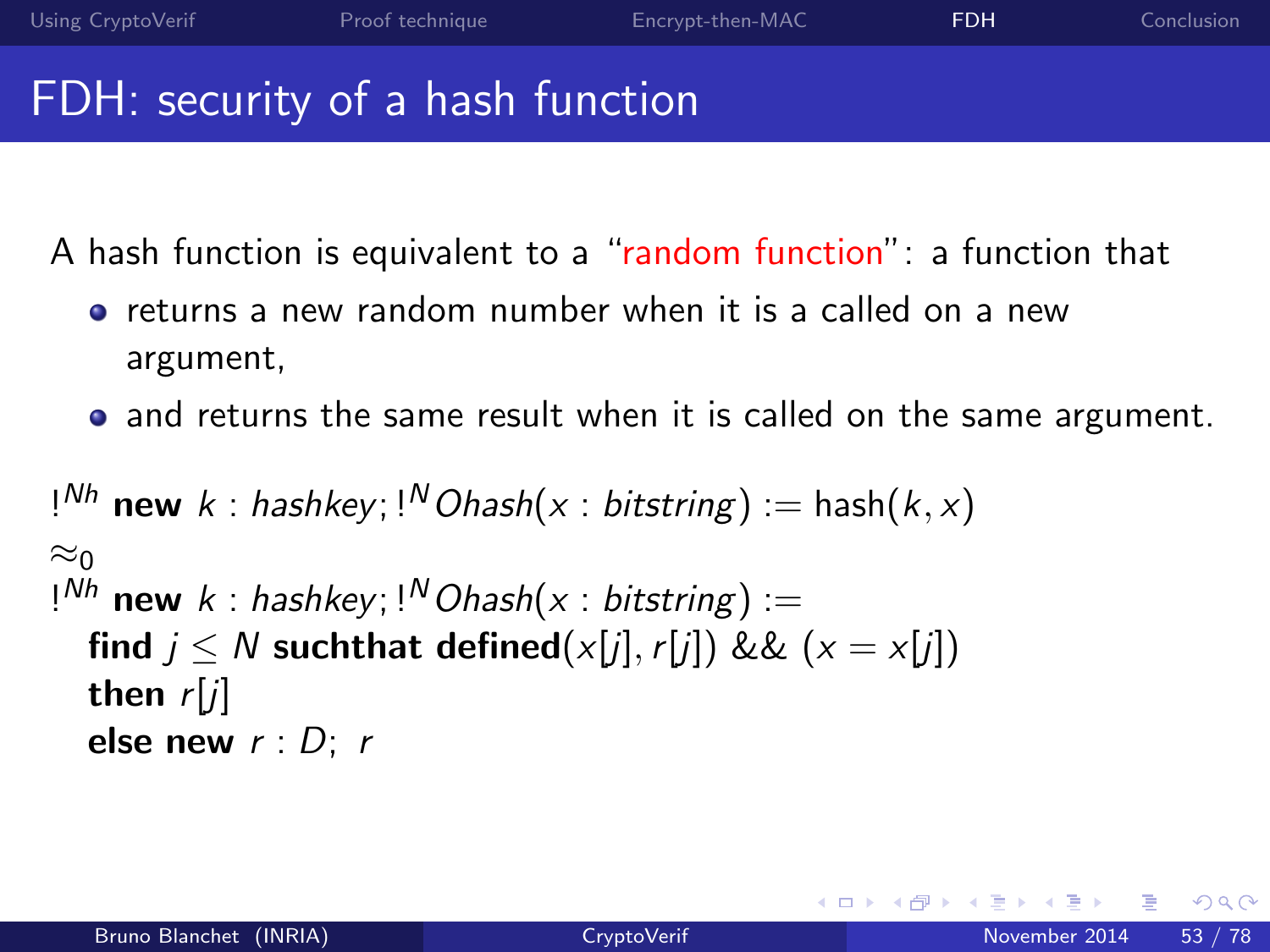## FDH: security of a hash function (optimized)

For a test  $r' = h(x')$ , we can avoid computing  $h(x')$  explicitly:

- if  $x'$  has been passed to the hash function previously, compare  $r'$ with the previous result;
- **o** otherwise, return false.

4 0 8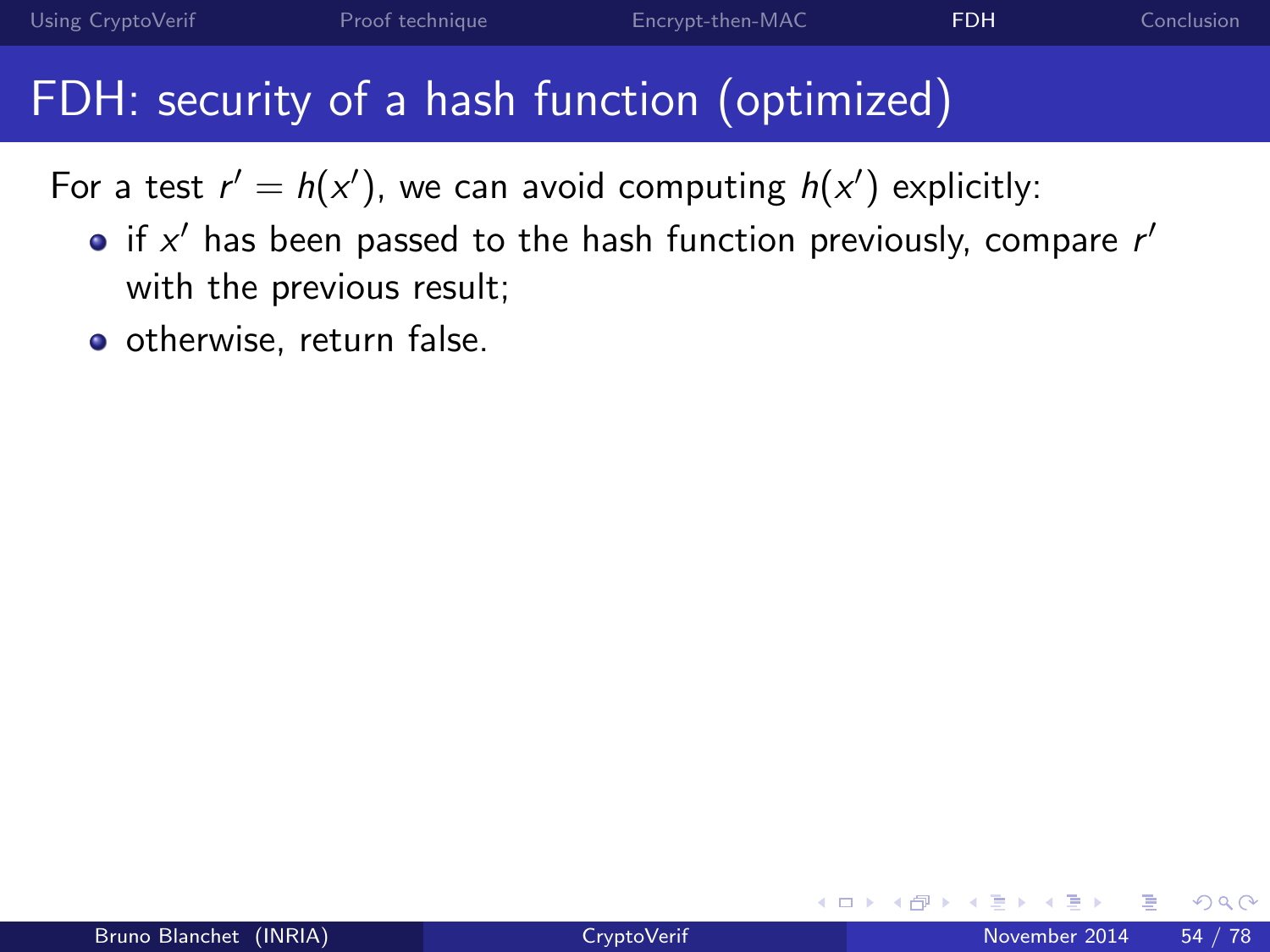## FDH: security of a hash function (optimized)

For a test  $r' = h(x')$ , we can avoid computing  $h(x')$  explicitly:

- if  $x'$  has been passed to the hash function previously, compare  $r'$ with the previous result;
- **o** otherwise, return false.

In the latter case, test indeed false, except when the fresh random number  $h(x')$  collides with r' (probability  $1/|D|$ ).

4 0 8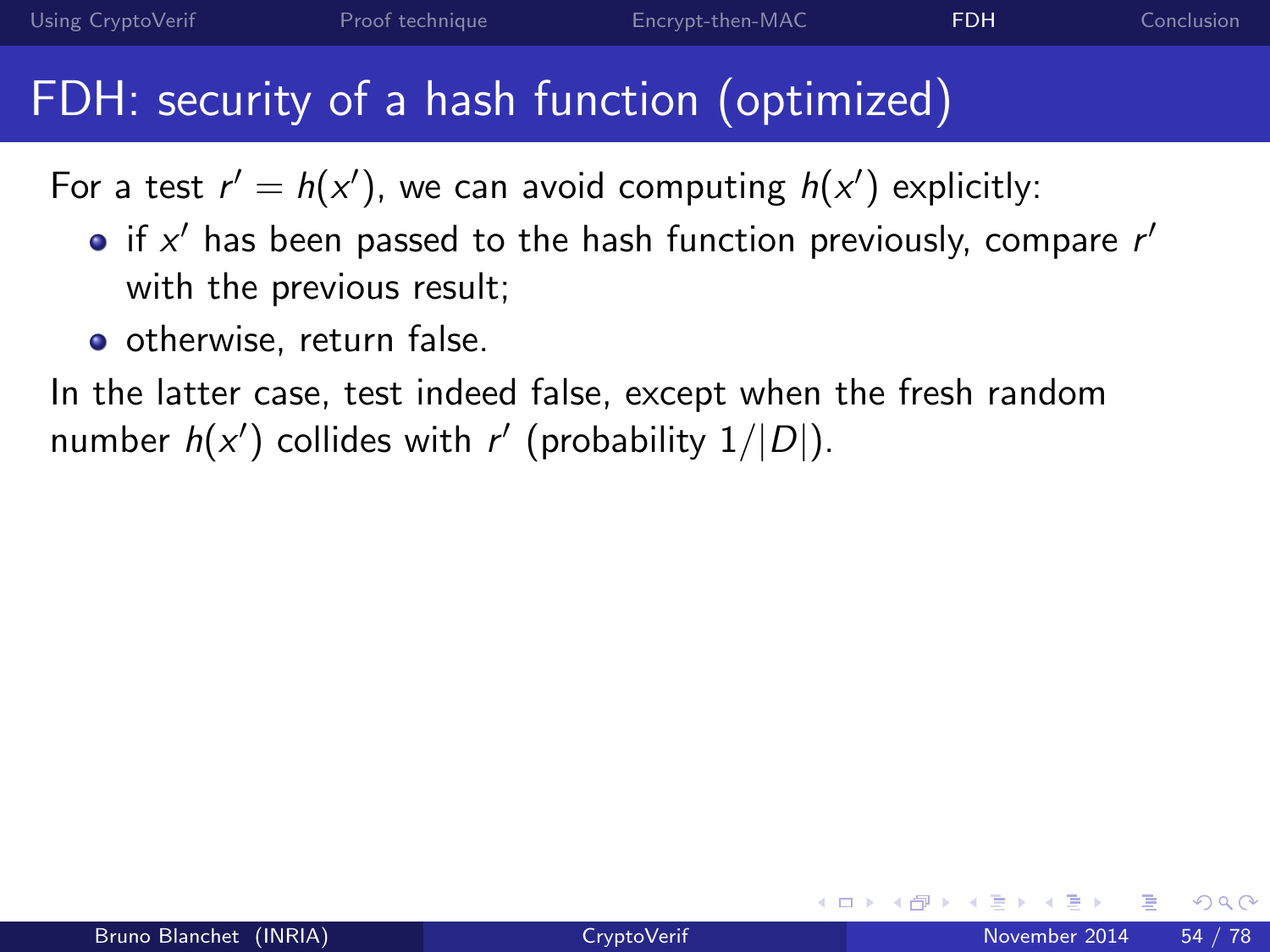## FDH: security of a hash function (optimized)

For a test  $r' = h(x')$ , we can avoid computing  $h(x')$  explicitly:

- if  $x'$  has been passed to the hash function previously, compare  $r'$ with the previous result;
- **o** otherwise, return false.

In the latter case, test indeed false, except when the fresh random number  $h(x')$  collides with r' (probability  $1/|D|$ ).

```
!^{Nh} new k: hashkey;
  (1^N Ohash(x : bitstring) := hash(k, x),!^{Neg} Oeq(x' : bitstring; r' : D) := r' = hash(k, x'))\approx_{\text{\#}Oea /|D|
!^{Nh}(!^{N}Ohash(x : bitstring) := find j \leq N suchthat
       defined(x[j], r[j]) && (x = x[j]) then r[j] else new r : D; r,
    !^{Neq}Oeq(x' : bitstring; r' : D) := find j \leq N suchthat
        defined(x[j], r[j]) && (x' = x[j]) then r' = r[j] else false)
```
4 D F

 $QQ$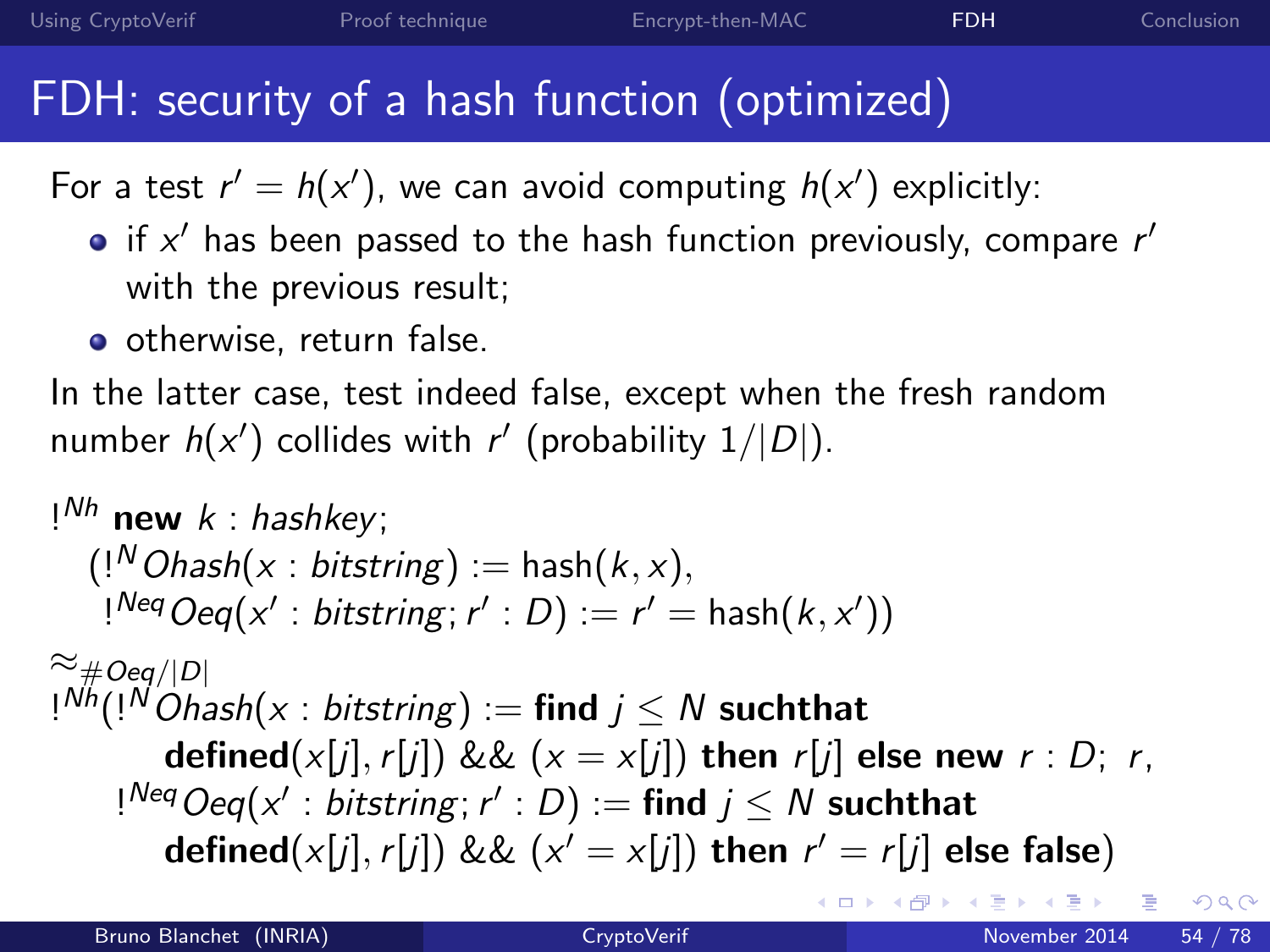#### FDH: one-wayness

The adversary inverts f when, given the public key  $pk = pkgen(r)$  and the image of some x by  $f(pk, \cdot)$ , it manages to find x (without having the trapdoor).

The function f is one-way when the adversary has negligible probability of inverting f.

#### Definition (One-wayness)

$$
\mathsf{Succ}_{\mathcal{P}}^{\mathsf{ow}}(t) = \max_{\mathcal{A}} \mathsf{Pr}\left[r \stackrel{\mathcal{R}}{\leftarrow} \mathsf{keyseed}, \mathsf{pk} \leftarrow \mathsf{pkgen}(r), x \stackrel{\mathcal{R}}{\leftarrow} D,\\y \leftarrow f(\mathsf{pk}, x), x' \leftarrow \mathcal{A}(\mathsf{pk}, y) : x = x'\right]
$$

where  $A$  runs in time at most  $t$ .

4 0 8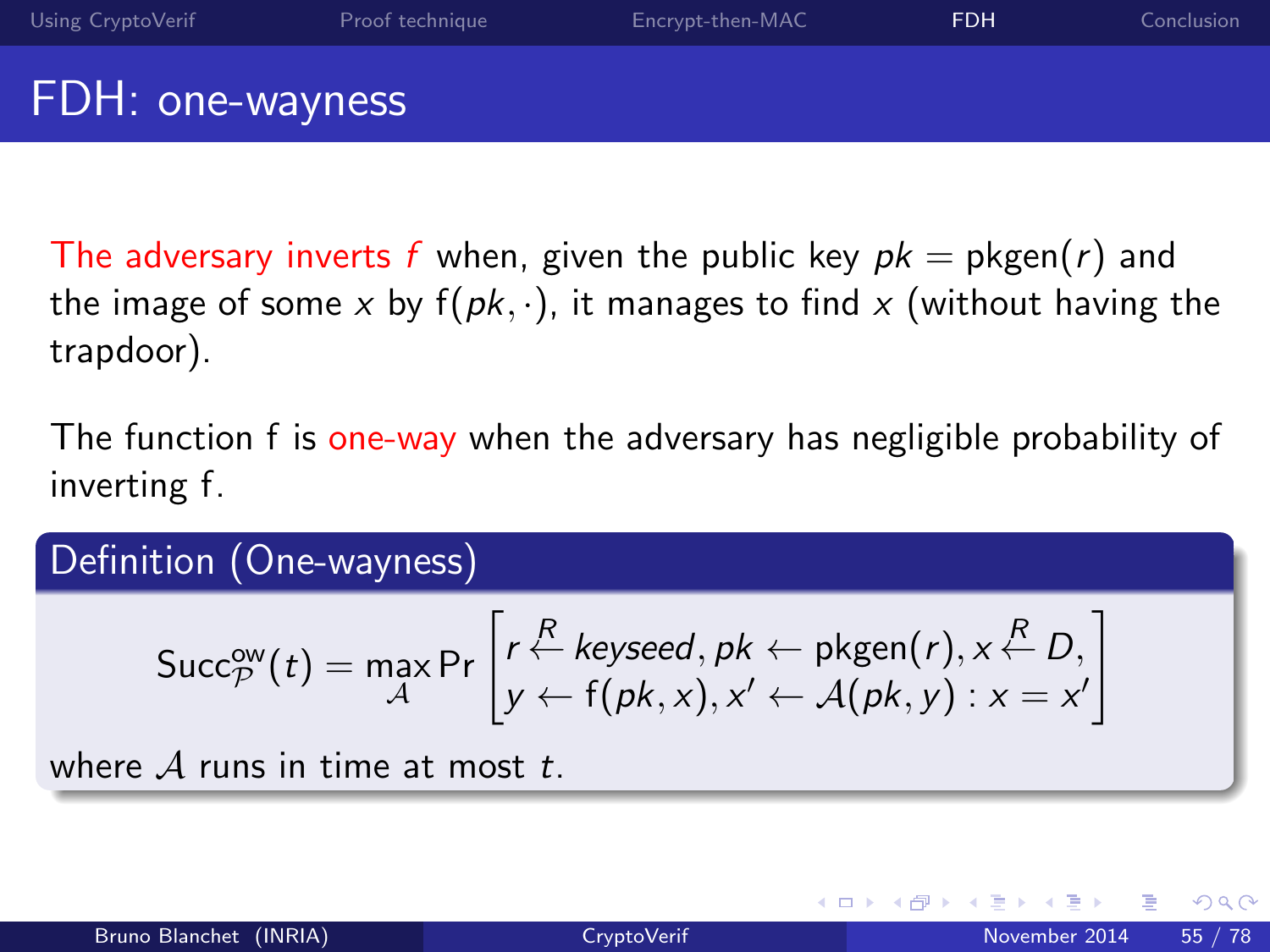## FDH: one-wayness (preliminary version)

$$
!^{Nk} \text{ new } r : \text{keyseed}; \ (
$$
\n
$$
Opk() := p\text{Kgen}(r),
$$
\n
$$
!^{Nf} \text{ new } x : D; \ (
$$
\n
$$
Oy() := f(p\text{Kgen}(r), x),
$$
\n
$$
!^{N2} Oeq(x' : D) := (x' = x)))
$$
\n
$$
\approx
$$
\n
$$
!^{Nk} \text{ new } r : \text{keyseed}; \ (
$$
\n
$$
Opk() := p\text{Kgen}(r),
$$
\n
$$
!^{Nf} \text{ new } x : D; \ (
$$
\n
$$
Oy() := f(p\text{Kgen}(r), x),
$$
\n
$$
!^{N2} Oeq(x' : D) := \text{false})
$$

目

Þ

∍ ×  $\mathcal{A}$ 

**∢ ロ ▶ イ 伊 ▶** 

 $299$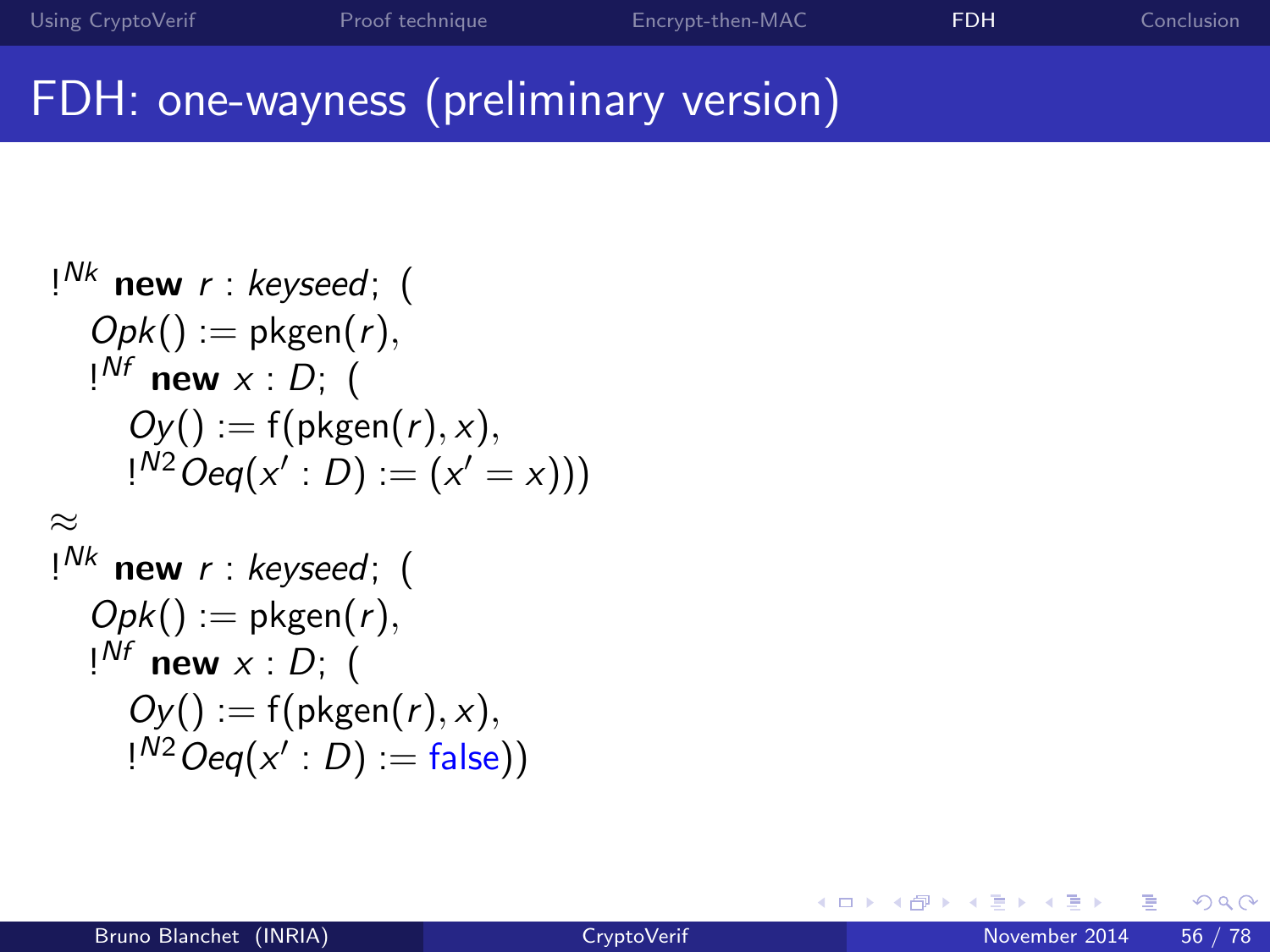#### FDH: one-wayness

```
\n
$$
\begin{aligned}\n&I^{Nk} \text{ new } r : \text{keyseed}; \\
&Opk() := \text{pkgen}(r), \\
&I^{Nf} \text{ new } x : D; \\
&Oy() := f(\text{pkgen}(r), x), \\
&I^{N2} \text{Oeq}(x' : D) := (x' = x), \\
&Ox() := x)) \\
&\approx \\
&I^{Nk} \text{ new } r : \text{keyseed}; \\
&I^{Nf} \text{ new } x : D; \\
&I^{Nf} \text{ new } x : D; \\
&I^{Nf} \text{new } x : D; \\
&I^{N2} \text{Oeq}(x' : D) := \text{if defined}(k) \text{ then } x' = x \text{ else false}, \\
&Ox() := \text{let } k : \text{ bitstring} = \text{mark in } x))\n\end{aligned}
$$
\n
```

重

 $299$ 

イロト イ部 トメ ヨ トメ ヨト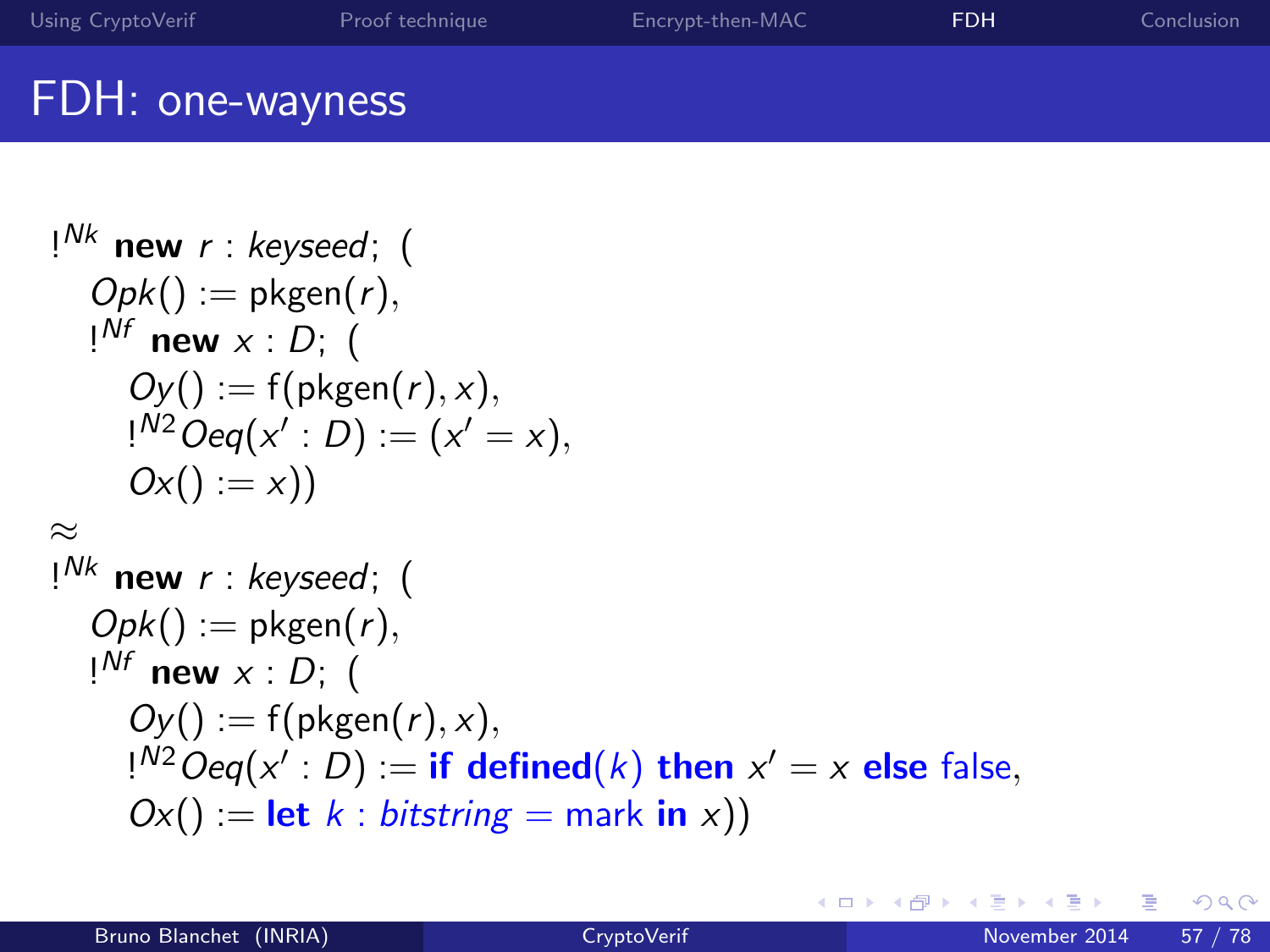### FDH: one-wayness

$$
I^{Nk} \text{ new } r : \text{keyseed}; \quad (
$$
\n
$$
Opk() := \text{pkgen}(r),
$$
\n
$$
I^{Nf} \text{ new } x : D; \quad (
$$
\n
$$
Oy() := f(\text{pkgen}(r), x),
$$
\n
$$
I^{N2} Oeq(x' : D) := (x' = x),
$$
\n
$$
Ox() := x))
$$
\n
$$
\approx Nk \times Nf \times \text{Succ}_{p}^{cy}(\text{time} + (Nk - 1) \times \text{time}(\text{pkgen}) + (\#Oy - 1) \times \text{time}(f))
$$
\n
$$
I^{Nk} \text{ new } r : \text{keyseed}; \quad (
$$
\n
$$
Opk() := \text{pkgen}'(r),
$$
\n
$$
I^{Nf} \text{new } x : D; \quad (
$$
\n
$$
Oy() := f'(\text{pkgen}'(r), x),
$$
\n
$$
I^{N2} Oeq(x' : D) := \text{if defined}(k) \text{ then } x' = x \text{ else false},
$$
\n
$$
Ox() := \text{let } k : \text{bitstring} = \text{mark in } x))
$$

重

 $299$ 

イロト イ部 トメ ヨ トメ ヨト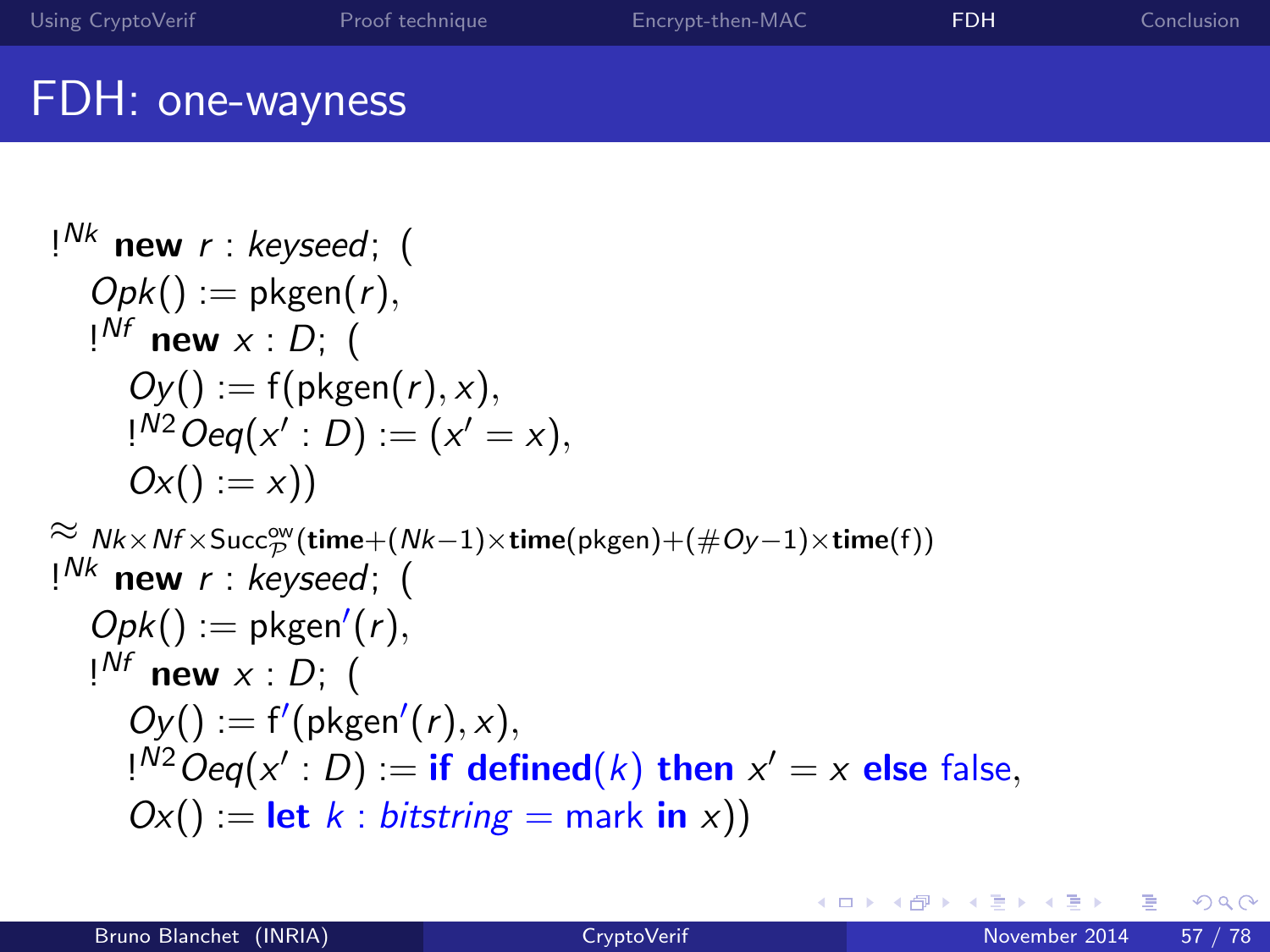∢ □ ▶ ⊣ n □ ▶

FDH: other properties of one-way trapdoor permutations (1)

invf is the inverse of f:

$$
\forall r : \textit{keyseed}, x : D; \text{invf}(\textit{skgen}(r), f(\textit{pkgen}(r), x)) = x
$$

f is injective:

$$
\forall k : key, x : D, x' : D; (f(k, x) = f(k, x')) = (x = x')
$$

 $QQ$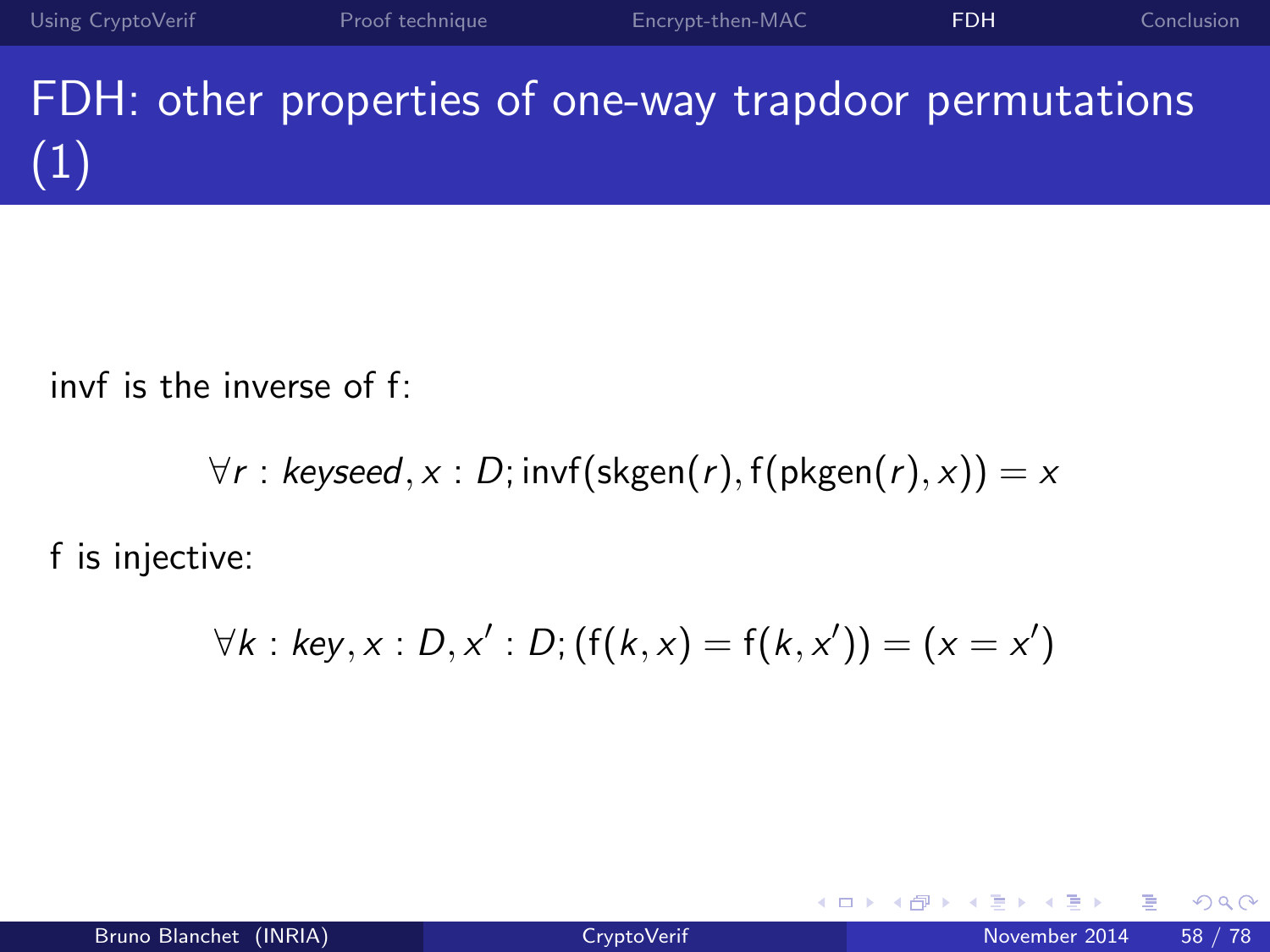FDH: other properties of one-way trapdoor permutations (2)

We can replace a uniformly distributed random number y with  $f(\text{pkgen}(r), x)$  where x is a uniformly distributed random number:

$$
!^{Nf} \text{ new } y : D; \text{Oim}() := y
$$
  
\n
$$
\approx_0
$$
  
\n
$$
!^{Nf} \text{ new } x : D; \text{Oim}() := f(\text{pkgen}(r), x)
$$

4 0 8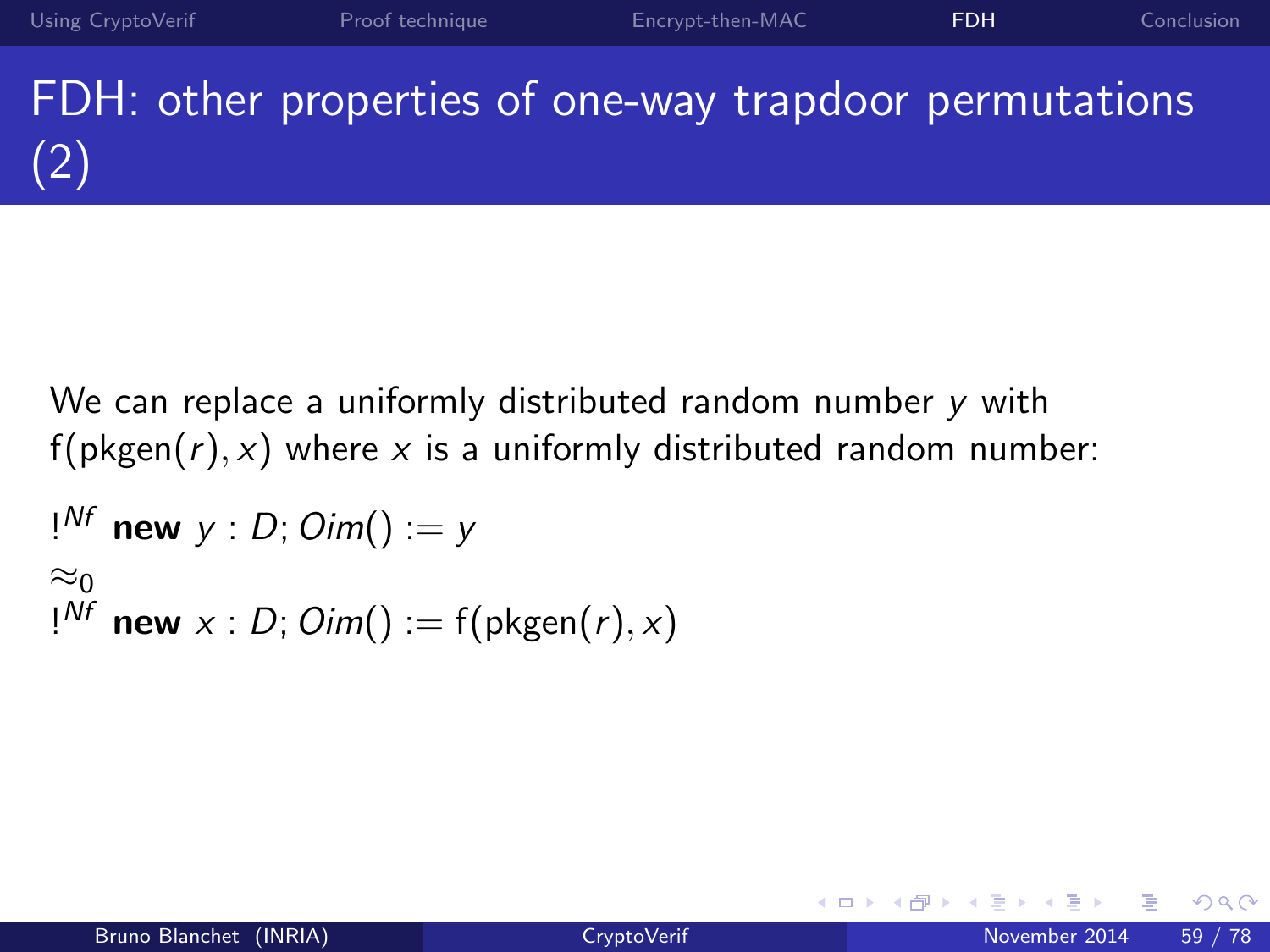We can replace a uniformly distributed random number y with  $f(\text{pkgen}(r), x)$  where x is a uniformly distributed random number:

$$
!^{NF}
$$
 new  $y : D; Oim() := y$   
\n $\approx_0$   
\n $!^{NF}$  new  $x : D; Oim() := f(pkgen(r), x)$ 

 $\Rightarrow$  Can be applied too often!

(2)

4 0 8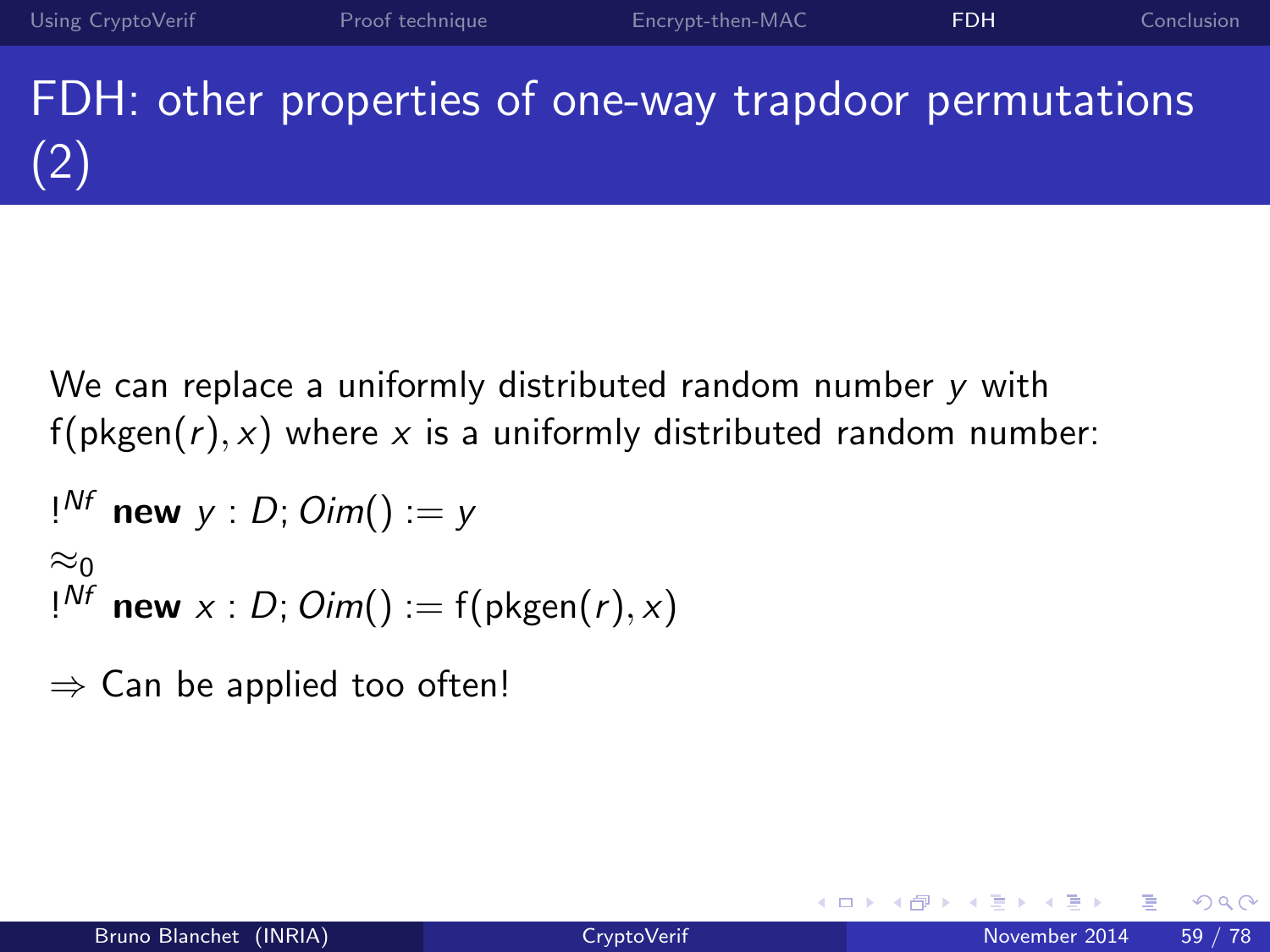# FDH: other properties of one-way trapdoor permutations (2)

We can replace a uniformly distributed random number y with  $f(\text{pkgen}(r), x)$  where x is a uniformly distributed random number:

$$
I^{Nk} \text{ new } r : \text{keyseed};
$$
\n
$$
Opk() := \text{pkgen}(r),
$$
\n
$$
I^{Nf} \text{ new } y : D; (Oant) := \text{invf}(\text{skgen}(r), y), Oim() := y))
$$
\n
$$
\approx_{0}
$$
\n
$$
I^{Nk} \text{ new } r : \text{keyseed};
$$
\n
$$
Opk() := \text{pkgen}(r),
$$
\n
$$
I^{Nf} \text{ new } x : D; (Oant) := x, Oim() := f(\text{pkgen}(r), x))
$$

4 0 8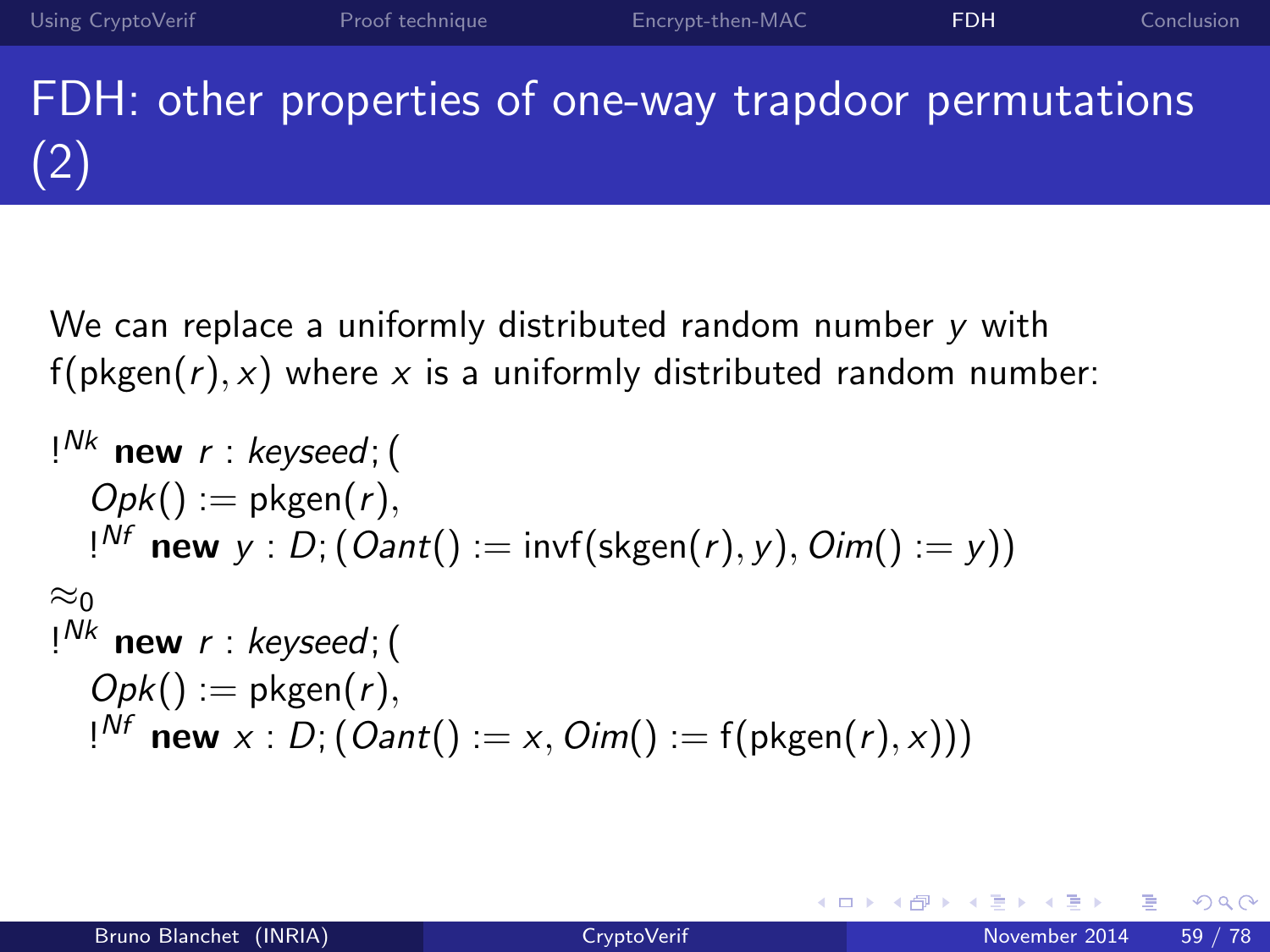- CryptoVerif input file: examples/fdh
- **·** library of primitives
- run CryptoVerif
- **o** output

4 0 8

→ 何 ▶

÷.

э

 $299$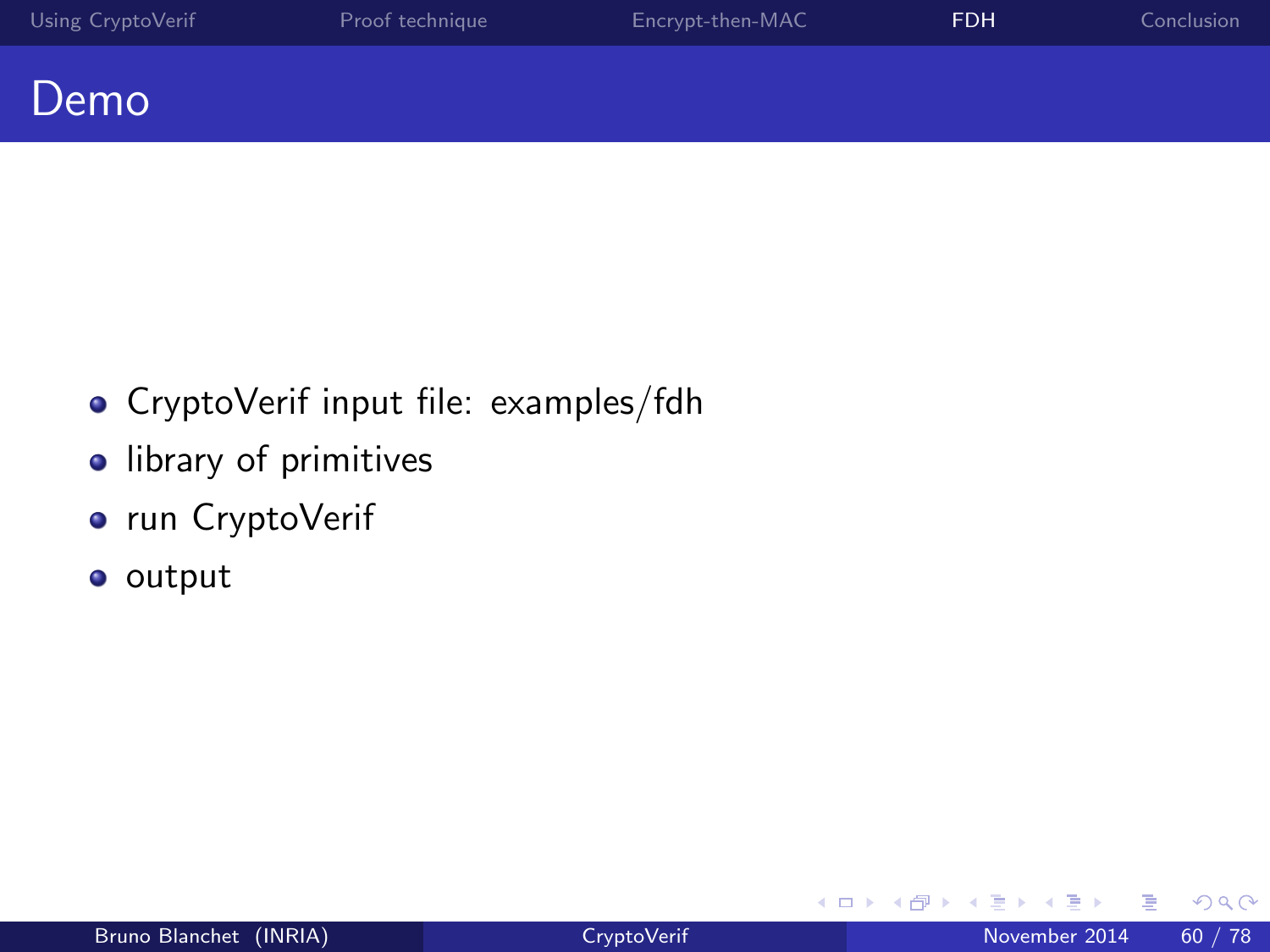# FDH: initial game

```
start(); new hk : hashkey; new r : keyseed;
let sk : key = \text{skgen}(r) in
let pk : key = pkgen(r) in \overline{c0} \langle pk \rangle;
( (* hash oracle *)
   \frac{1}{H}\sum q_H h c 1[i_H](x : \text{bitstring}); \overline{hc2[i_H]} \langle \text{hash}(hk, x) \rangle| (* signature oracle *)
   \mathbb{E}^{1/5 \leq q_S}c1[i_S](m : bitstring); \overline{c2[i_S]}\langleinvf(sk, \text{hash}(hk, m))\rangle| (* forged signature? *)
   c3(m' : bitstring, s : D);if f(pk, s) = hash(hk, m') then
   find j < q_S suchthat defined(m[j]) && (m' = m[j]) then
      yield
   else
      event bad
)
```
4 D F

 $200$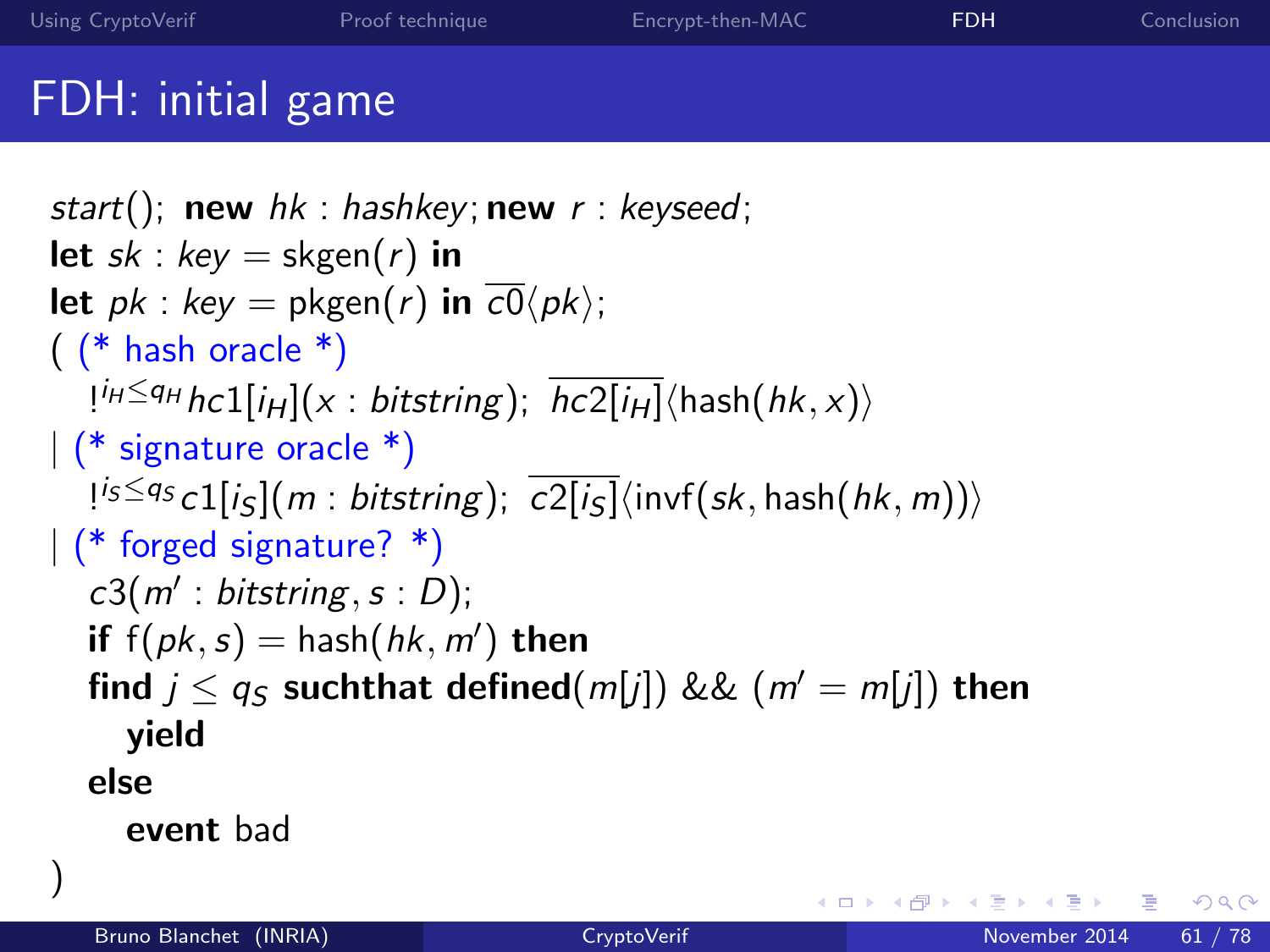#### FDH step 1: apply the security of the hash function

Replace each occurrence of hash $(M)$  with a lookup in the arguments of previous calls to hash.

- $\bullet$  If M is found, return the same result as the previous result.
- Otherwise, pick a new random number and return it.

For instance,  $hc2[i_H]\langle$ hash $(hk, x)\rangle$  is replaced with find  $Q_i 1 \leq q_S$  suchthat defined(m[ $Q_i 1$ ], r\_32[ $Q_i 1$ ]) &&  $(x = m[Q_1])$  then  $\overline{hc2[i_H]}$  $\langle r_32|Q_1]\rangle$ orfind  $Q_i^2 < q_H$  such that defined  $(x[Q_i^2], r_3^2[Q_i^2])$ &&  $(x = x[@i2])$  then  $\overline{hc2[i_H]}$  $\langle r_34[@i2]\rangle$ else

new  $r_34 : D$ ;  $hc2[i_H]\langle r_34\rangle$ 

The test  $f(pk, s) = hash(hk, m')$  uses Oeq. Probability difference  $1/|D|$ .

(□ ) ( n ) (

 $QQ$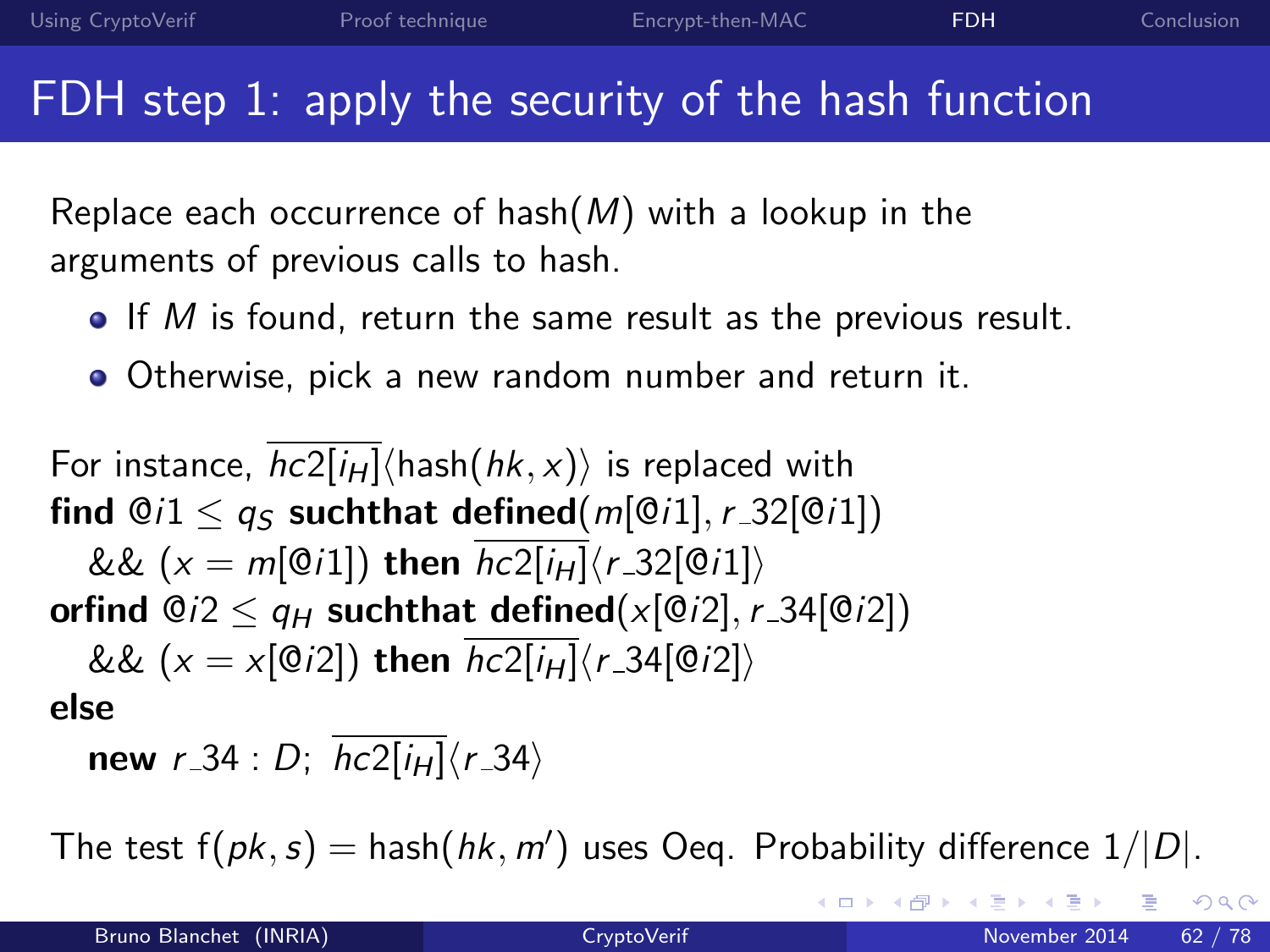## FDH step 2: simplify

(\* forged signature? \*)  $c3(m' : bitstring, s : D);$ find  $\mathbb{Q}$ *i*5  $\leq$  q<sub>S</sub> suchthat defined(m[ $\mathbb{Q}$ *i*5], r\_32[ $\mathbb{Q}$ *i*5]) && (m' = m[ $\mathbb{Q}$ *i*5]) then if  $(f(\,pk, s) = r_32[@i5])$  then find  $j \leq q_S$  suchthat defined $(m[i]) \& \& (m' = m[i])$  then yield else event bad orfind  $\mathcal{Q}$  i $6 < q_H$  such that defined  $(x[\mathcal{Q}$  i $6], r_0[34]$   $\mathcal{Q}$  i $6]$   $\mathcal{Q}$   $(m' = x[\mathcal{Q}$  i $6]$  then **if**  $(f(\,pk, s) = r_34[@i6])$  then find  $j \le q_S$  suchthat defined $(m[j])$  &&  $(m' = m[j])$  then yield else event bad else if false then find  $j \leq q_S$  suchthat defined(m[j]) && (m' = m[j]) then yield else event bad

The red test always succeeds, so the blue part becomes yield. The magenta part becomes yield.

 $\Omega$ 

イロト イ押ト イヨト イヨト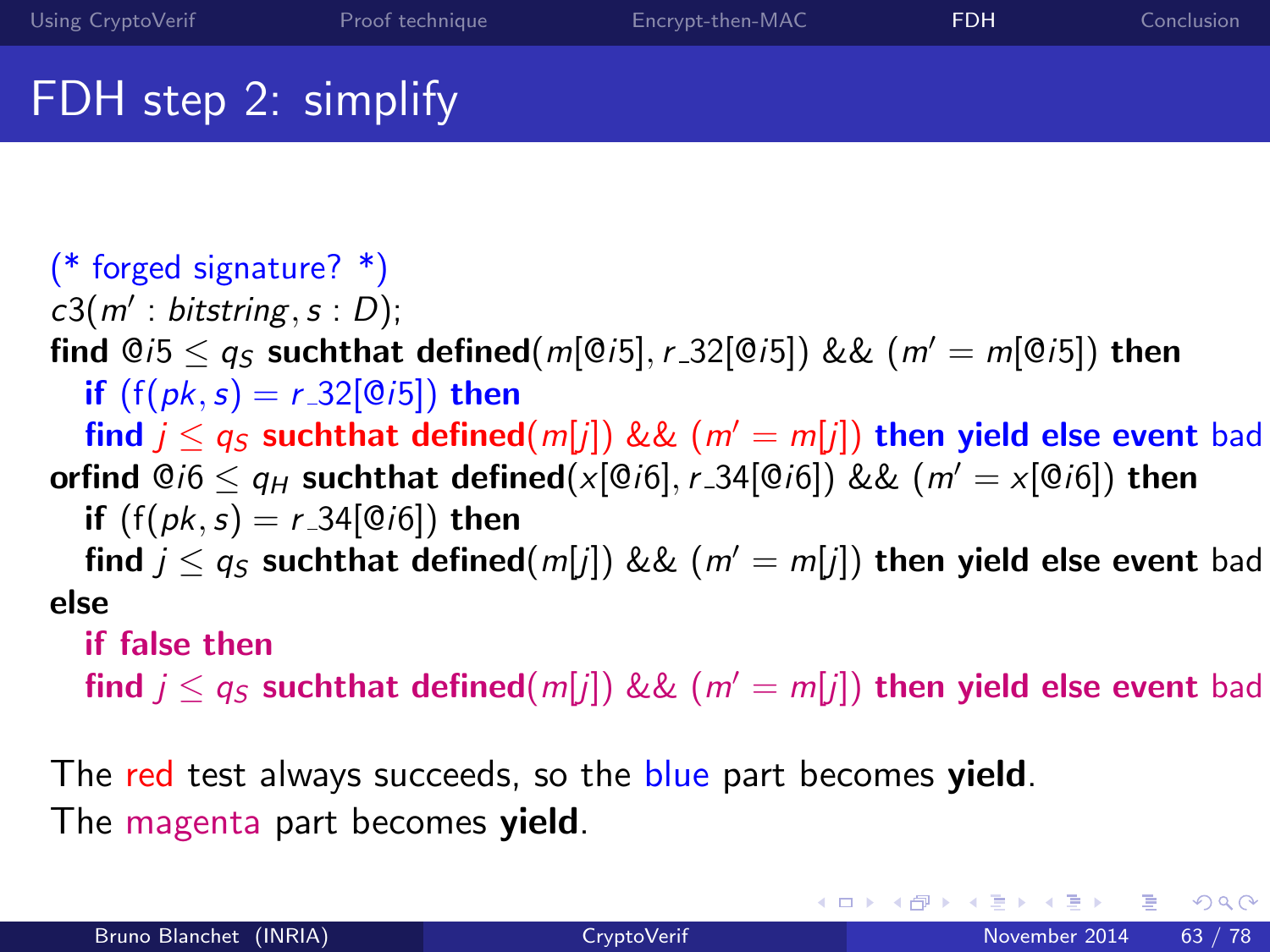### FDH step 3: substitute sk with its value

The variable sk is replaced with skgen( $r$ ), and the assignment let sk :  $key = \text{skgen}(r)$  is removed.

This transformation is advised in order to able to apply the permutation property.

4 0 8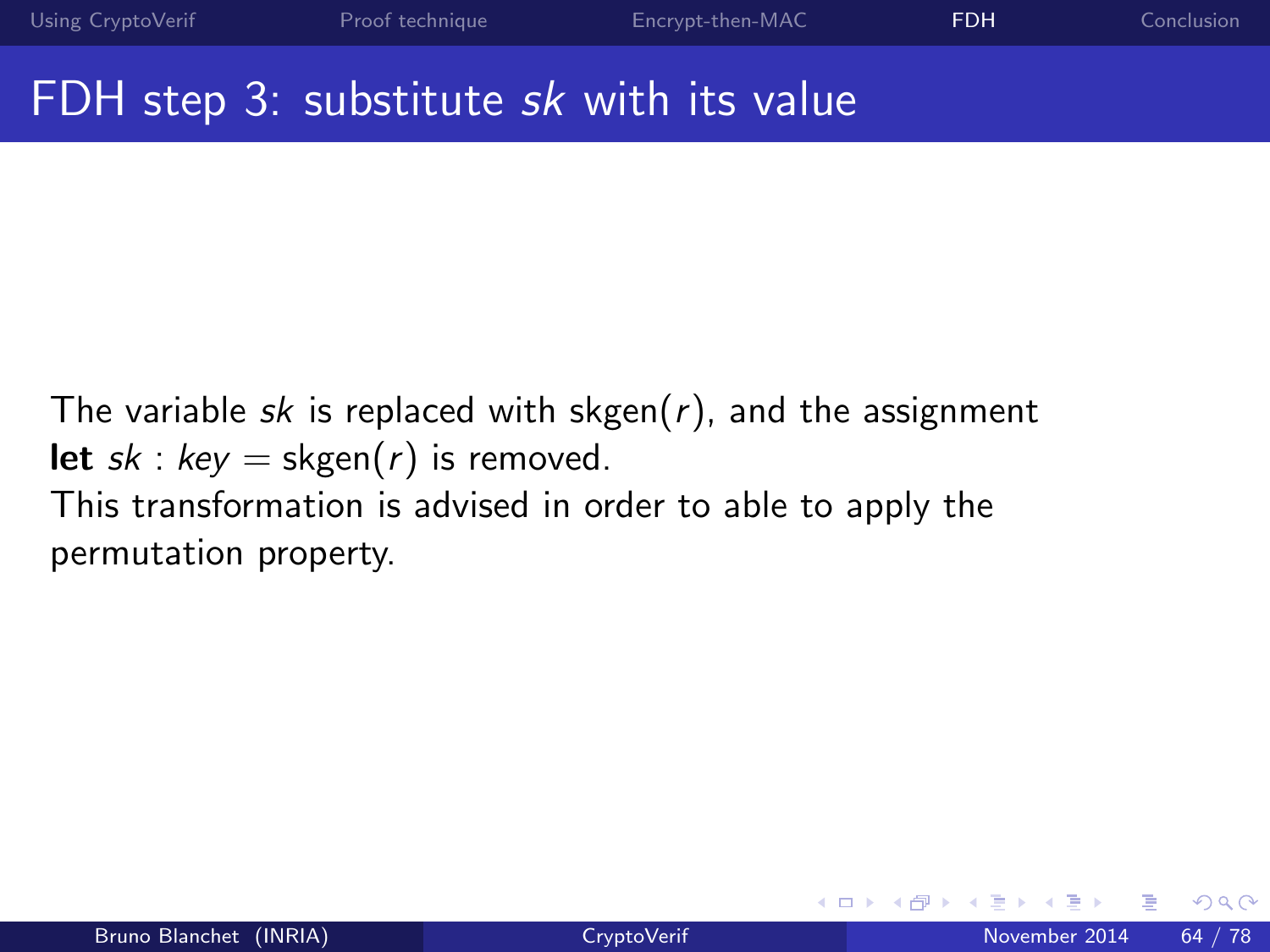## FDH step 4: permutation

```
(* signature oracle *)
i<sub>s</sub> \leq q<sub>s</sub>c1[i<sub>S</sub>](m : bitstring);
find Q_i3 < q_S suchthat defined(m[Q_i3], r_32[Q_i3]) && (m = m[Q_i3]) then
  c2[i<sub>S</sub>](invf(skgen(r), r_32[@i3]))
orfind Q_iA \leq q_H suchthat defined(x[Qi4], r_34[Qi4]) && (m = x[Q_iA]) then
  c2[i<sub>S</sub>](invf(skgen(r), r_34[@i4]))
else
  new r = 32 : D\overline{c2[i_S]}(invf(skgen(r), r_32))
new r_i: D becomes new y_i: D
invf(skgen(r), r_i) becomes y_i,
```
 $r_i$  becomes  $f(\text{pkgen}(r), y_i)$ 

4 0 8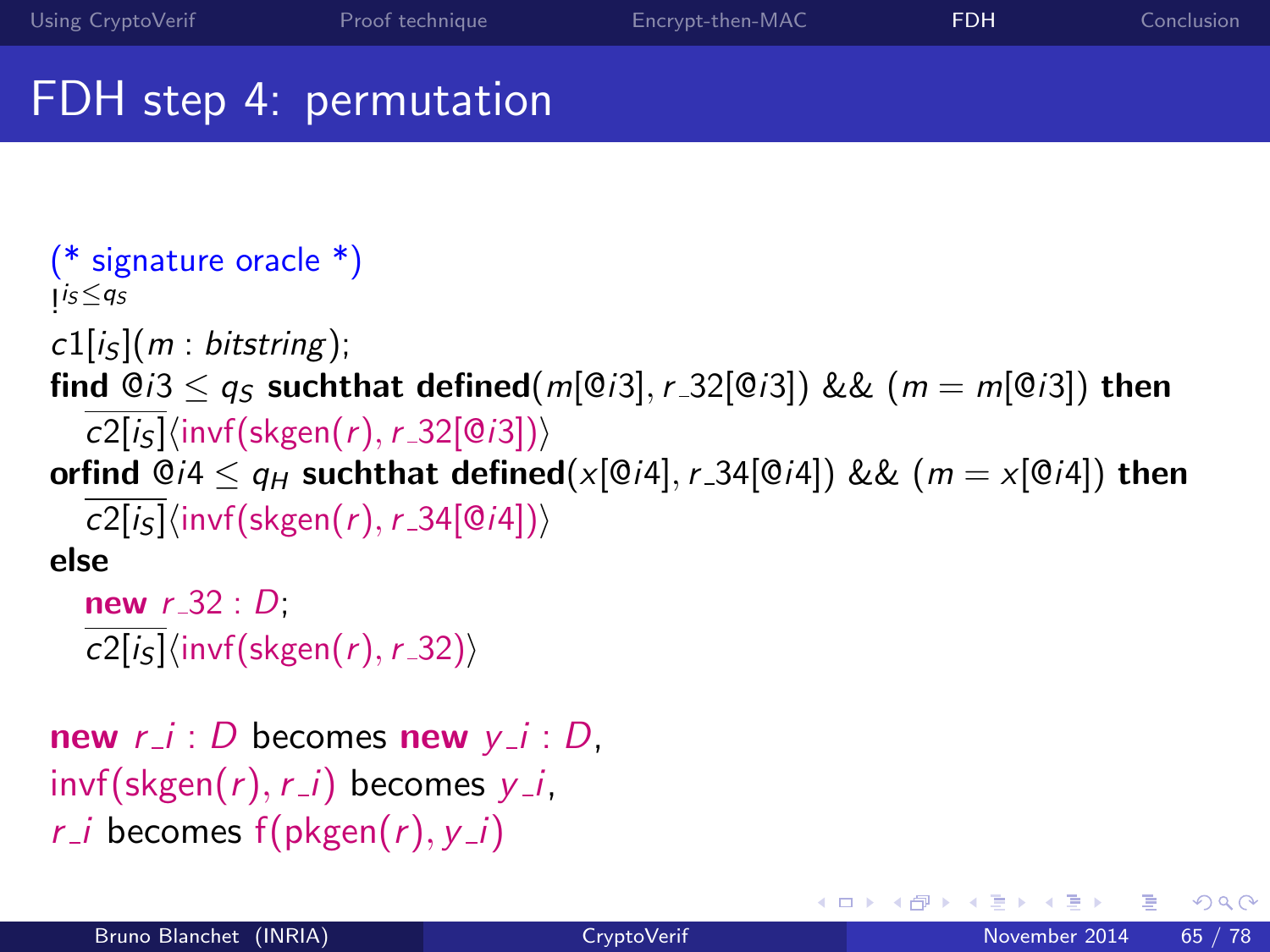# FDH step 5: simplify

#### (\* forged signature? \*)

- $c3(m' : bitstring, s : D);$
- find  $Q_i$ 5 <  $q_s$  suchthat defined(m[ $Q_i$ i5], r\_32[ $Q_i$ i5]) && (m' = m[ $Q_i$ i5]) then yield
- orfind  $\mathcal{Q}$  i6  $\leq q_H$  suchthat defined(x[ $\mathcal{Q}$  i6], r\_34[ $\mathcal{Q}$  i6]) &  $\&$  (m' = x[ $\mathcal{Q}$  i6]) then if  $(f(\mathit{pk}, s) = f(\mathit{pkgen}(r), y_34[@i6]))$  then find  $j < q_s$  suchthat defined(m[j]) && (m' = m[j]) then yield else event bad

 $f(pk, s) = f(pkgen(r), y_i)$  becomes  $s = y_i$ , knowing  $pk = pkgen(r)$  and the injectivity of f:  $\forall k : key, x : D, x' : D; (f(k, x) = f(k, x')) = (x = x')$ 

÷

 $QQ$ 

イロト イ母 トイヨ トイヨ トー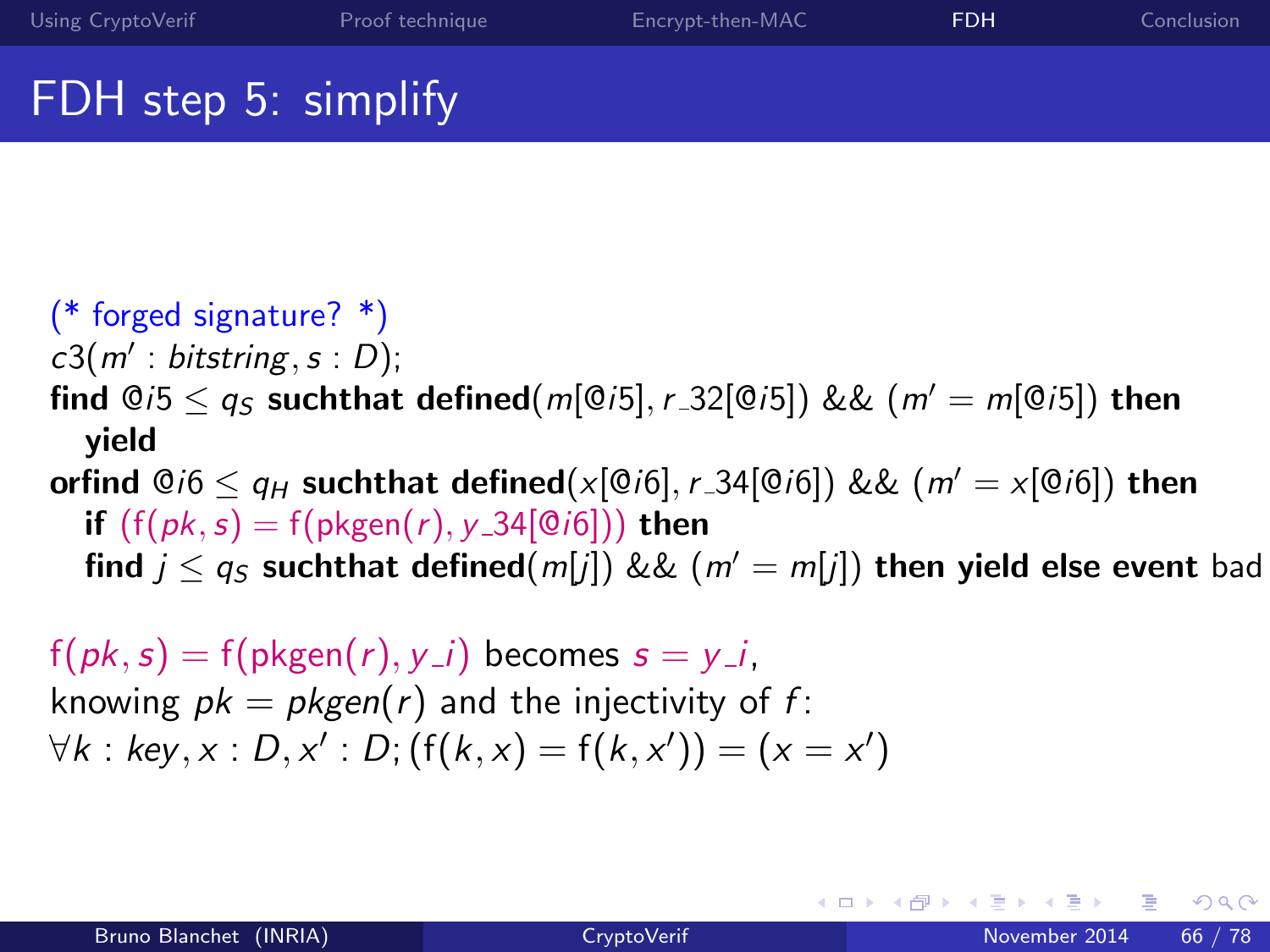#### FDH step 6: one-wayness

- (\* forged signature? \*)
- $c3(m' : bitstring, s : D);$
- find  $\mathcal{Q}/5 < q_S$  such that defined(m[ $\mathcal{Q}/5$ ], r\_32[ $\mathcal{Q}/5$ ]) && (m' = m[ $\mathcal{Q}/5$ ]) then yield
- orfind  $\mathbb{Q}$  i $6 \leq q_H$  suchthat defined(x[ $\mathbb{Q}$ i $6$ ], r\_34[ $\mathbb{Q}$ i $6$ ]) && (m' = x[ $\mathbb{Q}$ i $6$ ]) then if  $s = y_34[@i6]$  then

find  $j \leq q_S$  suchthat defined $(m[j])$  &&  $(m' = m[j])$  then yield else event bad

 $s = y_i$  becomes find  $\mathbb{Q}j_i \leq q_H$  suchthat defined(k\_i[ $\mathbb{Q}j_i$ ]) then  $s = y_i$  else false,

In hash oracle,  $f(pkgen(r), y_i)$  becomes  $f'(pkgen'(r), y_i)$ , In signature oracle, y *i* becomes let  $k$  *i* : bitstring  $=$  mark in y *i*. Difference of probability:  $(q_H + q_S)$ Succ<sup>ow</sup>(time +  $(q_H - 1)$ time(f)).

÷

 $QQ$ 

イロト イ押ト イヨト イヨト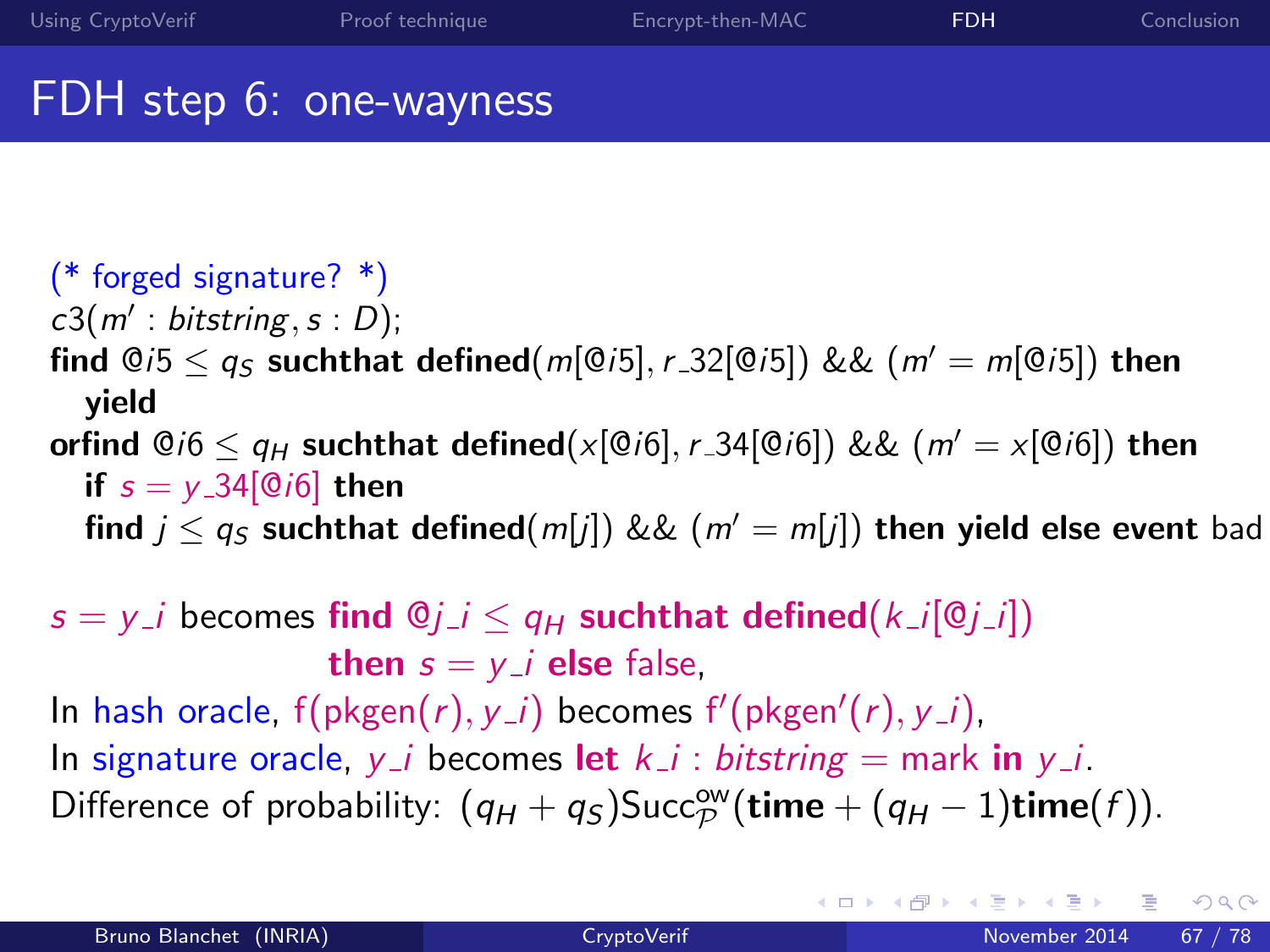## FDH step 7: simplify

#### (\* forged signature? \*)  $c3(m' : bitstring, s : D);$ find  $\mathcal{Q}$ *i*5  $\leq$  *q<sub>S</sub>* suchthat defined(*m*[ $\mathcal{Q}$ *i*5], *r*\_32[ $\mathcal{Q}$ *i*5]) && (*m'* = *m*[ $\mathcal{Q}$ *i*5]) then yield orfind  $\mathcal{Q}$  i6  $\lt q_H$  suchthat defined(x[ $\mathcal{Q}$ i6], r\_34[ $\mathcal{Q}$ i6]) && (m' = x[ $\mathcal{Q}$ i6]) then find  $Q_1 = 34 \le q_S$  suchthat defined(k=34[ $Q_1 = 34$ ]) && ( $Q_1 = 4$ [ $Q_1 = 34$ ] =  $Q_1 = 6$ ) then if  $s = v_34[@i6]$  then find  $j \leq q_S$  suchthat defined(m[j]) && (m' = m[j]) then yield else event bad

The test in red always succeeds, so event bad disappears, which proves the desired property.

K □ ▶ K @ ▶ K ミ ▶ K ミ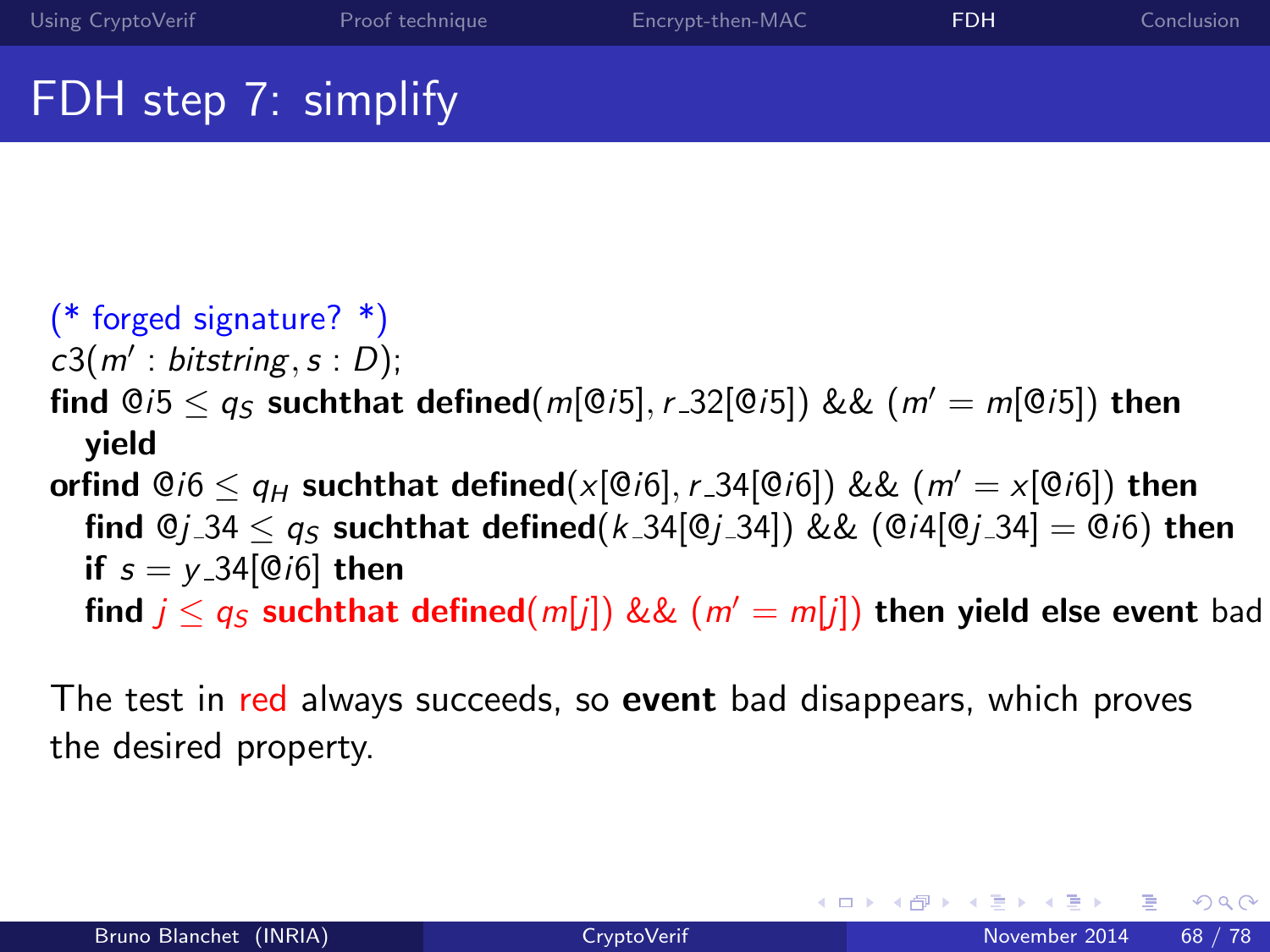# FDH step 7: simplify (2)

```
(* forged signature? *)
c3(m' : bitstring, s : D);. . .
orfind \mathcal{Q} i6 \lt q_H suchthat defined(x[\mathcal{Q}i6], r_34[\mathcal{Q}i6]) && (m' = x[\mathcal{Q}i6]) then
  find Q_1 = 34 < q_S suchthat defined(k 34[Q_1 = 34]) && (Q_1 = 4[Q_1 = 34] = Q_1 = 6) then
  if s = v_34[@i6] then
  find j \leq q_S suchthat defined(m[j]) && (m' = m[j]) then yield else event bad
Definition of k 34:
i_s \leq q_sc1[i<sub>S</sub>](m : bitstring);
. . .
orfind \mathbb{Q}/4 \leq q_H suchthat defined(x[\mathbb{Q}/4], y_34[\mathbb{Q}/4]) && (m = x[\mathbb{Q}/4]) then
  let k = 34 : bitstring = mark in ...
When k\_34[@j\_34] is defined, m[@j\_34] is defined and
m[@j_34] = x[@i4[@j_34]] = x[@i6] = m'so the red test succeeds with j = 0j-34.
                                                            イロト イ母 トイヨ トイヨト
                                                                                         QQ
```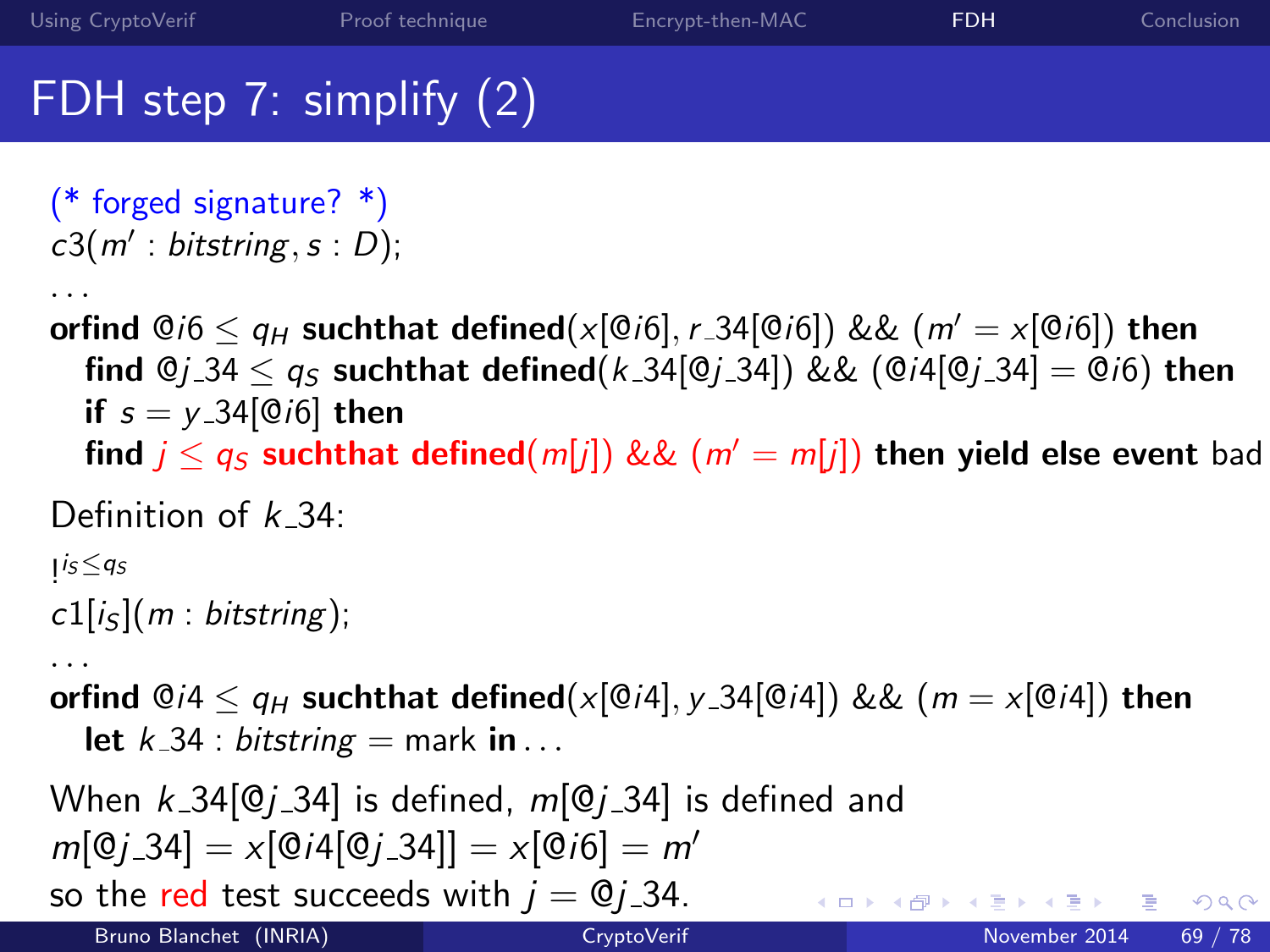# FDH: final result

Adding the probabilities, we obtain:

#### Result

The probability that an adversary that runs in time at most  $t$  and makes  $q<sub>S</sub>$  signature queries and  $q<sub>H</sub>$  hash queries forges a FDH signature is at most

$$
1/|D| + (q_S + q_H)
$$
 Succ<sub>P</sub><sup>ow</sup> $(t + (q_H - 1)$ time $(f)$ )

4 0 8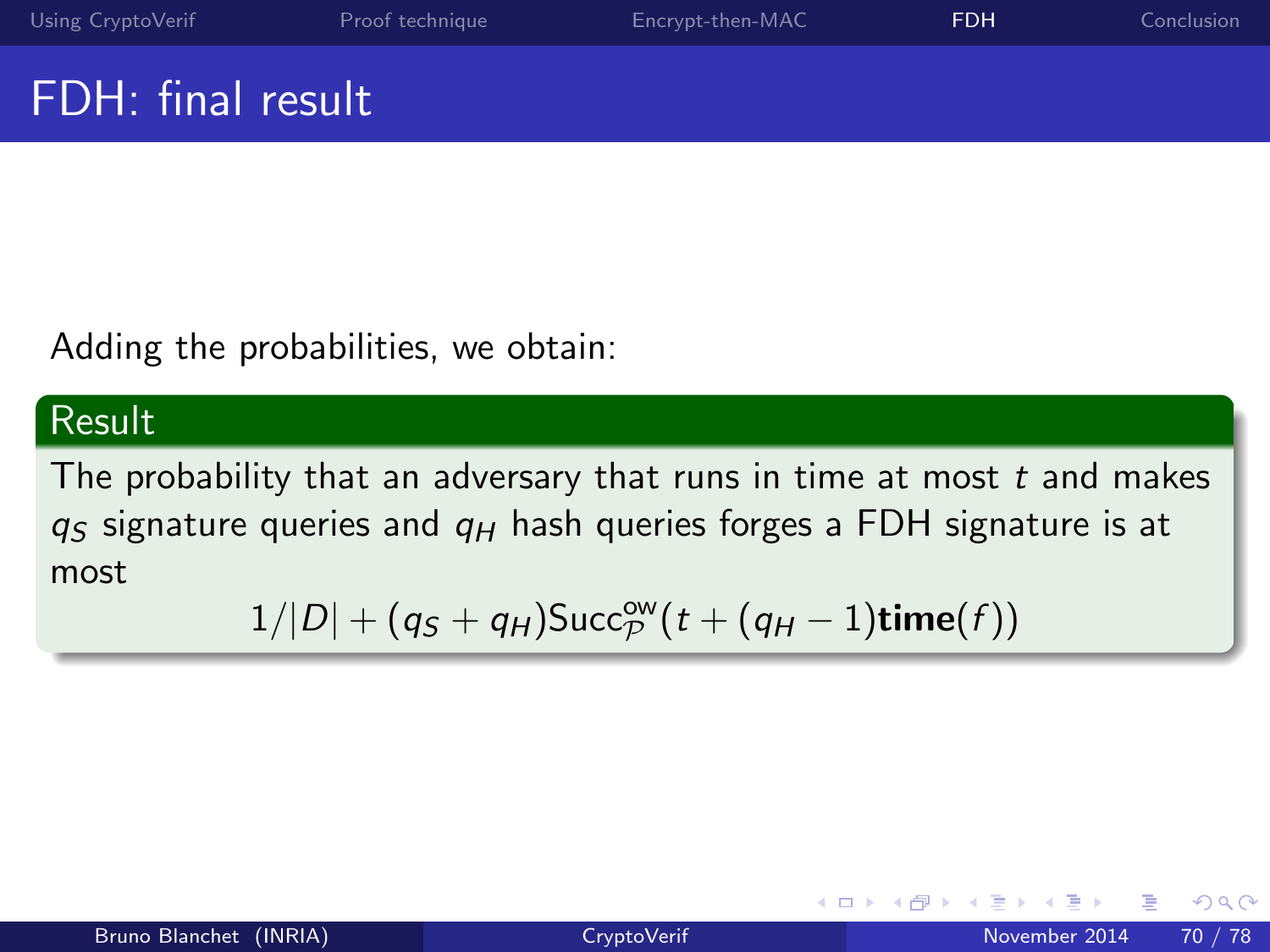Tested on the following protocols (original and corrected versions):

- Otway-Rees (shared-key)
- Yahalom (shared-key)
- Denning-Sacco (public-key)
- Woo-Lam shared-key and public-key
- Needham-Schroeder shared-key and public-key

Shared-key encryption is implemented as encrypt-then-MAC, using a IND-CPA encryption scheme.

(For Otway-Rees, we also considered a SPRP encryption scheme, a IND-CPA  $+$  INT-CTXT encryption scheme, a IND-CCA2  $+$  IND-PTXT encryption scheme.) Public-key encryption is assumed to be IND-CCA2.

We prove secrecy of session keys and correspondence properties.

<span id="page-84-0"></span>∢ □ ▶ ∢ <sub>□</sub> ▶ ∢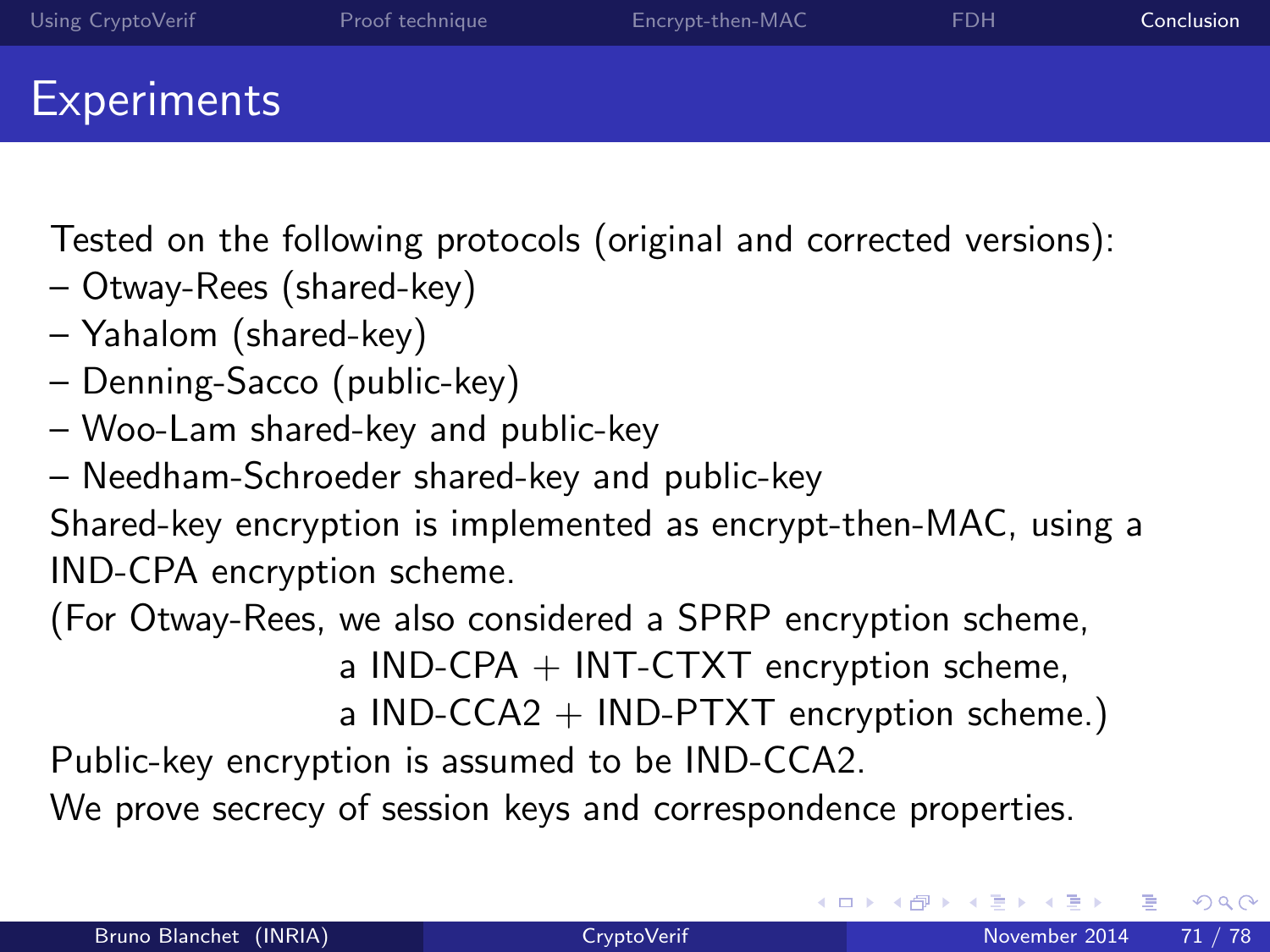In most cases, the prover succeeds in proving the desired properties when they hold, and obviously it always fails to prove them when they do not hold.

Only cases in which the prover fails although the property holds:

- Needham-Schroeder public-key when the exchanged key is the nonce  $N_{\Delta}$ .
- Needham-Schroeder shared-key: fails to prove that  $N_B[i] \neq N_B[i'] - 1$  with overwhelming probability, where  $N_B$  is a nonce

4 0 8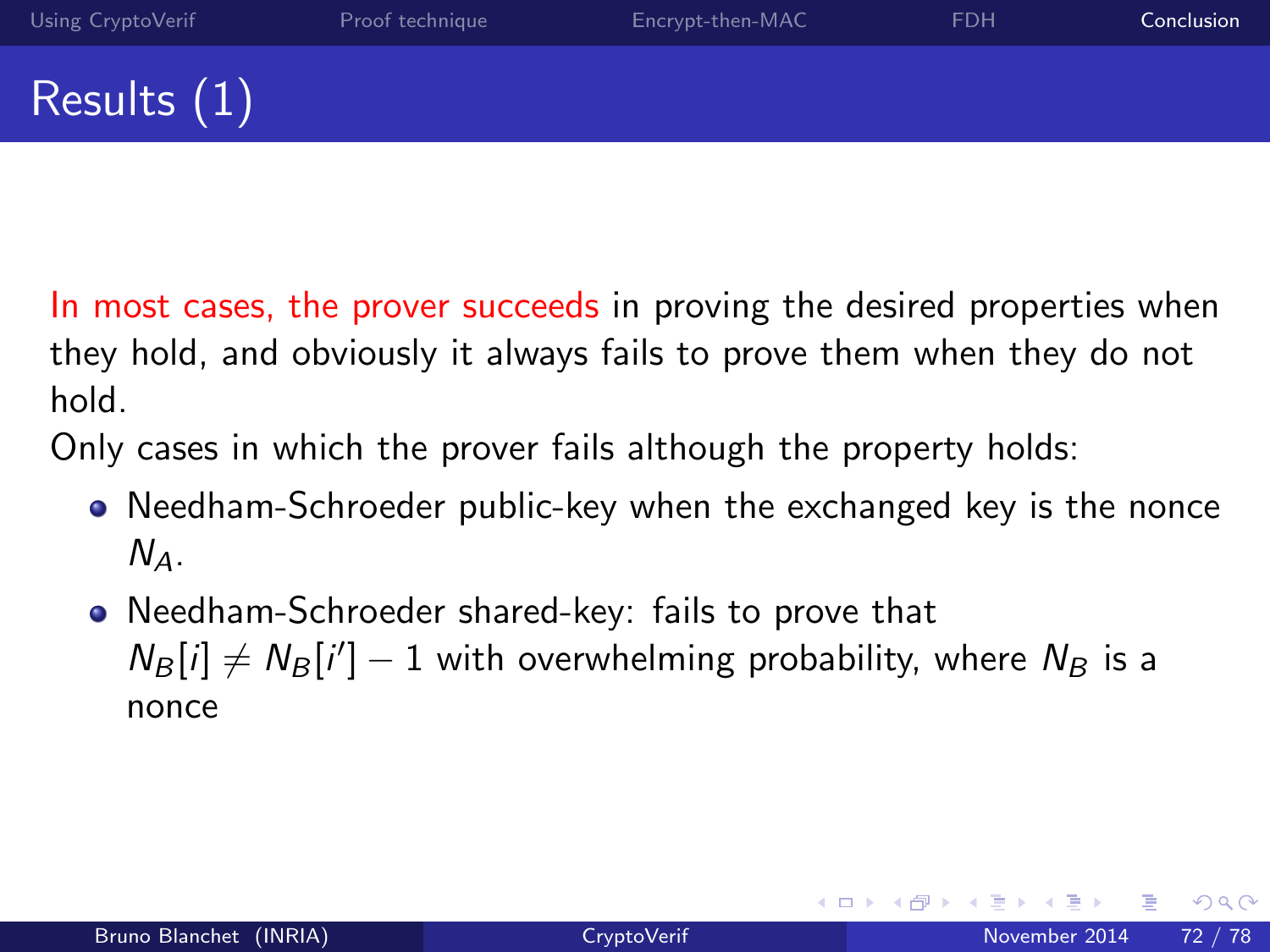

- Some public-key protocols need manual proofs. (Give the cryptographic proof steps and single assignment renaming instructions.)
- Runtime: 7 ms to 35 s, average: 5 s on a Pentium M 1.8 GHz.

4 0 8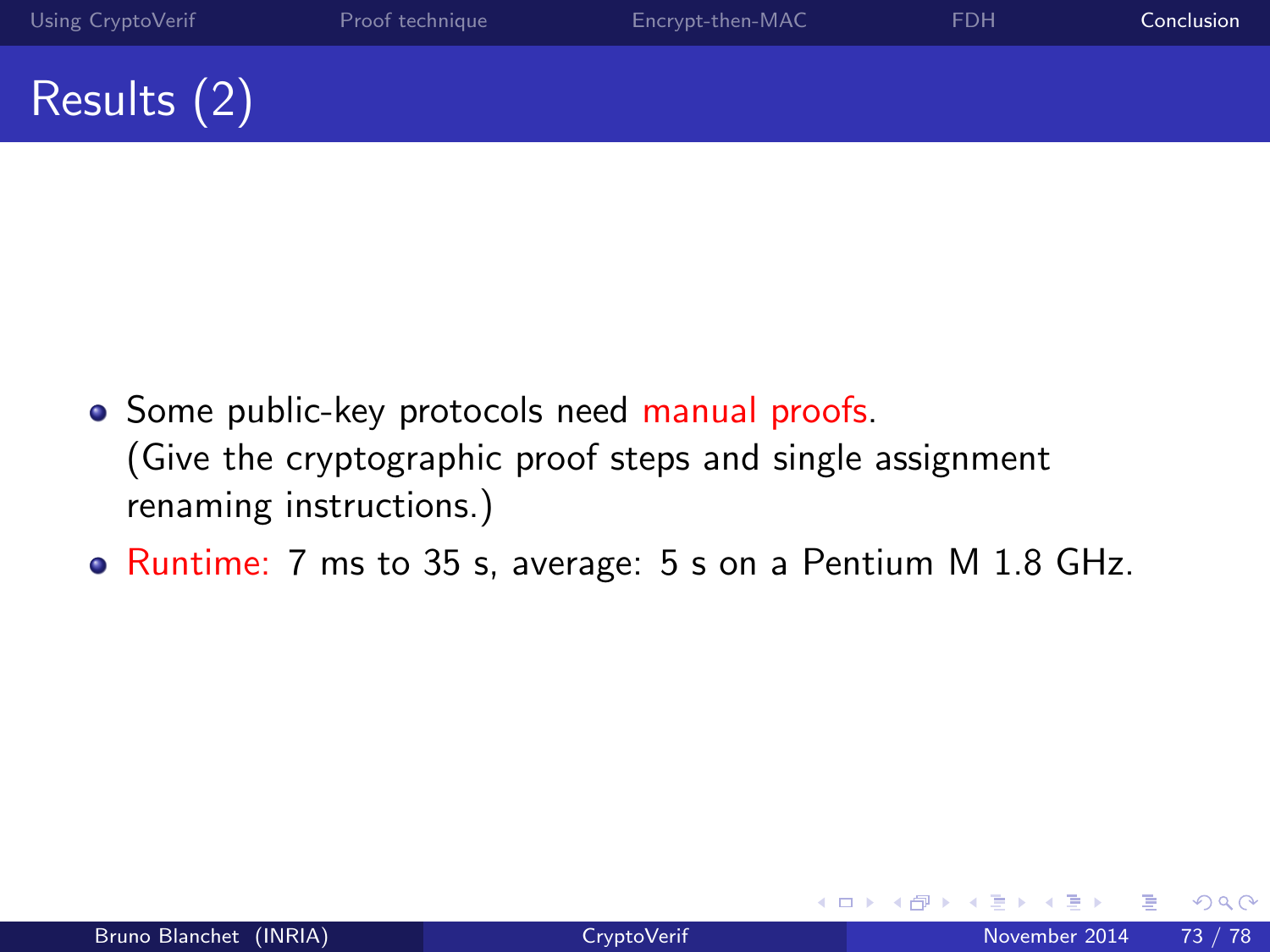#### Other case studies

- Full domain hash signature (with David Pointcheval) Encryption schemes of Bellare-Rogaway'93 (with David Pointcheval)
- Kerberos V, with and without PKINIT (with Aaron D. Jaggard, Andre Scedrov, and Joe-Kai Tsay).
- OEKE (variant of Encrypted Key Exchange, with David Pointcheval).
- SSH Transport Layer Protocol (with David Cadé).
- $\bullet$  A part of an  $F#$  implementation of the TLS transport protocol (Microsoft Research and MSR-INRIA).

4 0 8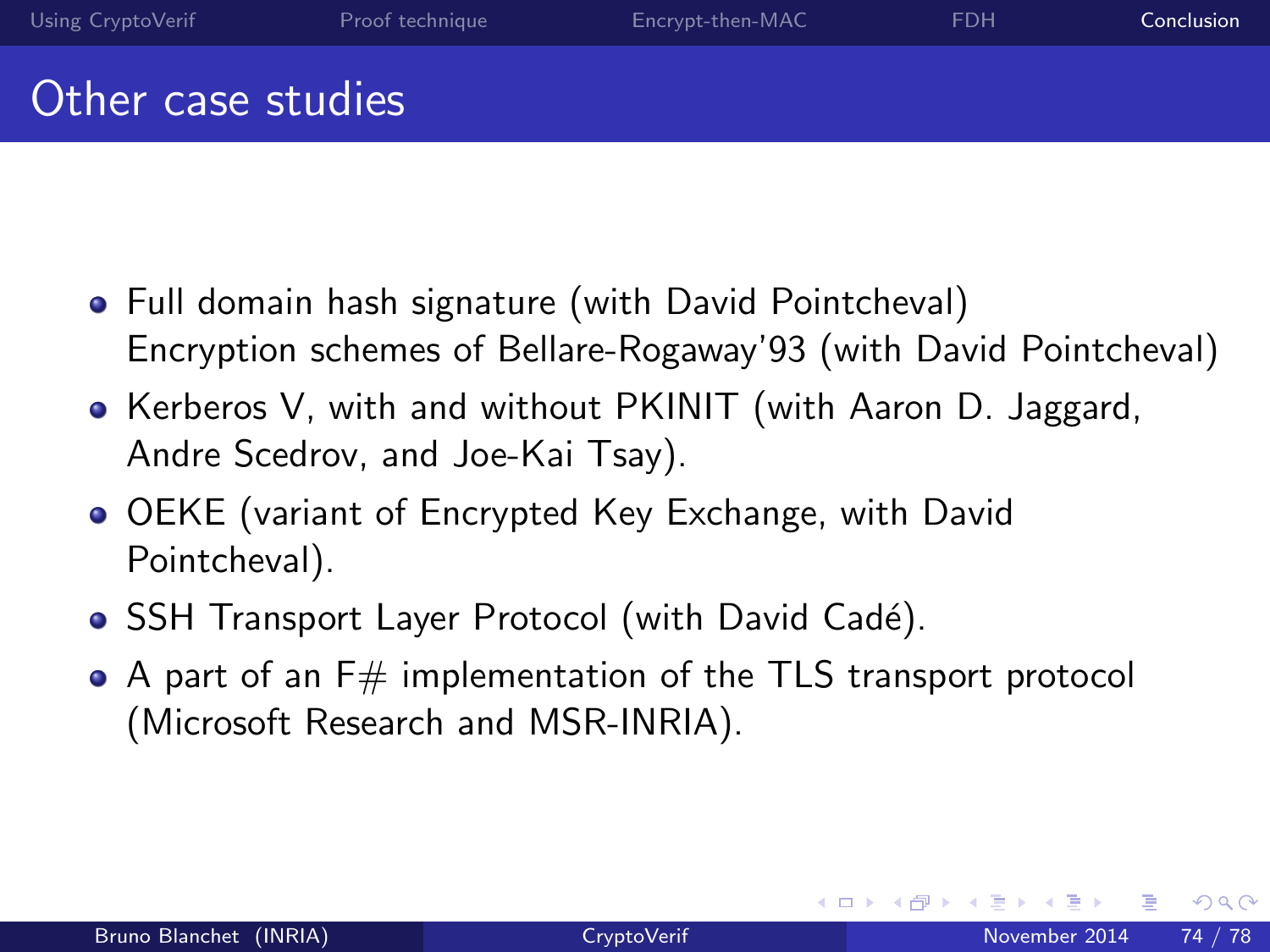CryptoVerif can automatically prove the security of primitives and protocols.

- The security assumptions are given as observational equivalences (proved manually once).
- The protocol or scheme to prove is specified in a process calculus.
- The prover provides a sequence of indistinguishable games that lead to the proof and a bound on the probability of an attack.
- The user is allowed (but does not have) to interact with the prover to make it follow a specific sequence of games.

4 0 8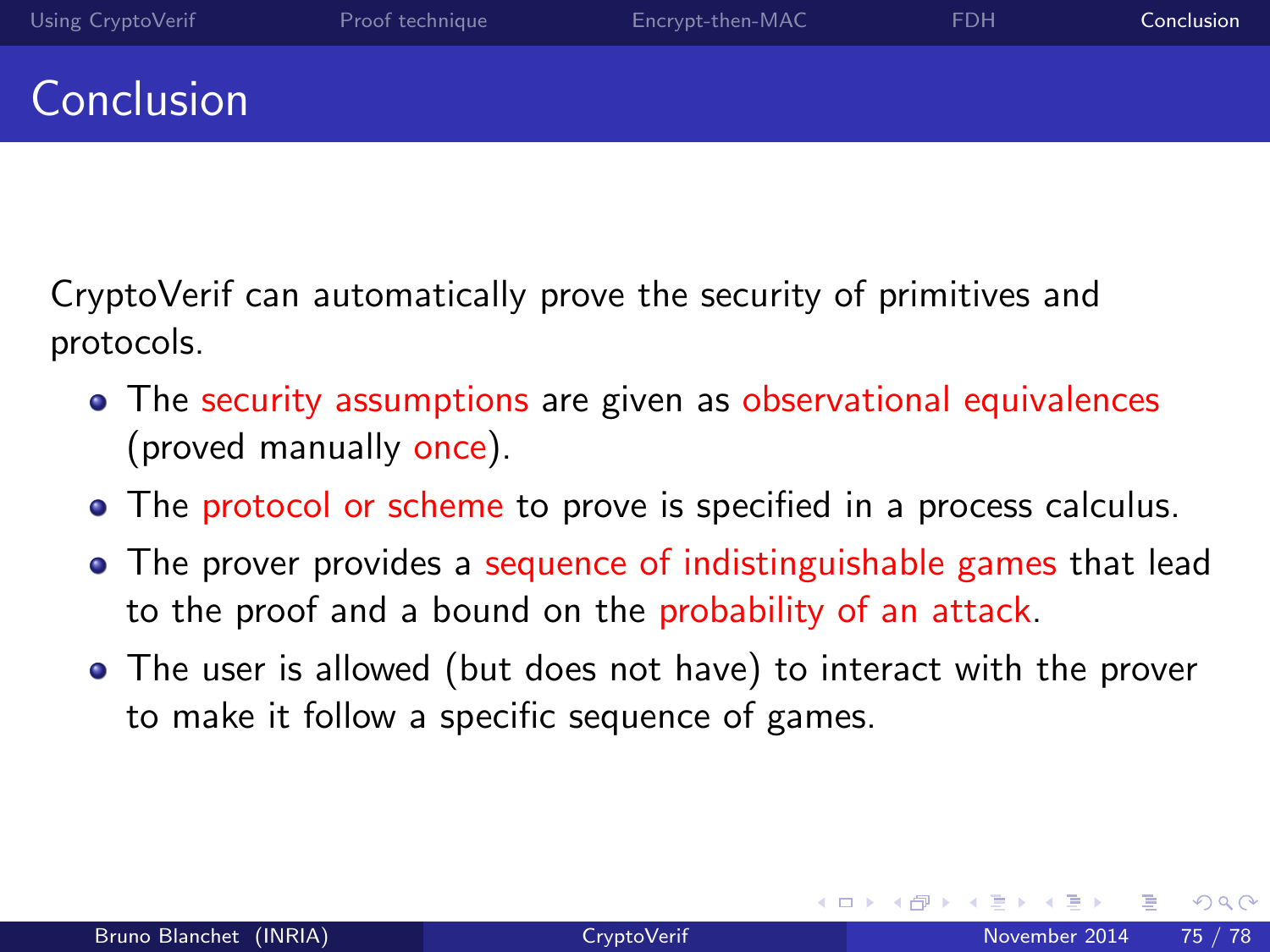## Future work: CryptoVerif extensions

- **•** Support more primitives: Primitives with internal state, ...
- Extend the language for games
	- Loops
	- **Mutable variables**
	- **Common code after a test**
- Improvements in the proof strategy. More precise manual hints?
- **More case studies** 
	- Will suggest more extensions.
- **Certify CryptoVerif; combine it with CertiCrypt.**

 $200$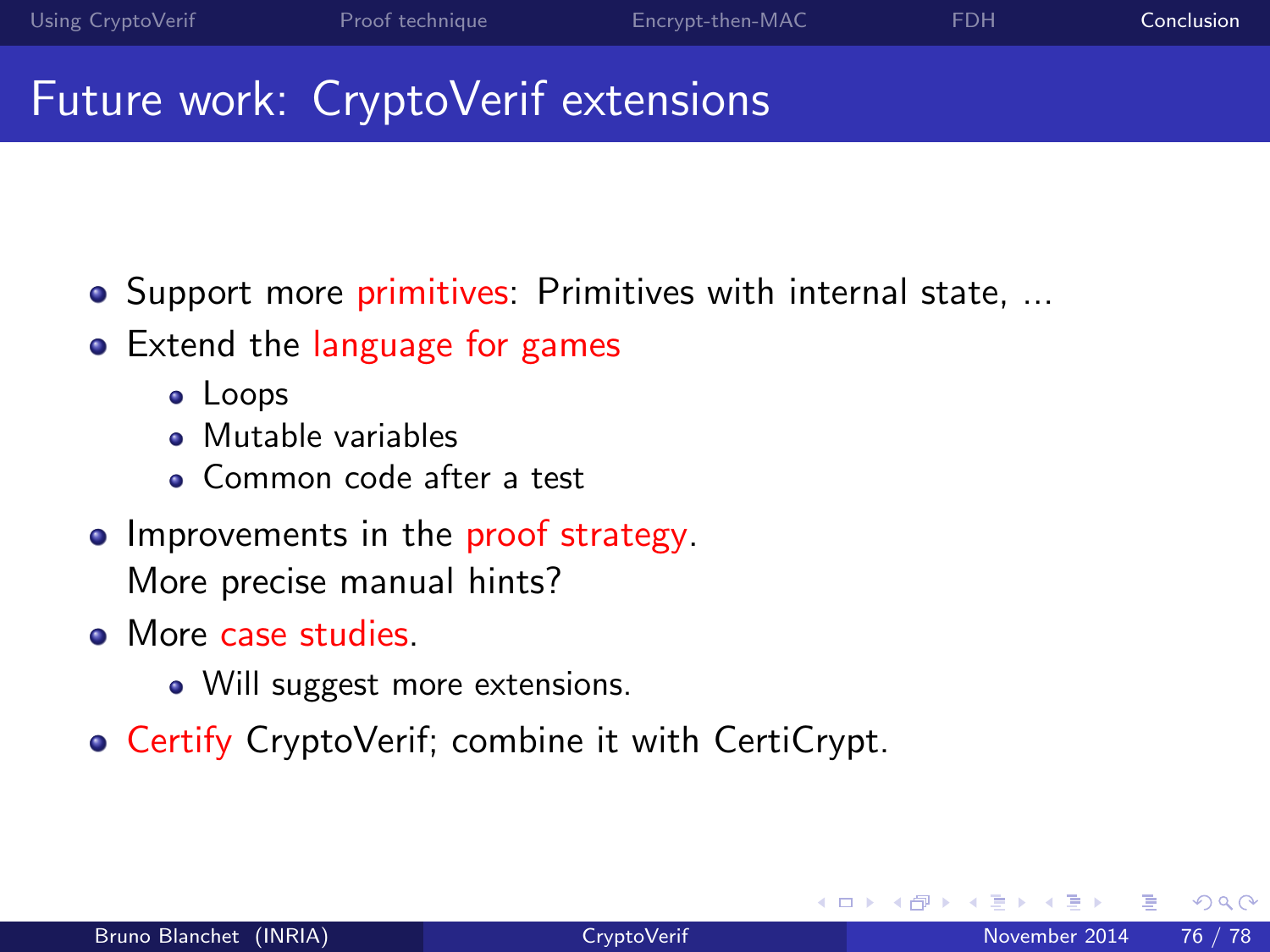#### Other research directions

- Proof of implementations of protocols in the computational model:
	- by generation of implementations from specifications (as CryptoVerif can also do)
	- by analysis of existing implementations (e.g.  $\mathsf{F}\mathsf{S2CV},\,\mathsf{F}^\star)$
- **•** Take into account side-channels.

4 0 8